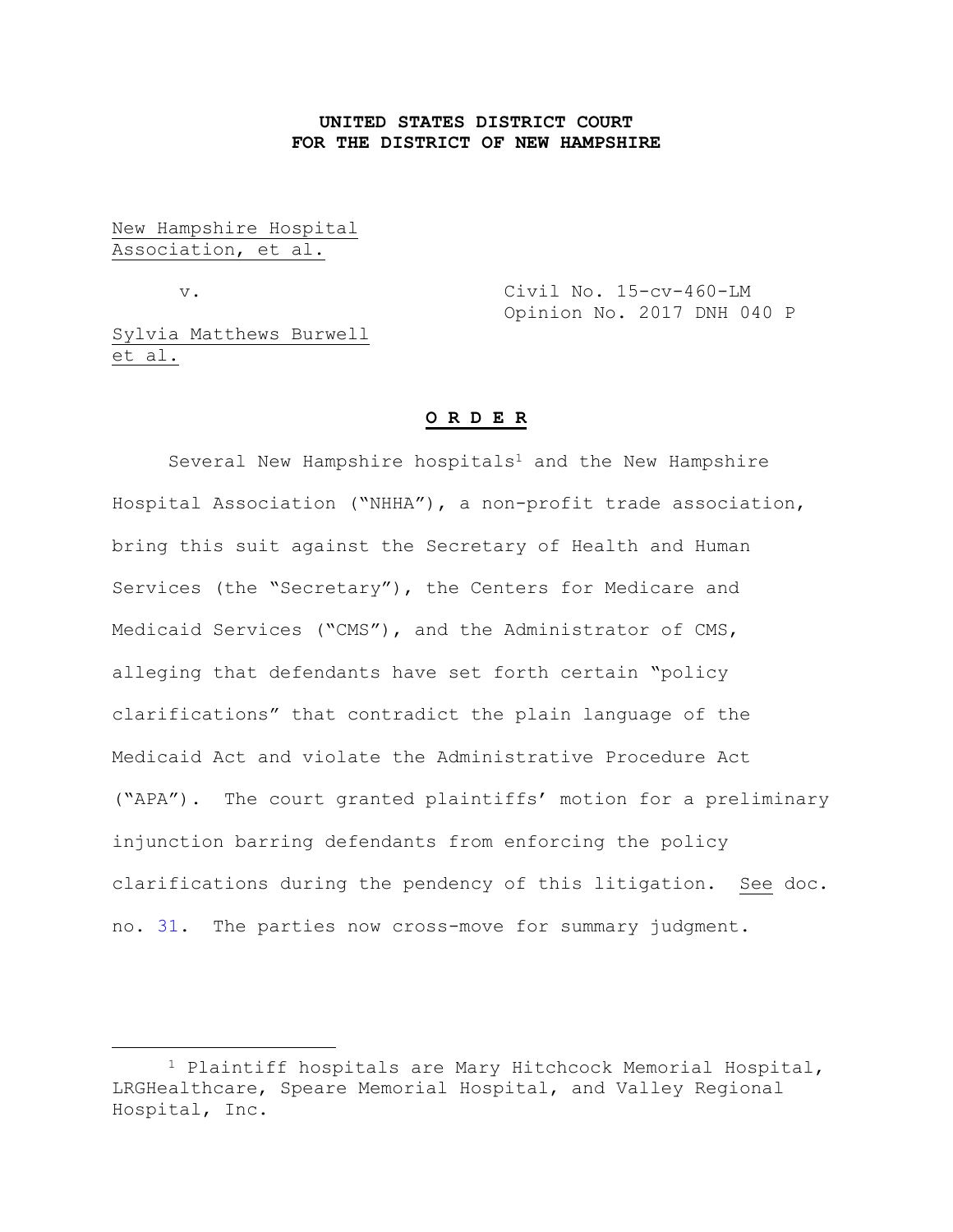# **Standard of Review**

The parties agree that because this is an action for review of agency action under the APA, the case can and should be resolved on summary judgment. See [5 U.S.C. § 706;](https://www.westlaw.com/Document/NB66076C0A84311D885E288E02FD16EE7/View/FullText.html?transitionType=Default&contextData=(sc.Default)&VR=3.0&RS=da3.0) [Atieh v.](https://www.westlaw.com/Document/I44c9e2b3dcbc11e2a160cacff148223f/View/FullText.html?transitionType=Default&contextData=(sc.Default)&VR=3.0&RS=da3.0&fragmentIdentifier=co_pp_sp_506_76)  [Riordan, 727 F.3d 73, 76 \(1st Cir. 2013\).](https://www.westlaw.com/Document/I44c9e2b3dcbc11e2a160cacff148223f/View/FullText.html?transitionType=Default&contextData=(sc.Default)&VR=3.0&RS=da3.0&fragmentIdentifier=co_pp_sp_506_76) The First Circuit has observed that the summary judgment "rubric has a special twist in the administrative law context." [Assoc. Fisheries of Me.,](https://www.westlaw.com/Document/I2fbbbbb1942a11d993e6d35cc61aab4a/View/FullText.html?transitionType=Default&contextData=(sc.Default)&VR=3.0&RS=da3.0&fragmentIdentifier=co_pp_sp_506_109)  [Inc. v. Daley, 127 F.3d 104, 109 \(1st Cir. 1997\).](https://www.westlaw.com/Document/I2fbbbbb1942a11d993e6d35cc61aab4a/View/FullText.html?transitionType=Default&contextData=(sc.Default)&VR=3.0&RS=da3.0&fragmentIdentifier=co_pp_sp_506_109) The court's job on summary judgment "is only to determine whether the Secretary's [policy] was consonant with [her] statutory powers, reasoned, and supported by substantial evidence in the record." Id. On cross motions for summary judgment, the standard of review is applied to each motion separately. See [Am. Home](https://www.westlaw.com/Document/I94cb3ffc6f7011db8af7b21dc878c125/View/FullText.html?transitionType=Default&contextData=(sc.Default)&VR=3.0&RS=da3.0&fragmentIdentifier=co_pp_sp_506_812)  [Assurance Co. v. AGM Marine Contractors, Inc., 467 F.3d 810, 812](https://www.westlaw.com/Document/I94cb3ffc6f7011db8af7b21dc878c125/View/FullText.html?transitionType=Default&contextData=(sc.Default)&VR=3.0&RS=da3.0&fragmentIdentifier=co_pp_sp_506_812)  [\(1st Cir. 2006\)](https://www.westlaw.com/Document/I94cb3ffc6f7011db8af7b21dc878c125/View/FullText.html?transitionType=Default&contextData=(sc.Default)&VR=3.0&RS=da3.0&fragmentIdentifier=co_pp_sp_506_812) (applying the standard to each motion where cross motions were filed); see also [Mandel v. Bos. Phoenix,](https://www.westlaw.com/Document/I040206f0232711dbbffafa490ee528f6/View/FullText.html?transitionType=Default&contextData=(sc.Default)&VR=3.0&RS=da3.0&fragmentIdentifier=co_pp_sp_506_205)  [Inc., 456 F.3d 198, 205 \(1st Cir. 2006\).](https://www.westlaw.com/Document/I040206f0232711dbbffafa490ee528f6/View/FullText.html?transitionType=Default&contextData=(sc.Default)&VR=3.0&RS=da3.0&fragmentIdentifier=co_pp_sp_506_205)<sup>2</sup>

### **Background**

# I. The Medicaid Act

a<br>B

Medicaid is a cooperative federal-state program designed to provide medical services to those members of society who,

<sup>&</sup>lt;sup>2</sup> The parties agree that the issues in this case raise pure questions of law that the court can resolve without an administrative record.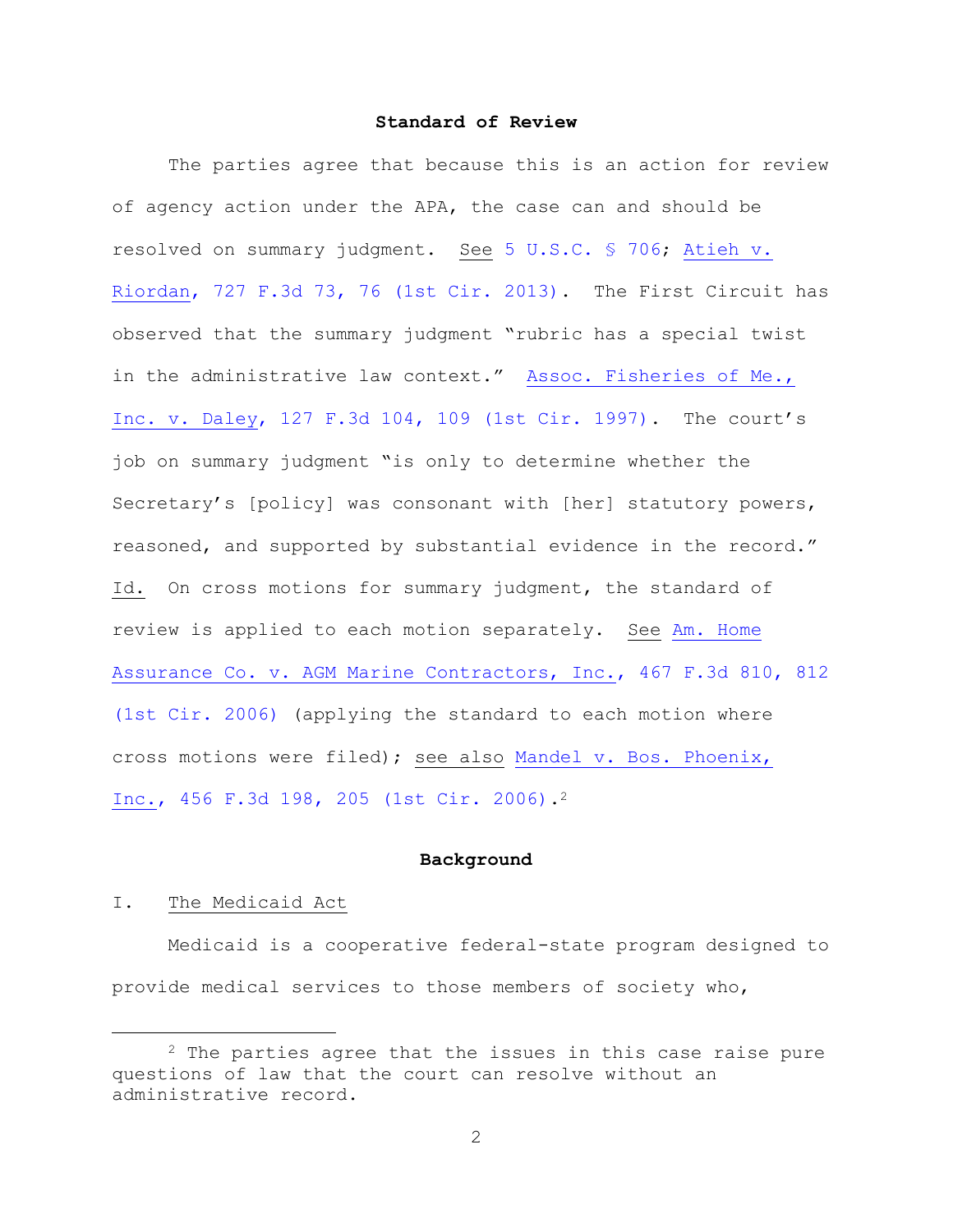because they lack the necessary financial resources, cannot otherwise obtain medical care. See [Wilder v. Virginia Hosp.](https://www.westlaw.com/Document/Ieee7df189c8f11d993e6d35cc61aab4a/View/FullText.html?transitionType=Default&contextData=(sc.Default)&VR=3.0&RS=da3.0&fragmentIdentifier=co_pp_sp_780_502)  Ass'n[, 496 U.S. 498, 502 \(1990\).](https://www.westlaw.com/Document/Ieee7df189c8f11d993e6d35cc61aab4a/View/FullText.html?transitionType=Default&contextData=(sc.Default)&VR=3.0&RS=da3.0&fragmentIdentifier=co_pp_sp_780_502) That is, the program provides medical care to a population generally consisting of the poor, including dependent children, the disabled, and the elderly. See [42 C.F.R. § 430.0.](https://www.westlaw.com/Document/NAABF5D7090A211D9BFF1B50ADEE8BDB2/View/FullText.html?transitionType=Default&contextData=(sc.Default)&VR=3.0&RS=da3.0) Legislation creating the program, the Medicaid Act, [42 U.S.C. §§ 1396](https://www.westlaw.com/Document/N45F5EBA0CED411E390BDFA5506127862/View/FullText.html?transitionType=Default&contextData=(sc.Default)&VR=3.0&RS=da3.0) et seq., "provides financial support to states that establish and administer state Medicaid programs in accordance with federal law." [Long Term Care Pharm.](https://www.westlaw.com/Document/I7d856b8289fc11d98b51ba734bfc3c79/View/FullText.html?transitionType=Default&contextData=(sc.Default)&VR=3.0&RS=da3.0&fragmentIdentifier=co_pp_sp_506_51)  [All. v. Ferguson, 362 F.3d 50, 51 \(1st Cir. 2004\).](https://www.westlaw.com/Document/I7d856b8289fc11d98b51ba734bfc3c79/View/FullText.html?transitionType=Default&contextData=(sc.Default)&VR=3.0&RS=da3.0&fragmentIdentifier=co_pp_sp_506_51)

"Although participation in the Medicaid program is entirely optional, once a State elects to participate, it must comply with the requirements of [the Medicaid Act]." [Harris v. McRae](https://www.westlaw.com/Link/Document/FullText?cite=448US297&VR=3.0&RS=da3.0)*,* [448 U.S. 297, 301 \(1980\).](https://www.westlaw.com/Link/Document/FullText?cite=448US297&VR=3.0&RS=da3.0) In order to qualify for Medicaid funding, a state must adopt a Medicaid "plan," [42 U.S.C. §](https://www.westlaw.com/Document/NB9BE7C50D74611E6A4A2A2EBD71A22AE/View/FullText.html?transitionType=Default&contextData=(sc.Default)&VR=3.0&RS=da3.0)  [1396a\(a\),](https://www.westlaw.com/Document/NB9BE7C50D74611E6A4A2A2EBD71A22AE/View/FullText.html?transitionType=Default&contextData=(sc.Default)&VR=3.0&RS=da3.0) which must be approved by CMS, a subdivision of the United States Department of Health and Human Services. See [Ferguson, 362 F.3d at 51.](https://www.westlaw.com/Document/I7d856b8289fc11d98b51ba734bfc3c79/View/FullText.html?transitionType=Default&contextData=(sc.Default)&VR=3.0&RS=da3.0&fragmentIdentifier=co_pp_sp_506_51) "The state plan is required to establish, among other things, a scheme for reimbursing health care providers for the medical services provided to needy individuals." [Wilder, 496 U.S. at 502.](https://www.westlaw.com/Document/Ieee7df189c8f11d993e6d35cc61aab4a/View/FullText.html?transitionType=Default&contextData=(sc.Default)&VR=3.0&RS=da3.0&fragmentIdentifier=co_pp_sp_780_502) If CMS approves a state's plan, the federal government provides reimbursements to the state for a portion of the expenditures that it incurs for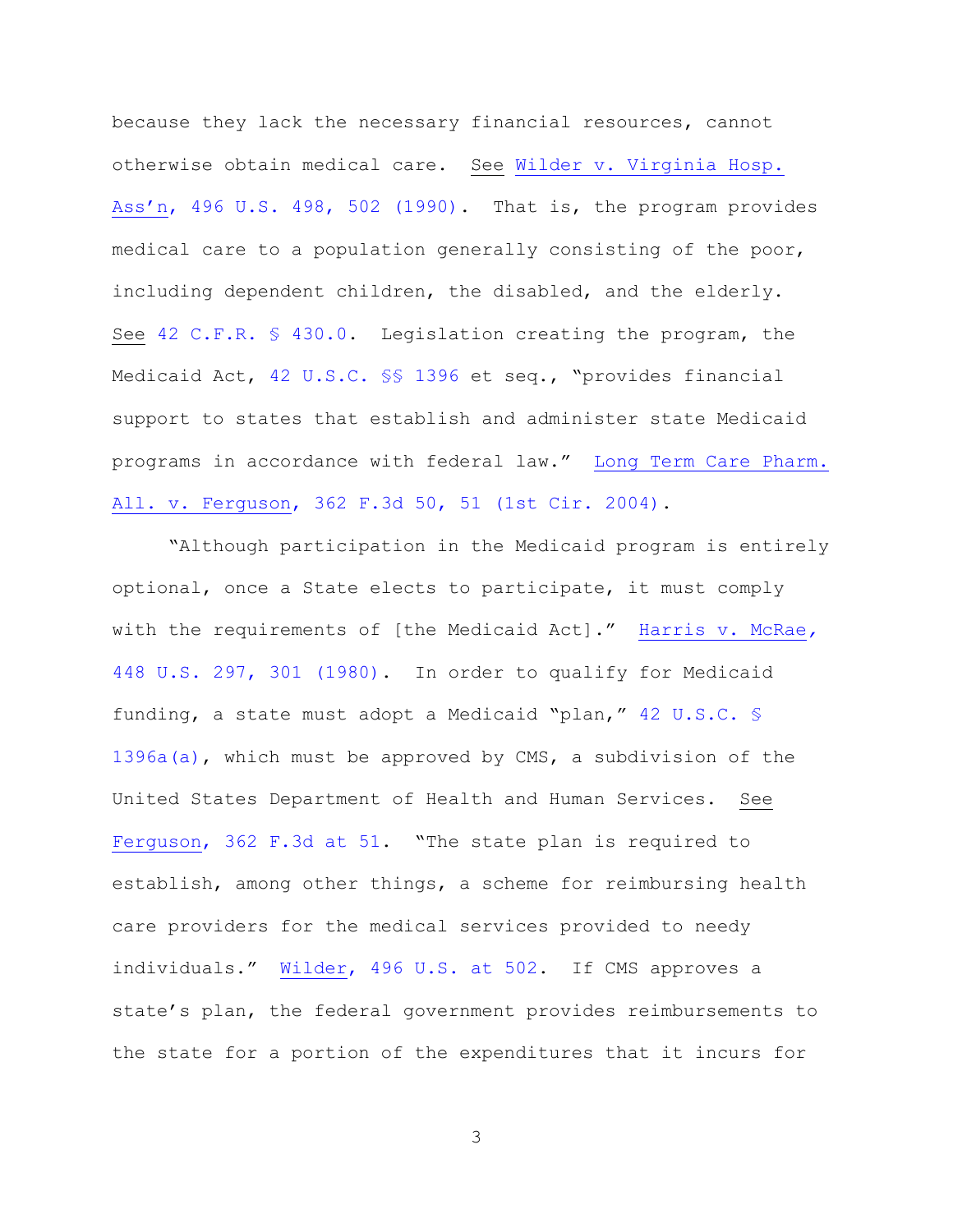Medicaid benefits, and for necessary and proper costs of administering the state plan. See [42 U.S.C. § 1396b\(a\).](https://www.westlaw.com/Document/N6D110620D37711E69D578AB4B2C87682/View/FullText.html?transitionType=Default&contextData=(sc.Default)&VR=3.0&RS=da3.0) The state is responsible for the remainder of its Medicaid expenditures. See § 1396b.

Concerned with the "greater costs it found to be associated with the treatment of indigent patients," [D.C. Hosp. Ass'n v.](https://www.westlaw.com/Document/If3966a81798611d9ac1ffa9f33b6c3b0/View/FullText.html?transitionType=Default&contextData=(sc.Default)&VR=3.0&RS=da3.0&fragmentIdentifier=co_pp_sp_506_777)  [District of Columbia, 224 F.3d 776, 777 \(D.C. Cir. 2000\),](https://www.westlaw.com/Document/If3966a81798611d9ac1ffa9f33b6c3b0/View/FullText.html?transitionType=Default&contextData=(sc.Default)&VR=3.0&RS=da3.0&fragmentIdentifier=co_pp_sp_506_777) Congress amended the Medicaid Act in 1981 to ensure that payments to hospitals providing Medicaid-eligible services to indigent patients "take into account . . . the situation of hospitals which serve a disproportionate number of low-income patients with special needs."  $\frac{1}{2}$  1396a(a)(13)(A)(iv). Congress's "intent was to stabilize the hospitals financially and preserve access to health care services for eligible lowincome patients." [Va., Dep't of Med. Assistance Servs. v.](https://www.westlaw.com/Document/I34c03ad51a0711deb77d9846f86fae5c/View/FullText.html?transitionType=Default&contextData=(sc.Default)&VR=3.0&RS=da3.0&fragmentIdentifier=co_pp_sp_4637_3)  [Johnson, 609 F. Supp. 2d 1, 3 \(D.D.C. 2009\).](https://www.westlaw.com/Document/I34c03ad51a0711deb77d9846f86fae5c/View/FullText.html?transitionType=Default&contextData=(sc.Default)&VR=3.0&RS=da3.0&fragmentIdentifier=co_pp_sp_4637_3)

Under the Medicaid Act, states must ensure that such hospitals receive an "appropriate increase in the rate or amount of payment for such services" and that the reimbursements "reflect not only the cost of caring for Medicaid recipients, but also the cost of charity care given to uninsured patients." [Louisiana Dep't of Health & Hosps. v. Ctr. for Medicare &](https://www.westlaw.com/Document/Ibb211e5989eb11d9903eeb4634b8d78e/View/FullText.html?transitionType=Default&contextData=(sc.Default)&VR=3.0&RS=da3.0&fragmentIdentifier=co_pp_sp_506_573)  [Medicaid Servs., 346 F.3d 571, 573 \(5th Cir. 2003\)](https://www.westlaw.com/Document/Ibb211e5989eb11d9903eeb4634b8d78e/View/FullText.html?transitionType=Default&contextData=(sc.Default)&VR=3.0&RS=da3.0&fragmentIdentifier=co_pp_sp_506_573) (discussing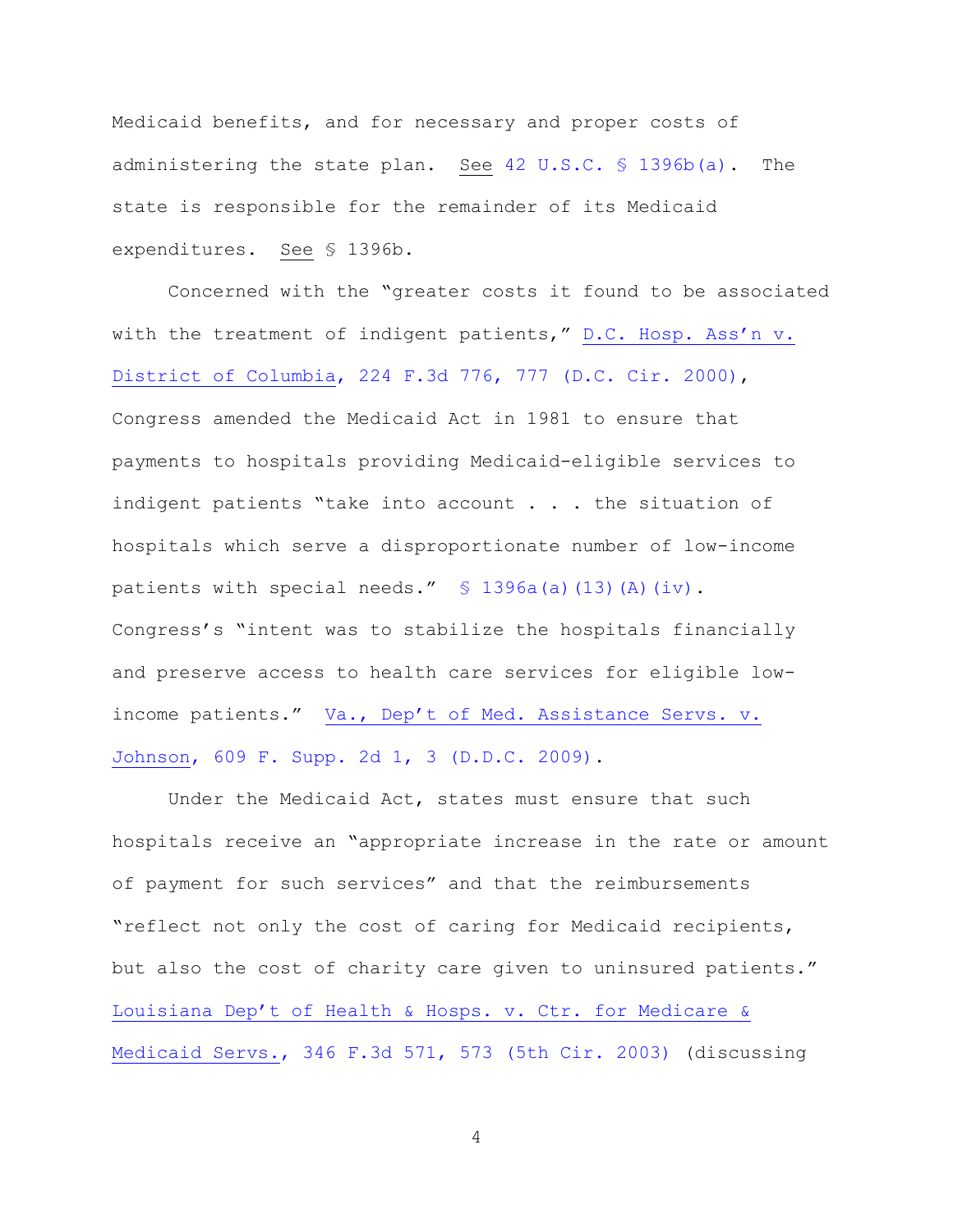[42 U.S.C. § 1396r-4\(b\)\(1\), \(3\)\)](https://1.next.westlaw.com/Document/N64C74970616811E09FB2FD5507589641/View/FullText.html?navigationPath=Search%2Fv3%2Fsearch%2Fresults%2Fnavigation%2Fi0ad6ad3e0000015a90a612820ab2d692%3FNav%3DMULTIPLECITATIONS%26fragmentIdentifier%3DN64C74970616811E09FB2FD5507589641%26startIndex%3D1%26contextData%3D%2528sc.Search%2529%26transitionType%3DUniqueDocItem&listSource=Search&listPageSource=c9dd34f870889c79d5f6dd29bf33de4c&list=MULTIPLECITATIONS&rank=0&sessionScopeId=979187f5fd15c7b73e5badd9f9c76f2899c5cee384419eb546a00be8bf4bc790&originationContext=NonUniqueFindSelected&transitionType=UniqueDocItem&contextData=%28sc.Search%29). Such increased payments are available to any hospital that treats a disproportionate share of Medicaid patients (a "disproportionate-share hospital" or "DSH").  $\frac{1396r-4}{b}$ .<sup>3</sup>

In 1993, Congress amended the DSH program to limit DSH payments on a hospital-specific basis. See [§ 1396r-4\(g\).](https://1.next.westlaw.com/Document/N64C74970616811E09FB2FD5507589641/View/FullText.html?navigationPath=Search%2Fv3%2Fsearch%2Fresults%2Fnavigation%2Fi0ad6ad3e0000015a90a612820ab2d692%3FNav%3DMULTIPLECITATIONS%26fragmentIdentifier%3DN64C74970616811E09FB2FD5507589641%26startIndex%3D1%26contextData%3D%2528sc.Search%2529%26transitionType%3DUniqueDocItem&listSource=Search&listPageSource=c9dd34f870889c79d5f6dd29bf33de4c&list=MULTIPLECITATIONS&rank=0&sessionScopeId=979187f5fd15c7b73e5badd9f9c76f2899c5cee384419eb546a00be8bf4bc790&originationContext=NonUniqueFindSelected&transitionType=UniqueDocItem&contextData=%28sc.Search%29) Congress enacted the hospital-specific limit in response to reports that some hospitals received DSH payment adjustments that exceeded "the net costs, and in some instances the total costs, of operating the facilities." Omnibus Budget Reconciliation Act of 1993, H.R. Rep. No. 103-111, at 211–12 (1993). The hospital-specific limit was established in § 1396r-4(g)(1), which is captioned: "Amount of adjustment subject to uncompensated costs." That section provides that DSH payments made to a hospital cannot exceed:

the costs incurred during the year of furnishing hospital services (as determined by the Secretary and net of payments under this subchapter, other than under this section, and by uninsured patients) by the hospital to individuals who either are eligible for medical assistance under the State [Medicaid] plan or have no health insurance (or other source of third party coverage) for services provided during the year.

<sup>3</sup> The increased payments made to disproportionate-share hospitals are referred to as "DSH payments."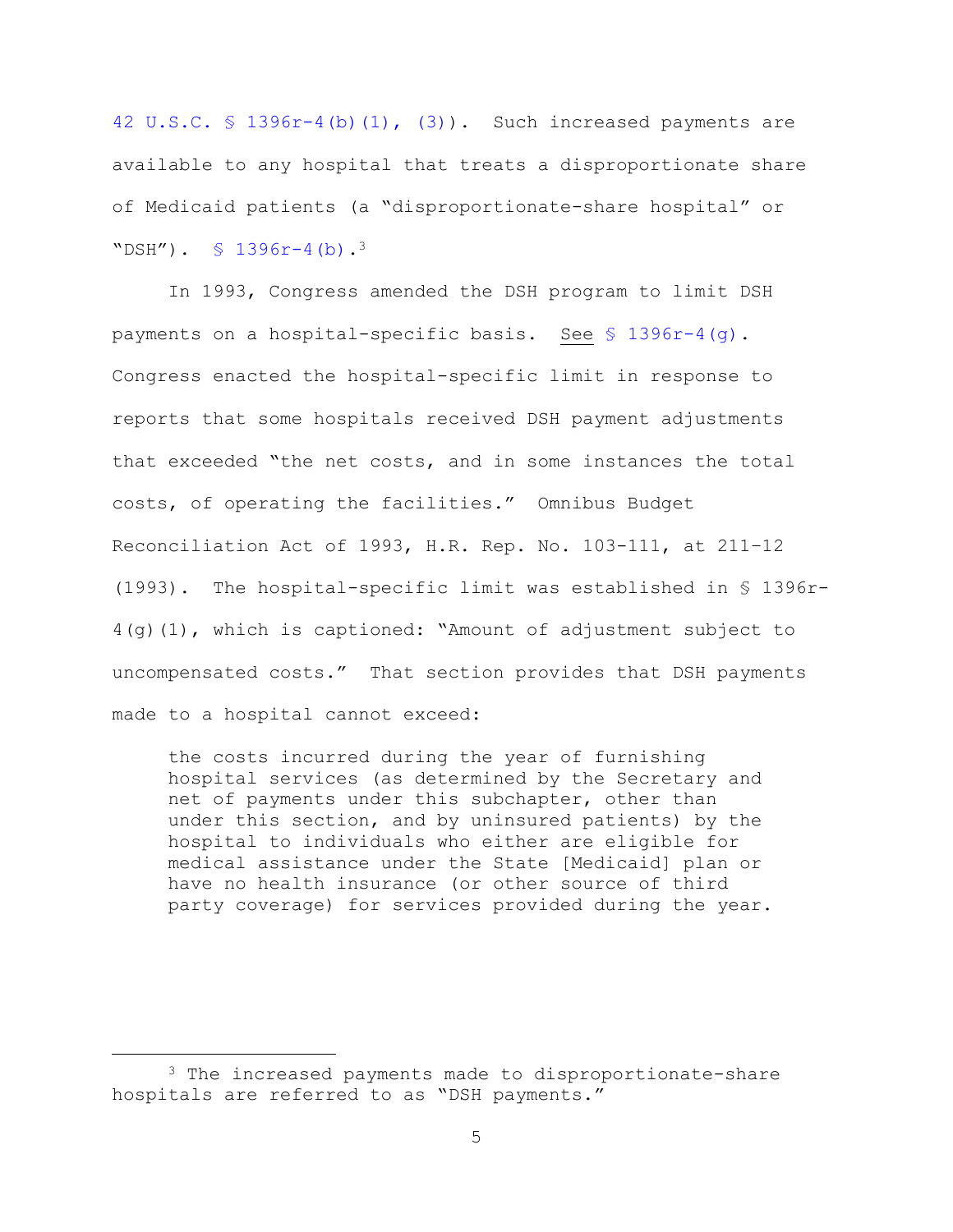[§ 1396r-4\(g\)\(1\)\(A\).](https://1.next.westlaw.com/Document/N64C74970616811E09FB2FD5507589641/View/FullText.html?navigationPath=Search%2Fv3%2Fsearch%2Fresults%2Fnavigation%2Fi0ad6ad3e0000015a90a612820ab2d692%3FNav%3DMULTIPLECITATIONS%26fragmentIdentifier%3DN64C74970616811E09FB2FD5507589641%26startIndex%3D1%26contextData%3D%2528sc.Search%2529%26transitionType%3DUniqueDocItem&listSource=Search&listPageSource=c9dd34f870889c79d5f6dd29bf33de4c&list=MULTIPLECITATIONS&rank=0&sessionScopeId=979187f5fd15c7b73e5badd9f9c76f2899c5cee384419eb546a00be8bf4bc790&originationContext=NonUniqueFindSelected&transitionType=UniqueDocItem&contextData=%28sc.Search%29)<sup>4</sup> Thus, for Medicaid patients (as opposed to uninsured patients), the Medicaid Act sets the hospital-specific DSH limit as the costs a hospital incurs in furnishing hospital services to Medicaid-eligible patients "as determined by the Secretary and net of payments" under the Medicaid Act.<sup>5</sup>

## II. Audit and Reporting Requirements

a<br>B

In 2003, to monitor DSH payments, Congress enacted into law a requirement that each state provide to the Secretary an annual report and audit on its DSH program. See  $\frac{1396r-4}{j}$ . The audit must confirm, among other things, that "[o]nly the uncompensated care costs of providing inpatient hospital and outpatient hospital services to individuals described in [§  $1396r-4$  (g) (1) (A)]  $\ldots$  are included in the calculation of the hospital-specific limits." § 1396r–[4\(j\)\(2\)\(C\).](https://1.next.westlaw.com/Document/N64C74970616811E09FB2FD5507589641/View/FullText.html?navigationPath=Search%2Fv3%2Fsearch%2Fresults%2Fnavigation%2Fi0ad6ad3e0000015a90a612820ab2d692%3FNav%3DMULTIPLECITATIONS%26fragmentIdentifier%3DN64C74970616811E09FB2FD5507589641%26startIndex%3D1%26contextData%3D%2528sc.Search%2529%26transitionType%3DUniqueDocItem&listSource=Search&listPageSource=c9dd34f870889c79d5f6dd29bf33de4c&list=MULTIPLECITATIONS&rank=0&sessionScopeId=979187f5fd15c7b73e5badd9f9c76f2899c5cee384419eb546a00be8bf4bc790&originationContext=NonUniqueFindSelected&transitionType=UniqueDocItem&contextData=%28sc.Search%29) Any overpayments that an audit reveals must be recouped by the state within one year of their discovery or the federal government may reduce its future contribution. See  $S$  1396b(d)(2)(C).

<sup>4</sup> The term "subchapter" refers to Subchapter XIX (Grants to States for Medical Assistance Programs) of Chapter 7 of Title 42 of the U.S. Code, which is the Medicaid Act, codified at [42](https://www.westlaw.com/Document/N45F5EBA0CED411E390BDFA5506127862/View/FullText.html?transitionType=Default&contextData=(sc.Default)&VR=3.0&RS=da3.0)  [U.S.C. §§ 1396 -](https://www.westlaw.com/Document/N45F5EBA0CED411E390BDFA5506127862/View/FullText.html?transitionType=Default&contextData=(sc.Default)&VR=3.0&RS=da3.0) 1396w-5.

<sup>5</sup> The parties often refer to the portion of § 1396r-4(g)(1)(A) dealing with the costs of furnishing hospital services to Medicaid-eligible patients as the "Medicaid Shortfall." The court uses that shorthand description at times throughout this opinion.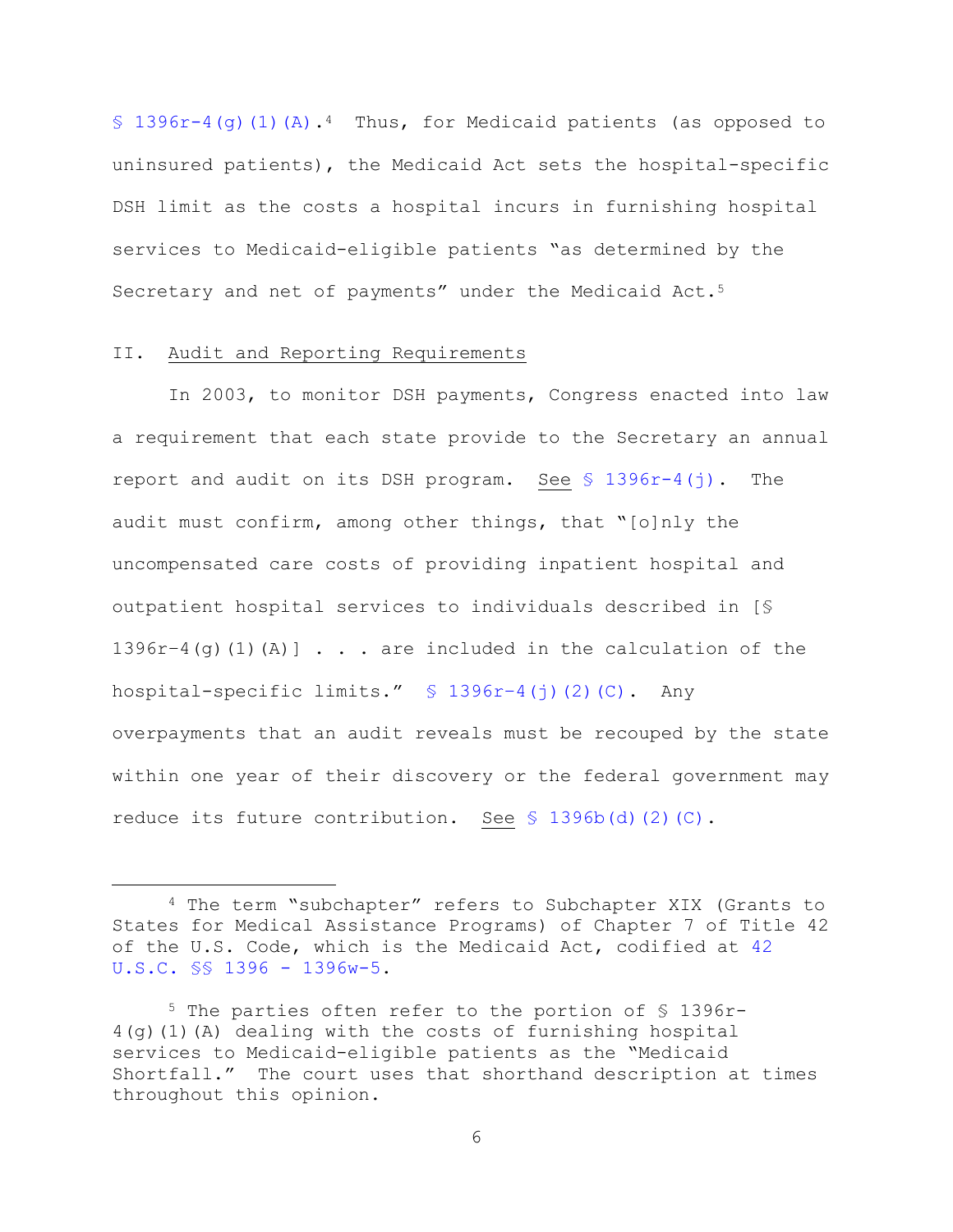On December 19, 2008, CMS promulgated a final rule implementing the statutory reporting and auditing requirement (the "2008 Rule"). See Disproportionate Share Hospital Payments, [73 Fed. Reg. 77904 \(Dec. 19, 2008\).](https://www.westlaw.com/Document/I9CB1DD20CDC011DD9F11ED401CBBBEC8/View/FullText.html?transitionType=Default&contextData=(sc.Default)&VR=3.0&RS=da3.0) The 2008 Rule requires that states annually submit information "for each DSH hospital to which the State made a DSH payment." [42 C.F.R. §](https://www.westlaw.com/Document/NF302DB51508511E3AEF7D1036AD3B754/View/FullText.html?transitionType=Default&contextData=(sc.Default)&VR=3.0&RS=da3.0)  [447.299\(c\).](https://www.westlaw.com/Document/NF302DB51508511E3AEF7D1036AD3B754/View/FullText.html?transitionType=Default&contextData=(sc.Default)&VR=3.0&RS=da3.0) One such piece of required information is the hospital's "total annual uncompensated care costs," which is defined as follows:

The total annual uncompensated care cost equals the total cost of care for furnishing inpatient hospital and outpatient hospital services to Medicaid eligible individuals and to individuals with no source of third party coverage for the hospital services they receive less the sum of regular Medicaid [fee-for-service] rate payments, Medicaid managed care organization payments, supplemental/enhanced Medicaid payments, uninsured revenues, and Section 1011 payments . . . .

[§ 447.299\(c\)\(16\).](https://www.westlaw.com/Document/NF302DB51508511E3AEF7D1036AD3B754/View/FullText.html?transitionType=Default&contextData=(sc.Default)&VR=3.0&RS=da3.0) This section establishes a formula for a state to determine whether the hospital-specific DSH limit, as set forth in  $\{$  1396r-4(q)(1)(A), was calculated correctly.

The 2008 Rule also provides that any audits of DSH payments made prior to Fiscal Year 2011 would not result in the recoupment or reduction of federal funds used for DSH payments. See [73 Fed. Reg. 77906.](https://www.westlaw.com/Document/I9CB1DD20CDC011DD9F11ED401CBBBEC8/View/FullText.html?transitionType=Default&contextData=(sc.Default)&VR=3.0&RS=da3.0) Beginning with payments made in Fiscal Year 2011, any DSH overpayments must be recovered by the state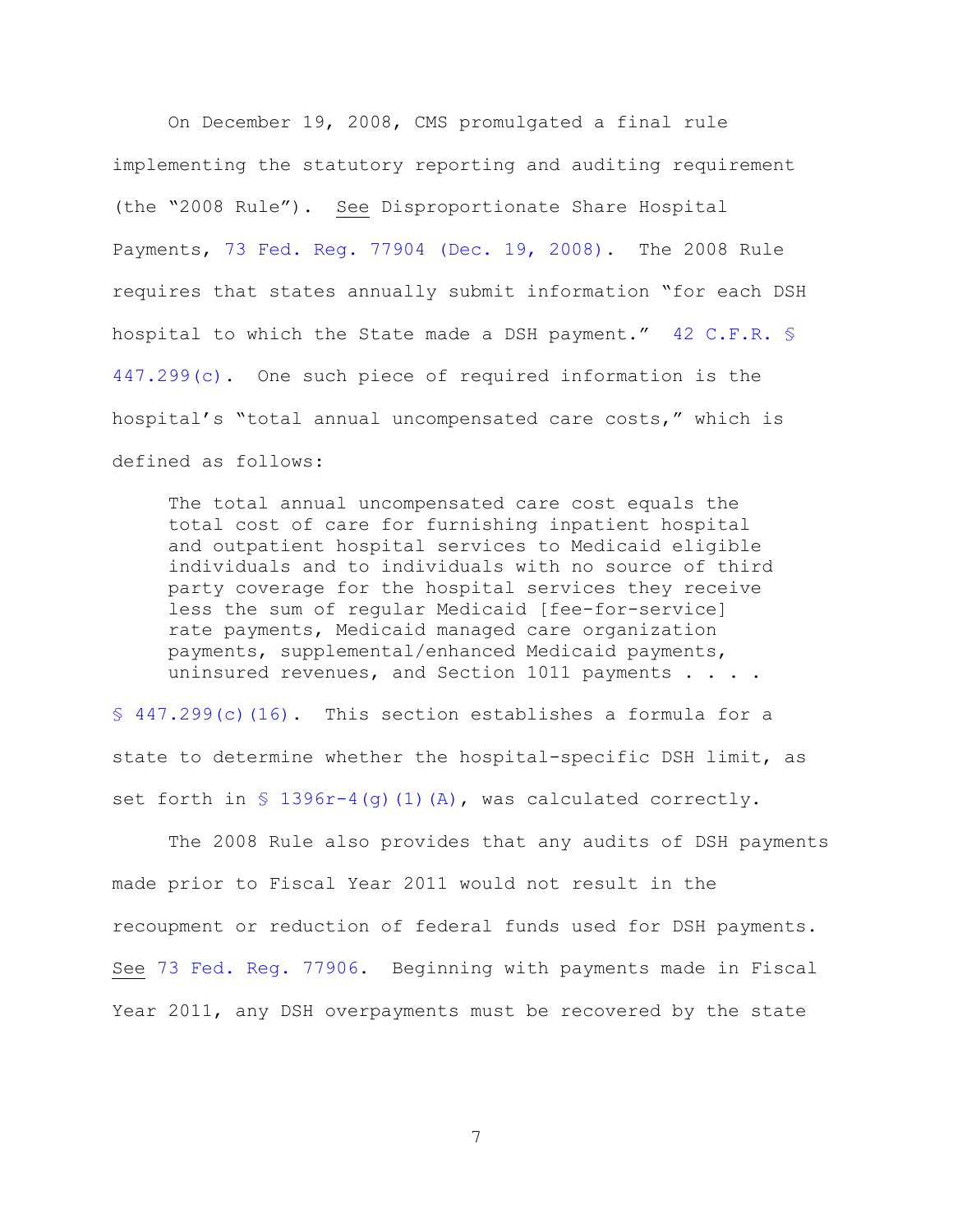and returned to the federal government, unless they "are redistributed by the State to other qualifying hospitals." Id.

III. FAQs 33 and 34

a<br>B

On January 10, 2010, CMS posted answers on its website to "frequently asked questions" regarding the audit and reporting requirements of the 2008 Rule. See Additional Information on the DSH Reporting and Auditing Requirement,

[https://www.medicaid.gov/medicaid/financing-and-](https://www.medicaid.gov/medicaid/financing-and-reimbursement/downloads/part-1-additional-info-on-dsh-reporting-and-auditing.pdf)

[reimbursement/downloads/part-1-additional-info-on-dsh-reporting-](https://www.medicaid.gov/medicaid/financing-and-reimbursement/downloads/part-1-additional-info-on-dsh-reporting-and-auditing.pdf)

[and-auditing.pdf](https://www.medicaid.gov/medicaid/financing-and-reimbursement/downloads/part-1-additional-info-on-dsh-reporting-and-auditing.pdf) (last visited March 2, 2017). Two of the

frequently asked questions, FAQ 33 and FAQ 34, and CMS's

responses to those questions are at issue in this case. FAQ 33

and CMS's response thereto are as follows:

**33: Would days, costs, and revenues associated with patients that have both Medicaid and private insurance coverage (such as Blue Cross) also be included in the calculation of the ... DSH limit in the same way States include days, costs and revenues associated with individuals dually eligible for Medicaid and Medicare?**

Days, cost[s], and revenues associated with patients that are dually eligible for Medicaid and private insurance should be included in the calculation of the Medicaid inpatient utilization rate (MIUR) for the purposes of determining a hospital eligible to receive DSH payments. Section  $1923(q)$  (1)<sup>6</sup> does not contain an exclusion for individuals eligible for Medicaid and also enrolled in private health insurance. Therefore, days, costs, and revenues associated with patients that are eligible for Medicaid and also have private

 $6$  Section 1923 is the same as  $$$  1396r-4.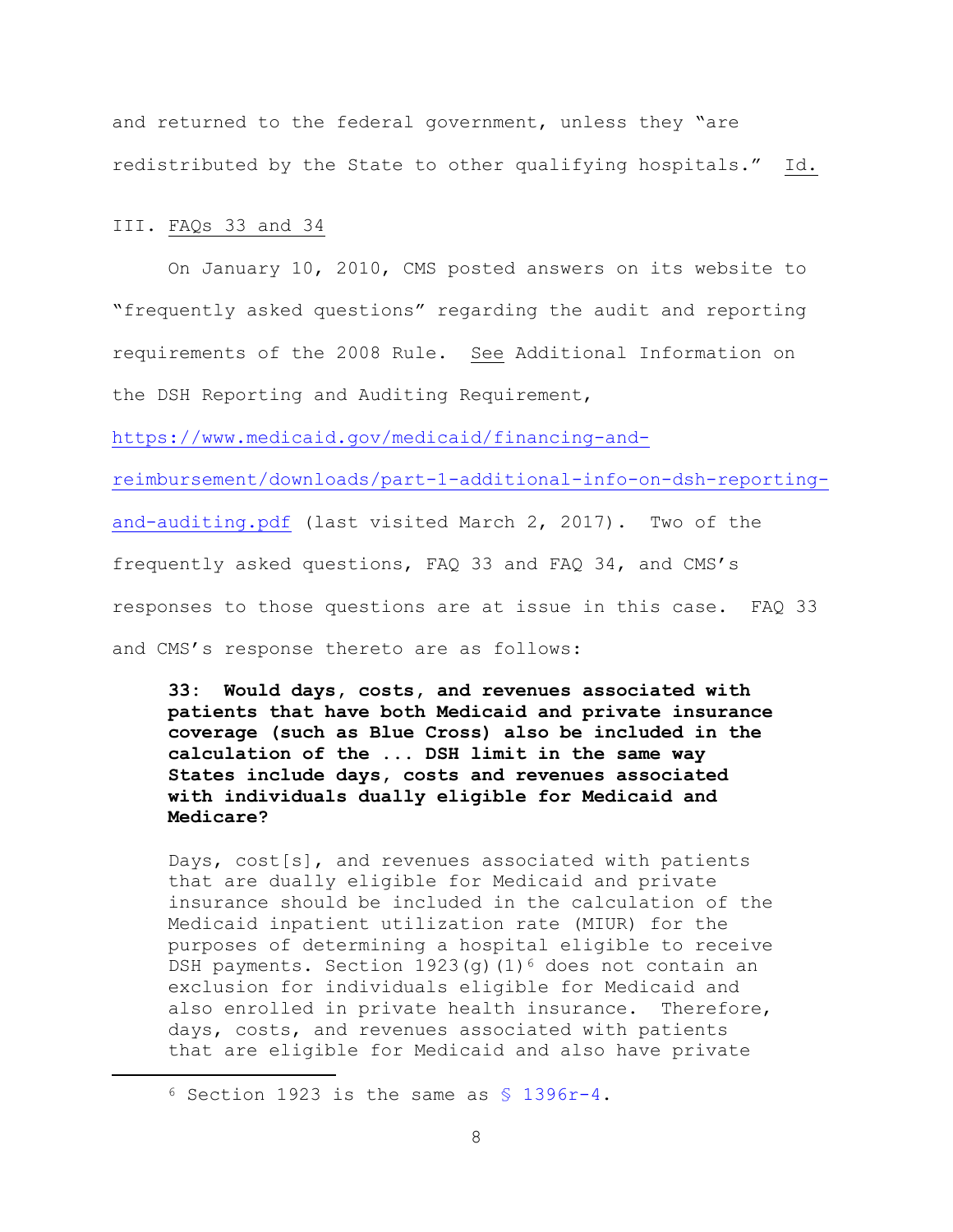insurance should be included in the calculation of the hospital-specific DSH limit.

Id. at 18. FAQ 34 and CMS's response thereto state:

# **34. The regulation states that costs for dual eligibles should be included in uncompensated care costs. Could you please explain further? Under what circumstances should we include Medicare payments?**

Section 1923(g) of the Act defines hospital-specific limits on FFP for Medicaid DSH payments. Under the hospital-specific limits, a hospital's DSH payment must not exceed the costs incurred by that hospital in furnishing services during the year to Medicaid and uninsured patients less payments received for those patients. There is no exclusion in section 1923(g)(1) for costs for, and payment made, on behalf of individuals dually eligible for Medicare and Medicaid. Hospitals that include dually-eligible days to determine DSH qualification must also include the costs attributable to dual eligibles when calculating the uncompensated costs of serving Medicaid eligible individuals. Hospitals must also take into account payment made on behalf of the individual, including all Medicare and Medicaid payments made on behalf of dual eligibles. In calculating the Medicare payment for service, the hospital would have to include the Medicare DSH adjustment and any other Medicare payments (including, but not limited to Medicare IME and GME) with respect to that service. This would include payments for Medicare allowable bad debt attributable to dual eligibles.

# Id.

Thus, CMS's responses to FAQs 33 and 34 provide that in calculating the hospital-specific DSH limit, a state must subtract payments received from private health insurance (FAQ 33) and Medicare (FAQ 34) for dually-eligible Medicaid patients from the costs incurred in providing hospital services to those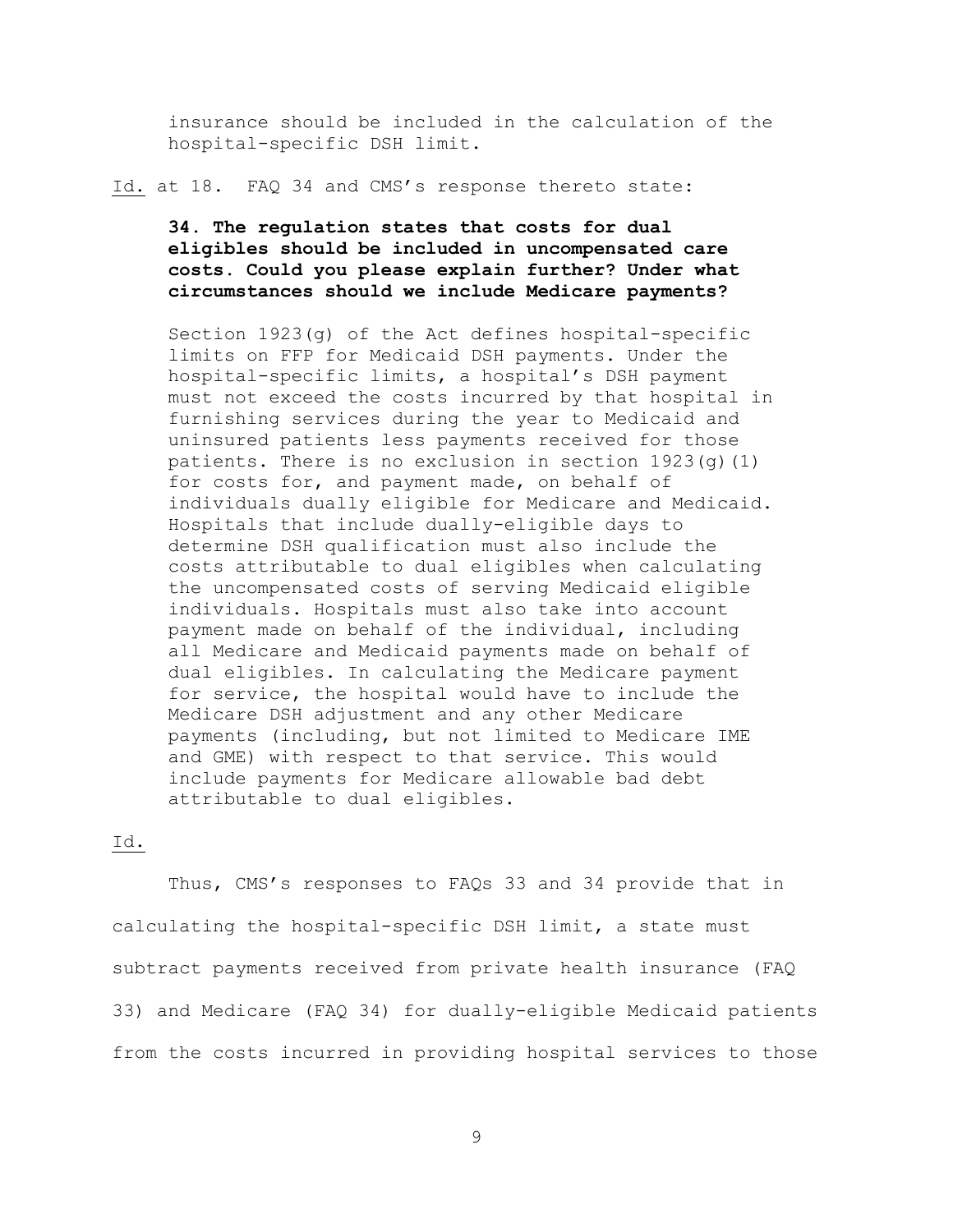patients. In the remainder of this order, the court uses "FAQ 33" and "FAQ 34" to refer to CMS's responses to those FAQs and the requirements stated in the responses.

### IV. Texas Children's Hospital v. Burwell

On December 5, 2014, two disproportionate-share hospitals, Texas Children's Hospital and Seattle Children's Hospital, brought suit against the same defendants named in this case in the District Court for the District of Columbia. See Texas Children's Hospital v. Burwell, Civil Action No. 14-2060 (EGS) (D.D.C. 2014). The plaintiffs in Texas Children's Hospital assert that FAQ 33 is contrary to the provisions of the Medicaid Act and that CMS's publication of FAQ 33 violates the procedural requirements of the APA. On December 29, 2014, the court in Texas Children's Hospital granted the plaintiffs' motion for preliminary injunction and entered an order enjoining CMS from enforcing, applying, or implementing FAQ 33 pending further order of the court. [Texas Children's Hosp. v. Burwell](https://www.westlaw.com/Document/I242e7e308fca11e4b603cc772dfc08c3/View/FullText.html?transitionType=Default&contextData=(sc.Default)&VR=3.0&RS=da3.0&fragmentIdentifier=co_pp_sp_7903_246), 76 F. [Supp. 3d 224, 246-47 \(D.D.C. 2014\).](https://www.westlaw.com/Document/I242e7e308fca11e4b603cc772dfc08c3/View/FullText.html?transitionType=Default&contextData=(sc.Default)&VR=3.0&RS=da3.0&fragmentIdentifier=co_pp_sp_7903_246) The court further ordered CMS to notify the Texas and Washington State Medicaid programs that, pending further order by the court, the enforcement of FAQ 33 is enjoined and CMS will take no action to recoup federal DSH funds provided to Texas and Washington based on the states' noncompliance with FAQ 33. Id. The plaintiffs in that case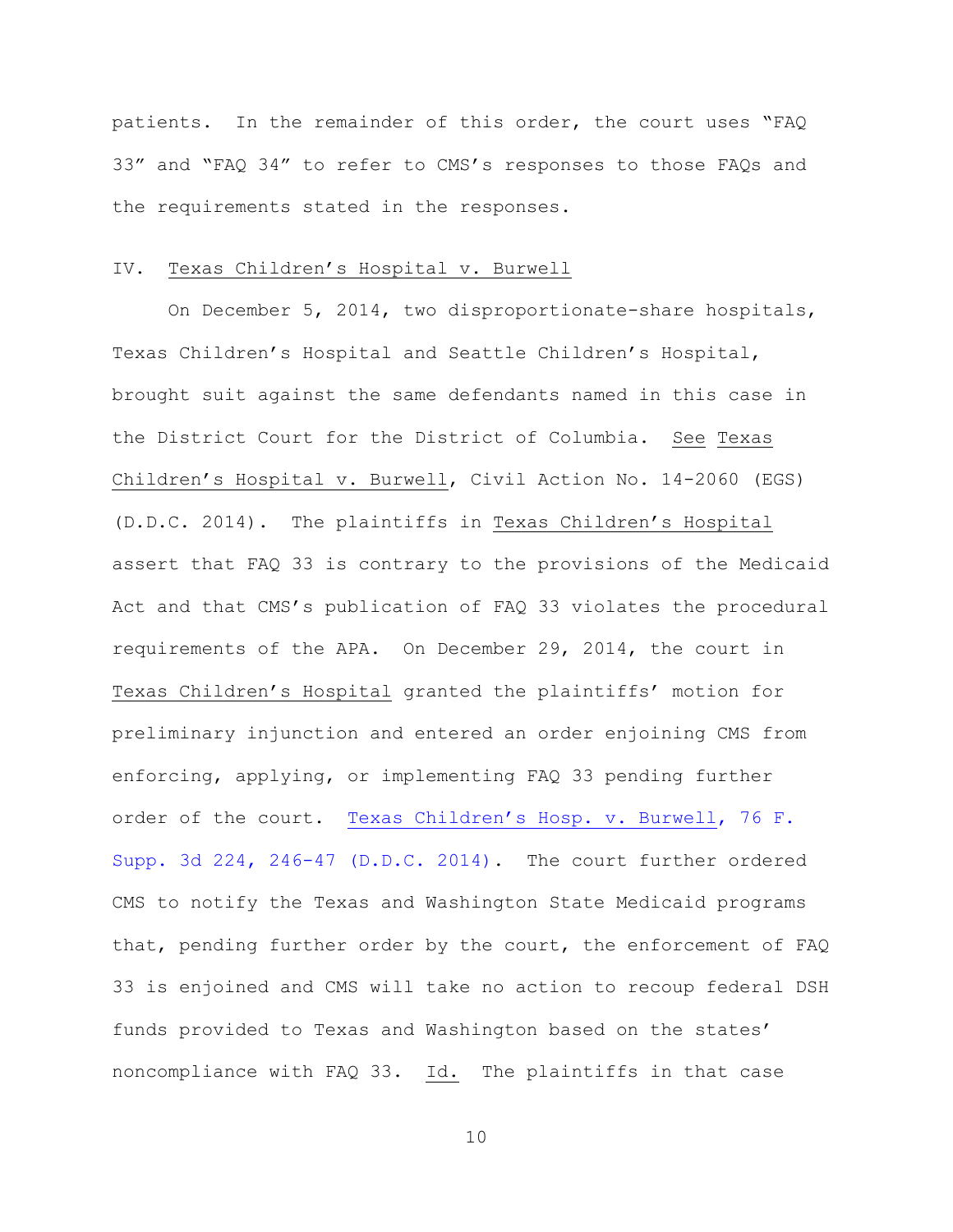have not challenged FAQ 34 or CMS's policy regarding patients dually eligible for Medicare and Medicaid.

### V. Plaintiffs' Petition to CMS

On June 17, 2015, plaintiffs petitioned CMS requesting that the agency repeal the policies referenced in FAQs 33 and 34 regarding the inclusion of private health insurance and Medicare payments in the calculation of the Medicaid Shortfall. See doc. no. [10-24.](https://ecf.nhd.uscourts.gov/doc1/11711644878) Plaintiffs submitted a supplement to the petition dated June 24, 2015. See doc. no. [10-25.](https://ecf.nhd.uscourts.gov/doc1/11711644879) The petition and the supplement asserted that FAQs 33 and 34 operate as substantive amendments to existing federal law and regulations, as well as to the New Hampshire State Medicaid Plan. See doc. nos. [10-24](https://ecf.nhd.uscourts.gov/doc1/11711644878) and [10-25.](https://ecf.nhd.uscourts.gov/doc1/11711644879) The petition and supplement also asserted that the policies are illegal and void and requested that CMS repeal and revoke them. Id.

In a letter dated October 6, 2015, CMS Acting Administrator Andrew Slavitt responded to plaintiffs' petition. See doc. no. [10-26.](https://ecf.nhd.uscourts.gov/doc1/11711644880) In the letter, Slavitt stated:

The CMS continues to maintain that this longstanding, consistent policy, which is reflected in FAQ No. 33 with respect to private insurance payments, and is discussed elsewhere in the FAQs and in the preamble to the December 2008 regulation with respect to Medicare payments for dually-eligible beneficiaries, reflects a valid interpretation of the statute governing the calculation of uncompensated care costs for purposes of the DSH hospital-specific limit, [42](https://www.westlaw.com/Document/N762090E0FD0F11E4B1FDF877C682C725/View/FullText.html?transitionType=Default&contextData=(sc.Default)&VR=3.0&RS=da3.0)  [U.S.C. § 1396r-4,](https://www.westlaw.com/Document/N762090E0FD0F11E4B1FDF877C682C725/View/FullText.html?transitionType=Default&contextData=(sc.Default)&VR=3.0&RS=da3.0) and the associated regulations.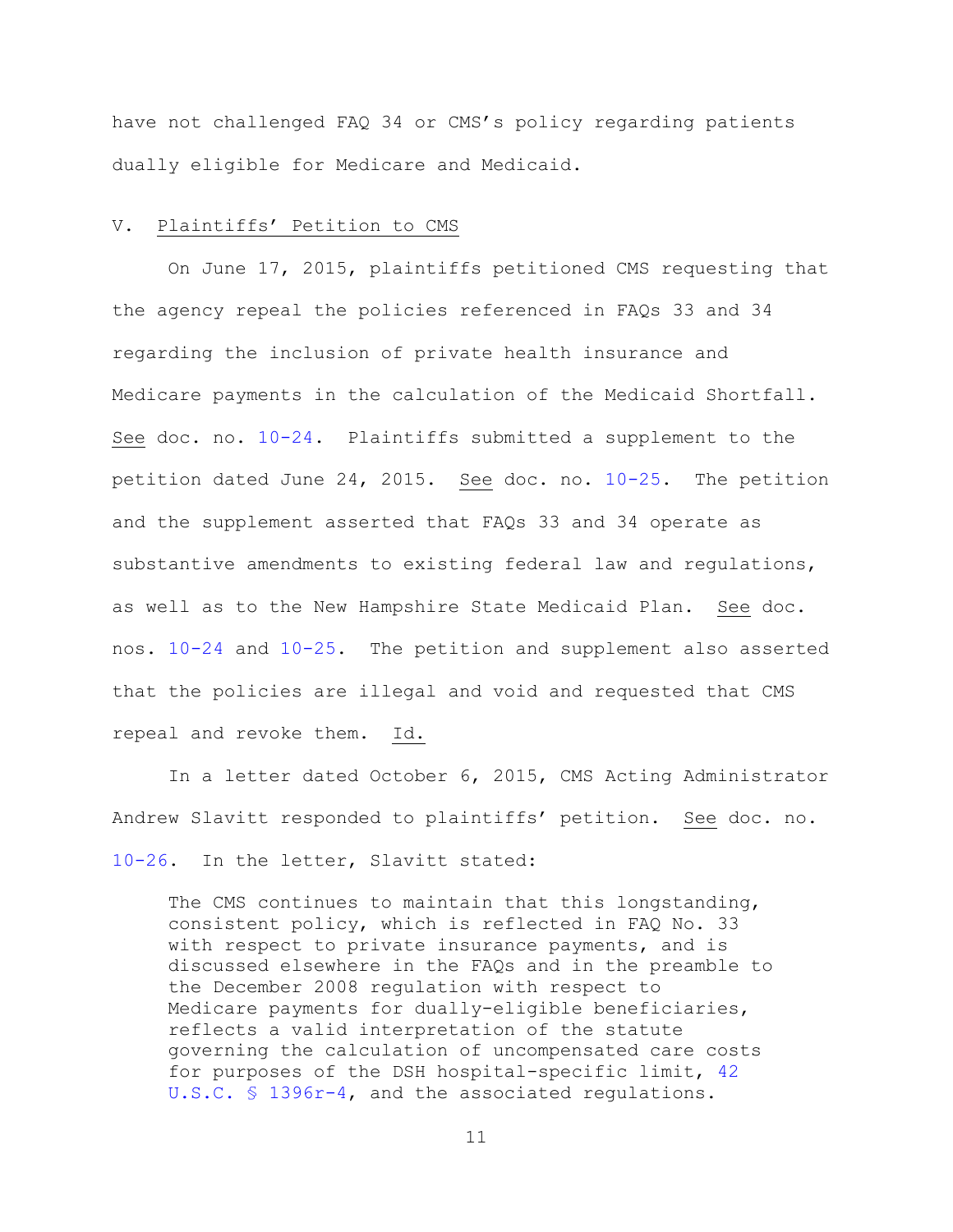Id. at 2 (citations omitted). Slavitt acknowledged the preliminary injunction in Texas Children's Hospital, but stated:

For all other states, including New Hampshire, CMS may disallow federal financial participation if a state does not comply with the policy articulated in FAQ No. 33.

Moreover, for state plan rate year 2011 and thereafter, any other audit-identified DSH payments that exceed documented hospital-specific DSH limits may be treated as provider overpayments that, pursuant to 42 CFR Part 433, Subpart F, trigger the return of the federal share to the federal government.

Id. at 2-3.

# VI. Preliminary Injunction

Plaintiffs filed this lawsuit on January 15, 2016. That same day, they filed a motion for preliminary injunction, which sought to enjoin defendants from enforcing or applying FAQs 33 and 34 during the pendency of this case. Defendants objected to the motion, plaintiffs filed a reply, and defendants filed a surreply. On February 18, 2016, the court held an evidentiary hearing, during which the court heard oral argument and plaintiffs submitted evidence.

On March 11, 2016, the court granted plaintiffs' motion for a preliminary injunction. See [N.H. Hosp. Assoc. v. Burwell, 15](https://www.westlaw.com/Document/Id648ec30ec4511e5b10893af99153f48/View/FullText.html?transitionType=Default&contextData=(sc.Default)&VR=3.0&RS=da3.0) [cv-460-LM, 2016 WL 1048023 \(D.N.H. Mar. 11, 2016\).](https://www.westlaw.com/Document/Id648ec30ec4511e5b10893af99153f48/View/FullText.html?transitionType=Default&contextData=(sc.Default)&VR=3.0&RS=da3.0) The court held that plaintiffs had carried their burden to show that they were likely to prove that defendants violated the APA and that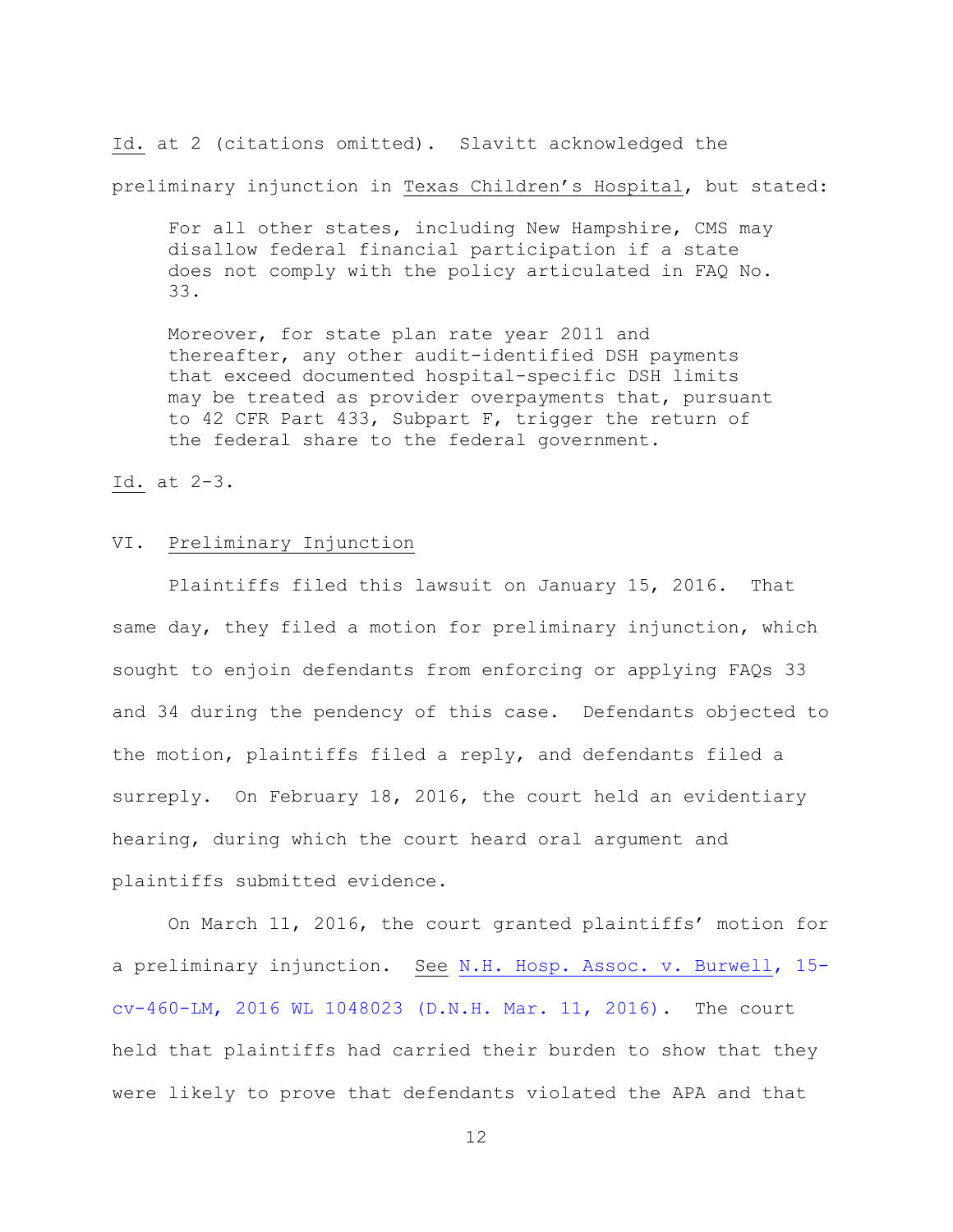they would suffer irreparable harm absent a preliminary injunction, and that the remaining factors weighed in favor of granting a preliminary injunction. The parties now cross-move for summary judgment.

# **Discussion**

Plaintiffs' complaint sets forth four counts, all of which allege violations of the APA: (1) violation of [5 U.S.C. §](https://www.westlaw.com/Document/NB66076C0A84311D885E288E02FD16EE7/View/FullText.html?transitionType=Default&contextData=(sc.Default)&VR=3.0&RS=da3.0)  [706\(2\)\(C\)](https://www.westlaw.com/Document/NB66076C0A84311D885E288E02FD16EE7/View/FullText.html?transitionType=Default&contextData=(sc.Default)&VR=3.0&RS=da3.0) (Count I); (2) violation of [5 U.S.C. §§ 706\(2\)\(A\),](https://www.westlaw.com/Document/NB66076C0A84311D885E288E02FD16EE7/View/FullText.html?transitionType=Default&contextData=(sc.Default)&VR=3.0&RS=da3.0) (D) (Count II); (3) violation of [5 U.S.C. §§ 706\(2\)\(A\),](https://www.westlaw.com/Document/NB66076C0A84311D885E288E02FD16EE7/View/FullText.html?transitionType=Default&contextData=(sc.Default)&VR=3.0&RS=da3.0) (D) (Count III); and (4) violation of  $5 \text{ U.S.C. }$  \$ 706(2)(A) (Count IV). Plaintiffs state in their summary judgment memorandum that they "are no longer pressing Count IV of their complaint." Doc. no. [33-1](https://ecf.nhd.uscourts.gov/doc1/11711709681) at n.1. The parties move for summary judgment on each of the three remaining counts.

As a threshold matter, defendants argue in their summary judgment motion that they are entitled to summary judgment because plaintiffs lack standing to pursue their claims. Plaintiffs argue in their summary judgment motion and objection to defendants' motion that they do have standing to pursue their claims. Therefore, the court addresses the parties' arguments as to standing before proceeding to the merits of each claim. See [Pagan v. Calderon, 448 F.3d 16, 26 \(1st Cir. 2006\)](https://www.westlaw.com/Document/I7750786ae4ef11da8c5e8eef0920bc71/View/FullText.html?transitionType=Default&contextData=(sc.Default)&VR=3.0&RS=da3.0&fragmentIdentifier=co_pp_sp_506_26) ("A federal court must satisfy itself as to its jurisdiction,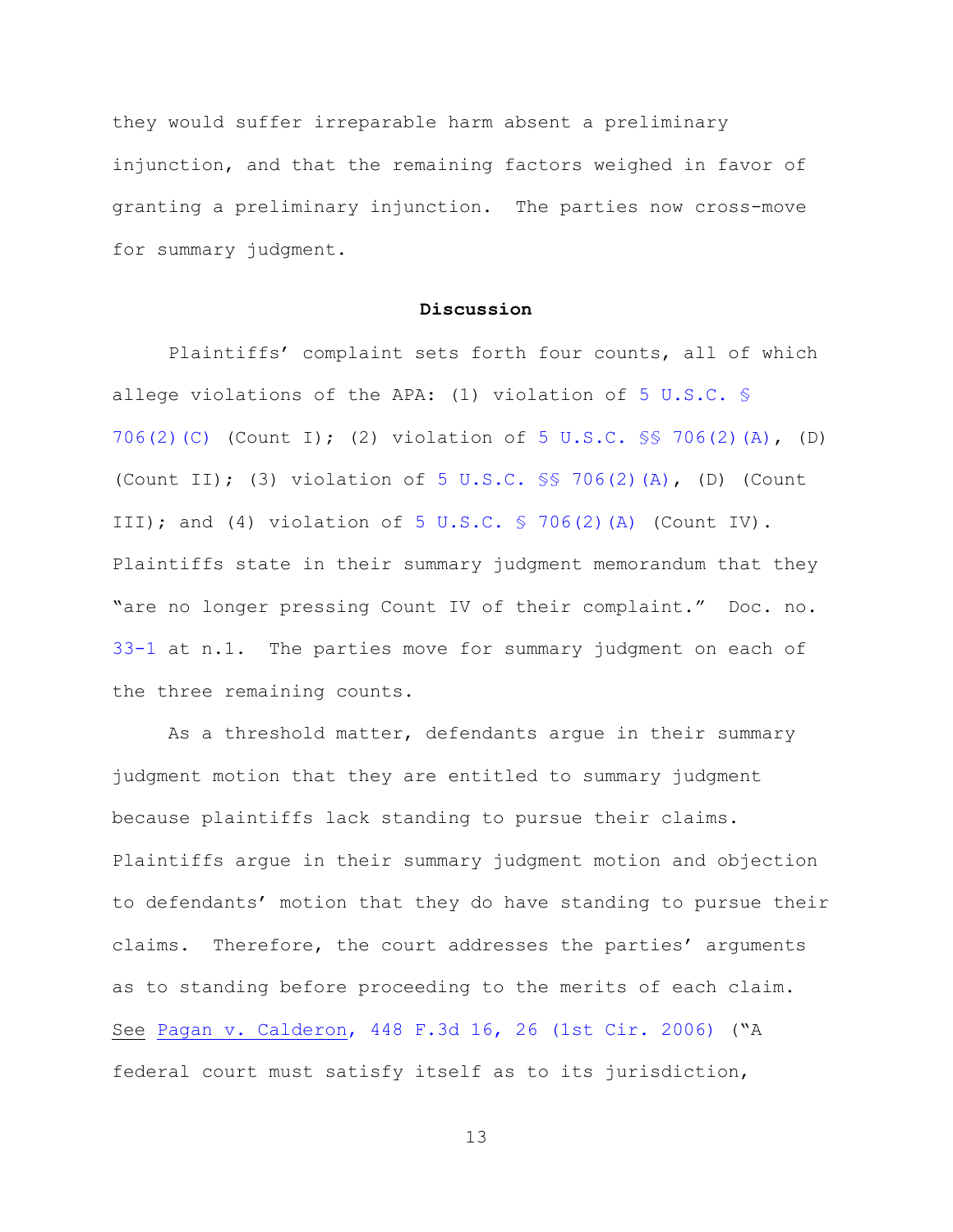including a plaintiff's Article III standing to sue, before addressing his particular claims . . . .").

# I. Standing

a<br>B

"Article III of the Constitution limits the jurisdiction of federal courts to 'Cases' and 'Controversies.'" [Susan B.](https://www.westlaw.com/Document/Ifa436bb2f55311e390d4edf60ce7d742/View/FullText.html?transitionType=Default&contextData=(sc.Default)&VR=3.0&RS=da3.0&fragmentIdentifier=co_pp_sp_708_2341)  Anthony List v. Driehaus*,* [134 S. Ct. 2334, 2341 \(2014\)](https://www.westlaw.com/Document/Ifa436bb2f55311e390d4edf60ce7d742/View/FullText.html?transitionType=Default&contextData=(sc.Default)&VR=3.0&RS=da3.0&fragmentIdentifier=co_pp_sp_708_2341) (quoting U.S. Const., Art. III, § 2). "The doctrine of standing gives meaning to these constitutional limits by 'identify[ing] those disputes which are appropriately resolved through the judicial process.'" Id. (quoting [Lujan v. Defenders of Wildlife, 504](https://www.westlaw.com/Document/I72e88d139c9a11d991d0cc6b54f12d4d/View/FullText.html?transitionType=Default&contextData=(sc.Default)&VR=3.0&RS=da3.0&fragmentIdentifier=co_pp_sp_780_560)  [U.S. 555, 560 \(1992\)\)](https://www.westlaw.com/Document/I72e88d139c9a11d991d0cc6b54f12d4d/View/FullText.html?transitionType=Default&contextData=(sc.Default)&VR=3.0&RS=da3.0&fragmentIdentifier=co_pp_sp_780_560). To establish Article III standing, "a plaintiff must show (1) it has suffered an 'injury in fact' that is (a) concrete and particularized and (b) actual or imminent, not conjectural or hypothetical; (2) the injury is fairly traceable to the challenged action of the defendant; and (3) it is likely, as opposed to merely speculative, that the injury will be redressed by a favorable decision." [Friends of the](https://www.westlaw.com/Document/Ibded03599c2511d9bc61beebb95be672/View/FullText.html?transitionType=Default&contextData=(sc.Default)&VR=3.0&RS=da3.0&fragmentIdentifier=co_pp_sp_780_180)  [Earth, Inc. v. Laidlaw Envtl. Servs. \(TOC\), Inc., 528 U.S. 167,](https://www.westlaw.com/Document/Ibded03599c2511d9bc61beebb95be672/View/FullText.html?transitionType=Default&contextData=(sc.Default)&VR=3.0&RS=da3.0&fragmentIdentifier=co_pp_sp_780_180)  [180-81 \(2000\).](https://www.westlaw.com/Document/Ibded03599c2511d9bc61beebb95be672/View/FullText.html?transitionType=Default&contextData=(sc.Default)&VR=3.0&RS=da3.0&fragmentIdentifier=co_pp_sp_780_180)<sup>7</sup>

<sup>7</sup> Plaintiffs contend that they have both substantive standing, because of their injuries arising out of the recoupment and prospective loss of DSH funding, and procedural standing, because of defendants' failure to afford plaintiffs the right to notice-and-comment under the APA. Because, as discussed below, the court finds that plaintiffs have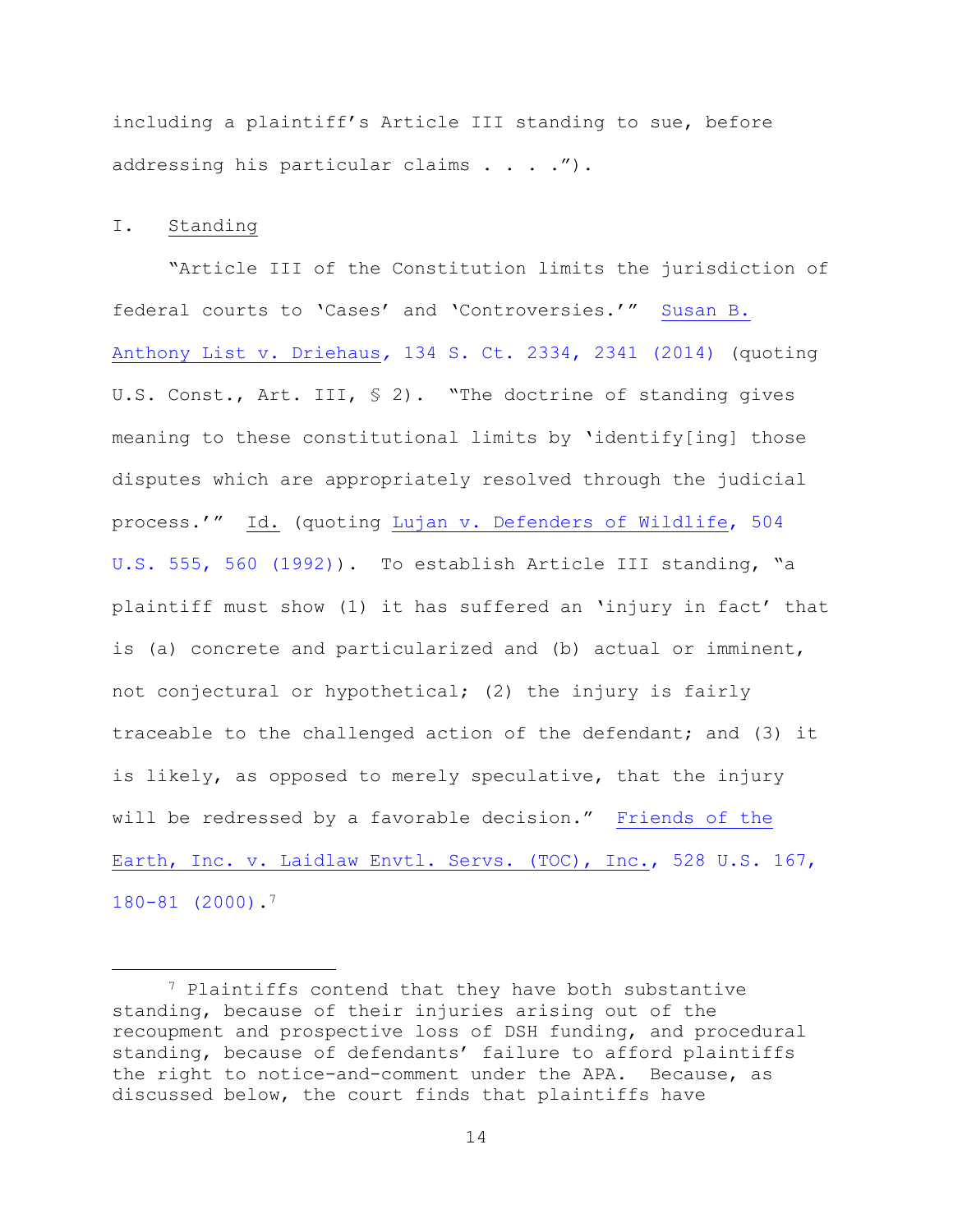Defendants argue that the harm plaintiffs allege they will suffer in this case—harm from potential recoupment of past DSH overpayments and harm from reduction in prospective DSH payments—is not fairly traceable to federal policy or likely to be redressed by a favorable decision.

"When the suit is one challenging the legality of government action or inaction . . . [and] a plaintiff's asserted injury arises from the government's allegedly unlawful regulation (or lack of regulation) of someone else . . ., causation and redressability ordinarily hinge on the response of the regulated . . . third party to the government action." [Lujan, 504 U.S. at 561-62](https://www.westlaw.com/Document/I72e88d139c9a11d991d0cc6b54f12d4d/View/FullText.html?transitionType=Default&contextData=(sc.Default)&VR=3.0&RS=da3.0&fragmentIdentifier=co_pp_sp_780_561). In that case, "it becomes the burden of the plaintiff to adduce facts showing that those choices have been or will be made in such manner as to produce causation and permit redressability of injury." Id. at 562. Standing may be established in such situations "where the record presents substantial evidence of a causal relationship between the government policy and the third party conduct, leaving little doubt as to causation and likelihood of redress." [Constitution](https://www.westlaw.com/Document/I72f5aa3c07a811e4a795ac035416da91/View/FullText.html?transitionType=Default&contextData=(sc.Default)&VR=3.0&RS=da3.0&fragmentIdentifier=co_pp_sp_506_366)  [Party of Penn. v. Aichele, 757 F.3d 347, 366 \(3d Cir. 2014\)](https://www.westlaw.com/Document/I72f5aa3c07a811e4a795ac035416da91/View/FullText.html?transitionType=Default&contextData=(sc.Default)&VR=3.0&RS=da3.0&fragmentIdentifier=co_pp_sp_506_366) (citation and alteration omitted).

substantive standing, the court does not address plaintiffs' arguments concerning procedural standing.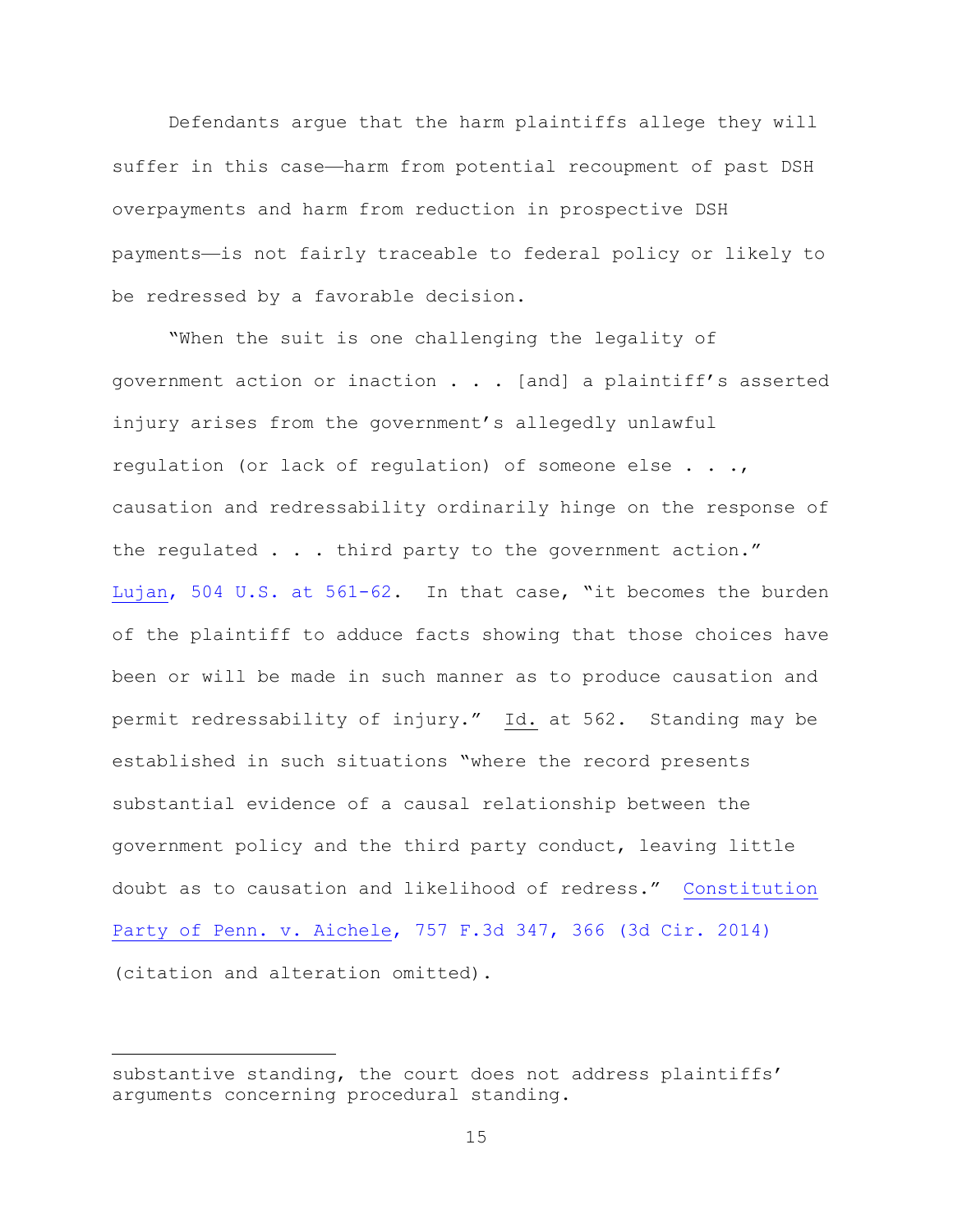#### A. Recoupment of Past DSH Overpayments

Plaintiffs assert that the audit of their DSH payments for Fiscal Year 2011 revealed that plaintiff hospitals were overpaid because the auditors followed the policies set forth in FAQs 33 and 34. They contend, therefore, that the recoupment of past DSH overpayments based on the audit is directly traceable to FAQs 33 and 34. They further argue that no recoupment would be required if defendants were enjoined from enforcing the policies.

Defendants contend that when, as here, a DSH audit reveals an overpayment to a hospital, the recoupment of that overpayment is in the hands of state authorities and subject to state law. Defendants argue that, because the state controls recoupments, an injunction issued against them in this case would not bar the State of New Hampshire from recouping funds from plaintiff hospitals and redistributing them to other disproportionateshare hospitals.<sup>8</sup> They contend, therefore, that plaintiffs' injury due to NHDHHS's recoupment of past DSH payments is not

<sup>8</sup> The New Hampshire Department of Health and Human Services ("NHDHHS") is the state agency charged with administration of the Medicaid program. Therefore, NHDHHS is the entity responsible for recouping past DSH overpayments and for making prospective DSH payments to plaintiff hospitals.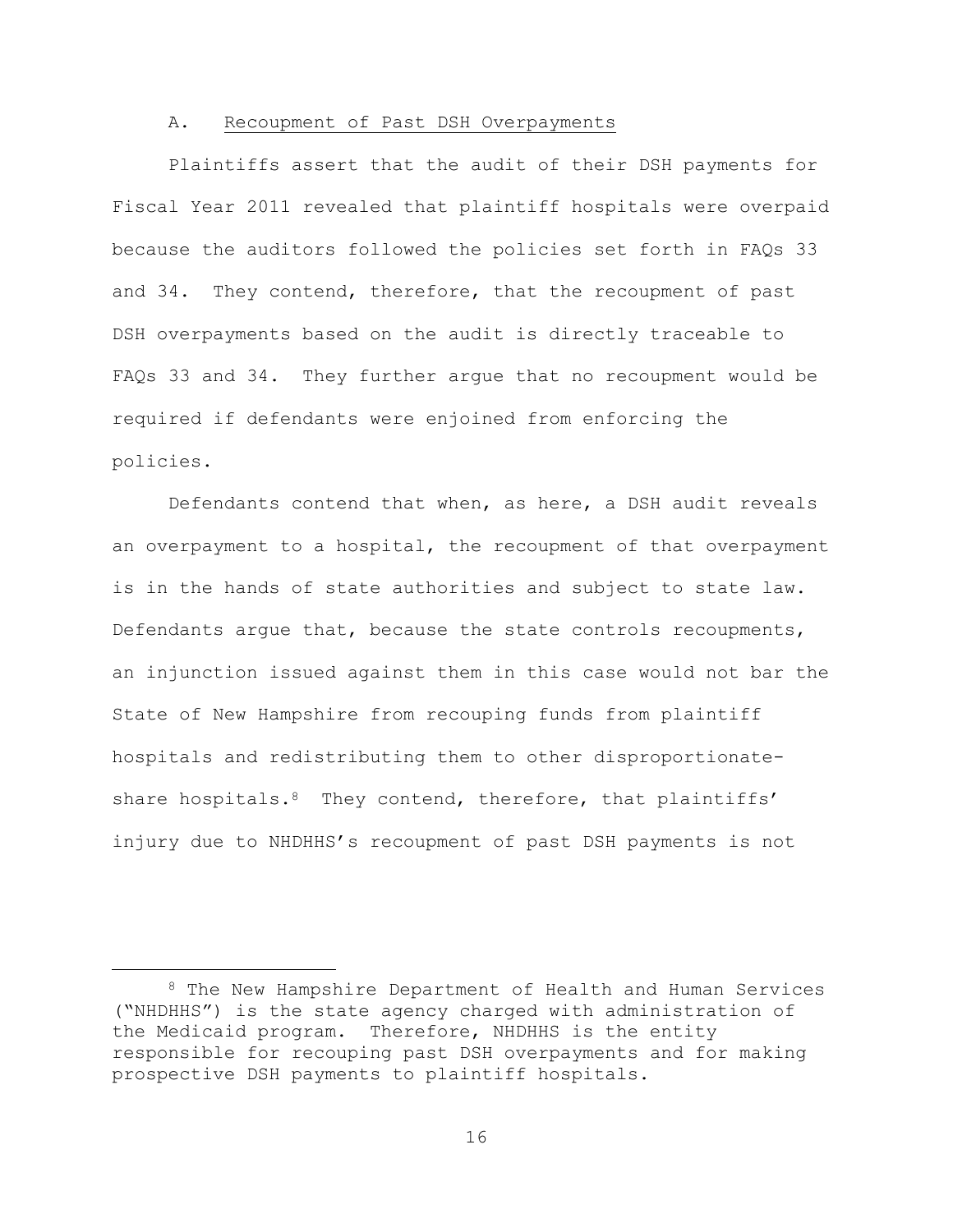fairly traceable to FAQs 33 and 34, and is not likely to be redressed by any action against them.

There is no doubt that the recoupment of past DSH payments by NHDHHS is fairly traceable to defendants' enforcement of FAQs 33 and 34. Defendants do not meaningfully dispute that (i) NHDHHS is set to recoup past DSH payments for Fiscal Year 2011 from plaintiff hospitals; and (ii) it will recoup those payments because its audit revealed overpayments to those hospitals based on FAQs 33 and 34. Therefore, plaintiffs' injury is fairly traceable to defendants' conduct that is challenged in this case.9 See [Nat'l Wrestling Coaches Assoc. v. Dep't of Educ.](https://www.westlaw.com/Document/I9ca0f97e8bbf11d9af17b5c9441c4c47/View/FullText.html?transitionType=Default&contextData=(sc.Default)&VR=3.0&RS=da3.0&fragmentIdentifier=co_pp_sp_506_1049), 383 [F.3d 1047, 1049 \(D.C. Cir. 2004\)](https://www.westlaw.com/Document/I9ca0f97e8bbf11d9af17b5c9441c4c47/View/FullText.html?transitionType=Default&contextData=(sc.Default)&VR=3.0&RS=da3.0&fragmentIdentifier=co_pp_sp_506_1049) (Plaintiffs could show causation "if they could show that the agency's allegedly illicit action was a substantial factor in bringing about the injurious conduct of the third parties.") (internal quotation marks and citation omitted); see also Wine & Spirits Retailers, [Inc. v. Rhode Island, 418 F.3d 36, 45 \(1st Cir. 2005\)](https://www.westlaw.com/Document/I21744ab1093f11dabf60c1d57ebc853e/View/FullText.html?transitionType=Default&contextData=(sc.Default)&VR=3.0&RS=da3.0&fragmentIdentifier=co_pp_sp_506_45) ("The

<sup>9</sup> Under the Medicaid Act, the federal government cannot compel states to recoup funds from disproportionate-share hospitals in the event of an overpayment. Rather, in those circumstances, the federal government adjusts the amount paid to the states one year after the overpayment is discovered. See [42](https://www.westlaw.com/Document/N6D110620D37711E69D578AB4B2C87682/View/FullText.html?transitionType=Default&contextData=(sc.Default)&VR=3.0&RS=da3.0)  [U.S.C. § 1396b\(d\)\(2\)\(C\).](https://www.westlaw.com/Document/N6D110620D37711E69D578AB4B2C87682/View/FullText.html?transitionType=Default&contextData=(sc.Default)&VR=3.0&RS=da3.0) As discussed below, however, evidence in the record establishes that NHDHHS is set to recoup DSH overpayments revealed in the Fiscal Year 2011 audit from plaintiff hospitals.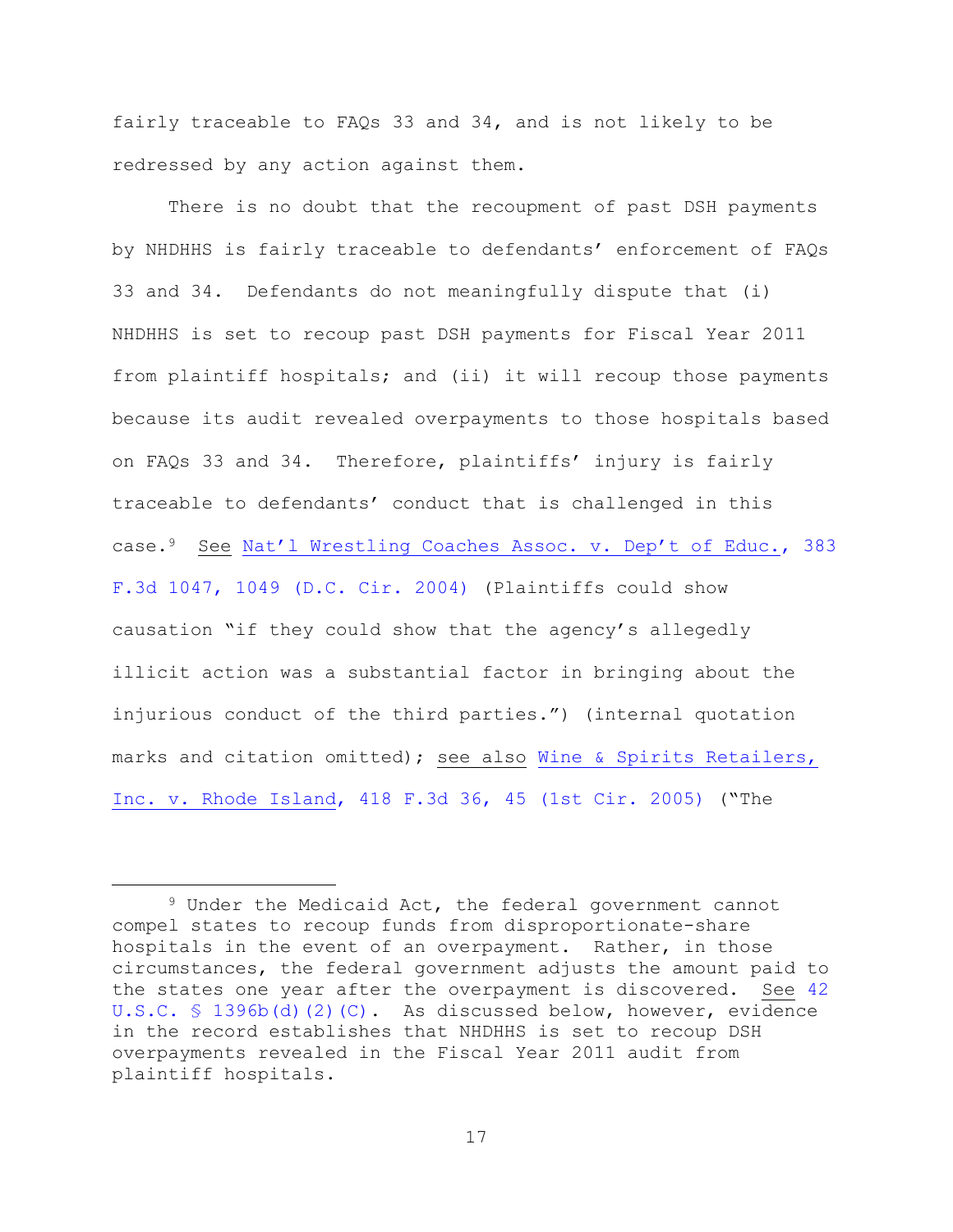requirement that an alleged injury be fairly traceable to the defendant's action does not mean that the defendant's action must be the final link in the chain of events leading up to the alleged harm.").

The same is true for redressability. Defendants argue that plaintiffs' injury in the form of recoupment of past DSH overpayments is not redressable because even if the court grants plaintiffs' summary judgment motion, NHDHHS could still recoup funds from plaintiff hospitals and redistribute them to other disproportionate-share hospitals. If FAQs 33 and 34 are unenforceable, however, the audit of Fiscal Year 2011 based on FAQs 33 and 34 is no longer accurate. Defendants do not explain why NHDHHS would recoup funds from plaintiff hospitals if no overpayments were made.

In addition, defendants' argument is belied by the evidence in this case. As the court explained in its order granting plaintiffs' motion for preliminary injunction, evidence in the record at the time the court granted the motion, including several communications from NHDHHS, demonstrated that NHDHHS would act in accordance with CMS's guidance as to the enforcement of FAQs 33 and 34, and would not seek recoupment of past DSH payments if FAQs 33 and 34 were unenforceable. See doc. no. [31](https://ecf.nhd.uscourts.gov/doc1/11711694608) at 18-20.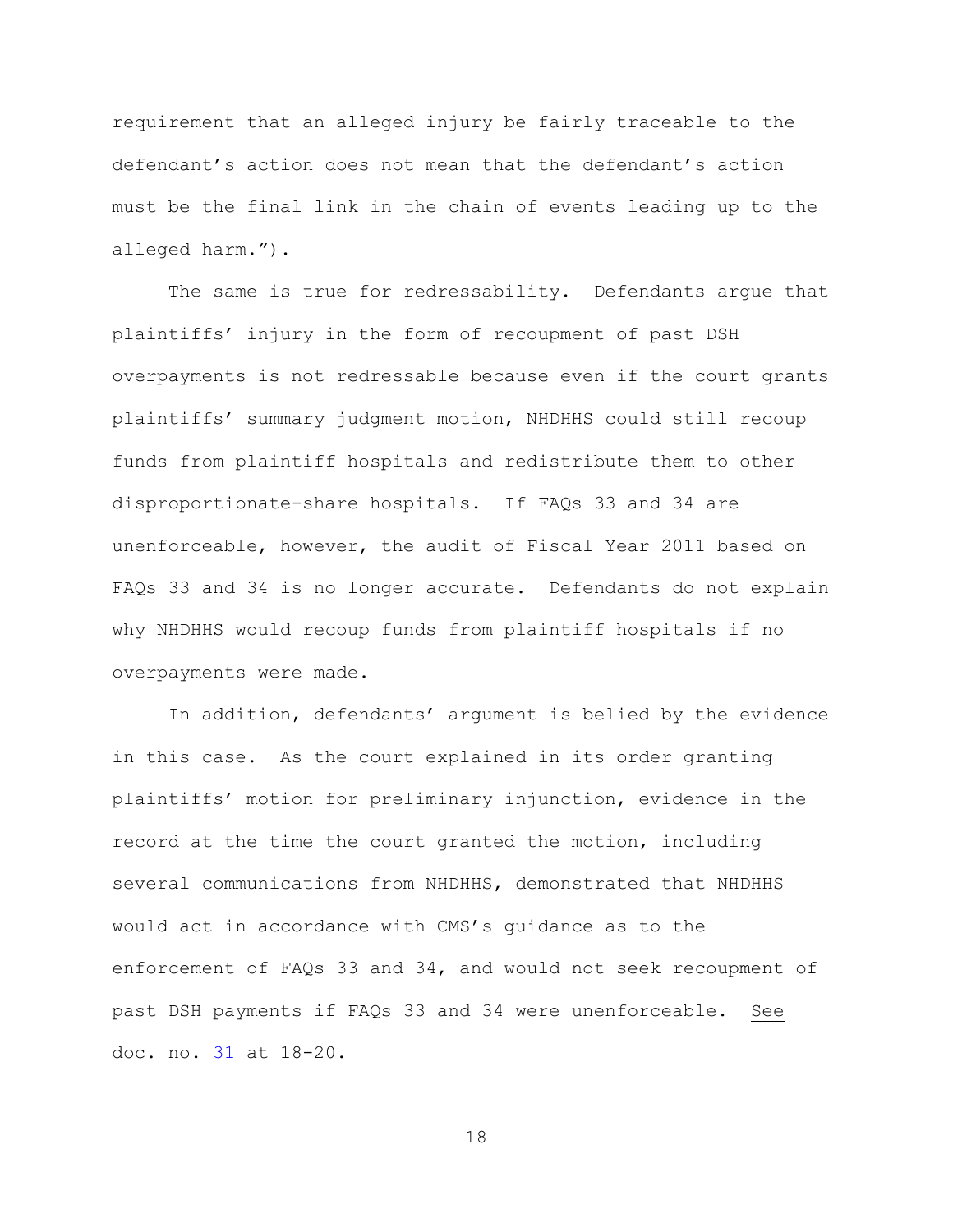After the court issued the preliminary injunction, NHDHHS took no action to recoup alleged overpayments from plaintiff hospitals created by FAQs 33 and 34. See doc. nos. [33-4](https://ecf.nhd.uscourts.gov/doc1/11711709684) at 1 6; [33-5](https://ecf.nhd.uscourts.gov/doc1/11711709685) at  $\text{I}$  4; [33-6](https://ecf.nhd.uscourts.gov/doc1/11711709686) at  $\text{I}$  4; [33-7](https://ecf.nhd.uscourts.gov/doc1/11711709687) at  $\text{I}$  4. Therefore, plaintiffs have shown that defendants' enforcement of FAQs 33 and 34 has a sufficient causal connection to plaintiffs' injuries arising from recoupment of past DSH payments, and judgment for plaintiffs which would enjoin defendants' enforcement of the FAQs would likely redress plaintiffs' injuries in that regard.

# B. Reduction in Prospective DSH Payments

a<br>B

Defendants contend that any reduction in prospective DSH payments would not be traceable to federal policy.<sup>10</sup> Defendants note that the New Hampshire state government and New Hampshire hospitals, including plaintiffs, had, until 2014, been involved in several lawsuits concerning New Hampshire's Medicaid reimbursement system. Defendants assert that those lawsuits were resolved in 2014 by a global settlement agreement, which governs prospective DSH payments beginning in 2016. That

<sup>10</sup> Defendants do not appear to argue lack of redressability from the reduction in prospective DSH payments. Even if they had made such an argument, it would be without merit. The record evidence shows that after the court issued the preliminary injunction, the NHDHHS entered into a letter agreement with the NHHA permitting plaintiff hospitals to omit data relating to Medicare and other third party payments from 2016 uncompensated care costs for purposes of calculating the 2016 hospital-specific DSH limit. See doc. no. [33-3.](https://ecf.nhd.uscourts.gov/doc1/11711709683)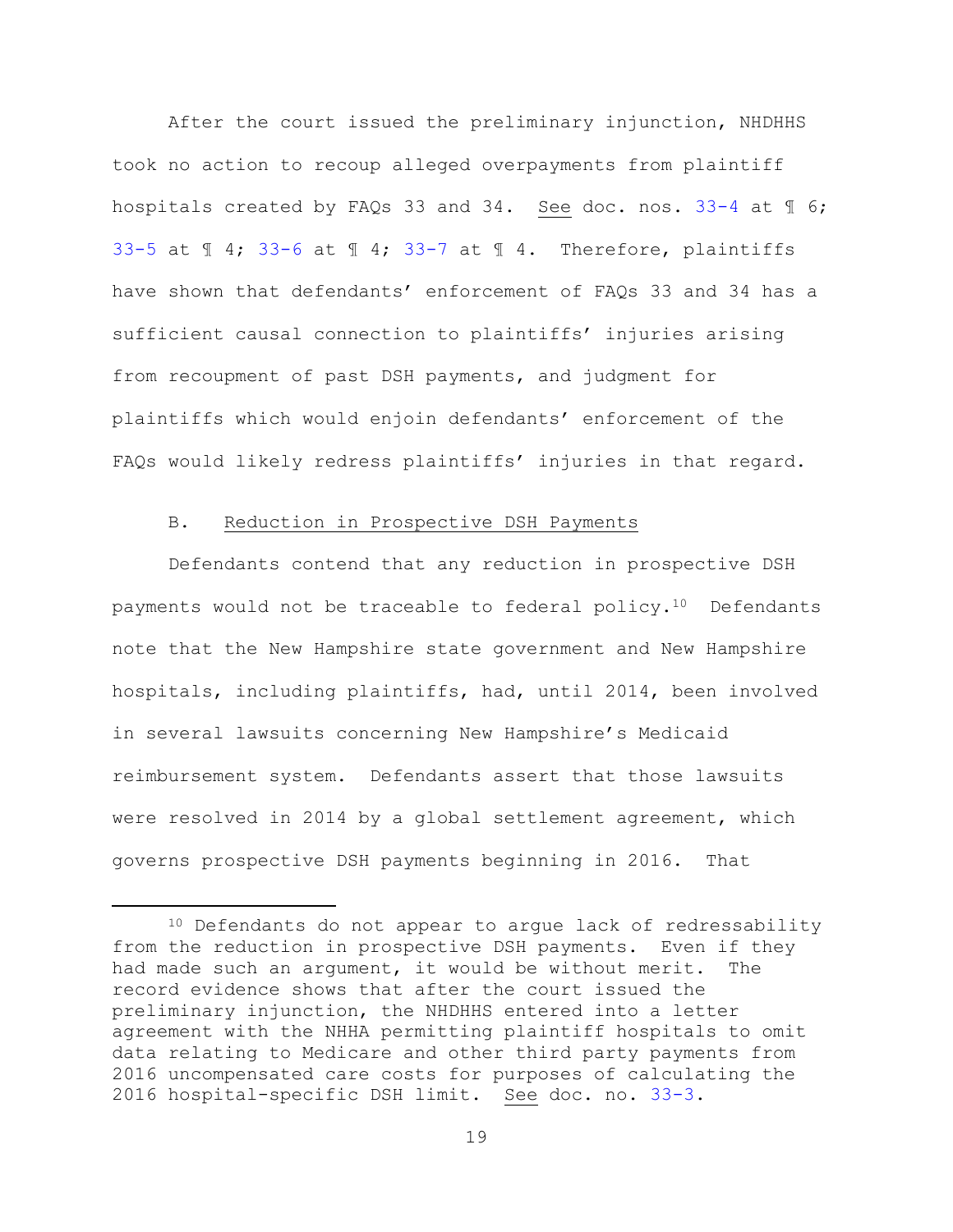settlement agreement sets out formulas for determining each of plaintiff hospitals' DSH funding levels. Defendants argue that plaintiffs' voluntary decision to enter into the settlement agreement precludes them from claiming they are injured by the federal standards that are incorporated into the agreement.

Defendants' argument is without merit. The settlement agreement changed New Hampshire's DSH program beginning in Fiscal Year 2016, and provides that DSH funding levels are set at a specific percentage, depending on the hospital, of a hospital's total annual uncompensated care costs. The hospitalspecific DSH limit, however, applies to plaintiff hospitals regardless of the existence of the settlement agreement. FAQs 33 and 34 have the effect of lowering the calculation of the total annual uncompensated care costs, which necessarily lowers the DSH funding levels. Therefore, plaintiffs have shown that there is a causal relationship between defendants' enforcement of FAQs 33 and 34 and the reduction in prospective DSH payments.

Accordingly, plaintiffs have standing to maintain their claims.<sup>11</sup>

<sup>&</sup>lt;sup>11</sup> Defendants do not dispute that if plaintiff hospitals have standing, the NHHA has standing as well. See, e.g., [Friends of the Earth, 528 U.S. at 180-81.](https://www.westlaw.com/Document/Ibded03599c2511d9bc61beebb95be672/View/FullText.html?transitionType=Default&contextData=(sc.Default)&VR=3.0&RS=da3.0&fragmentIdentifier=co_pp_sp_780_180)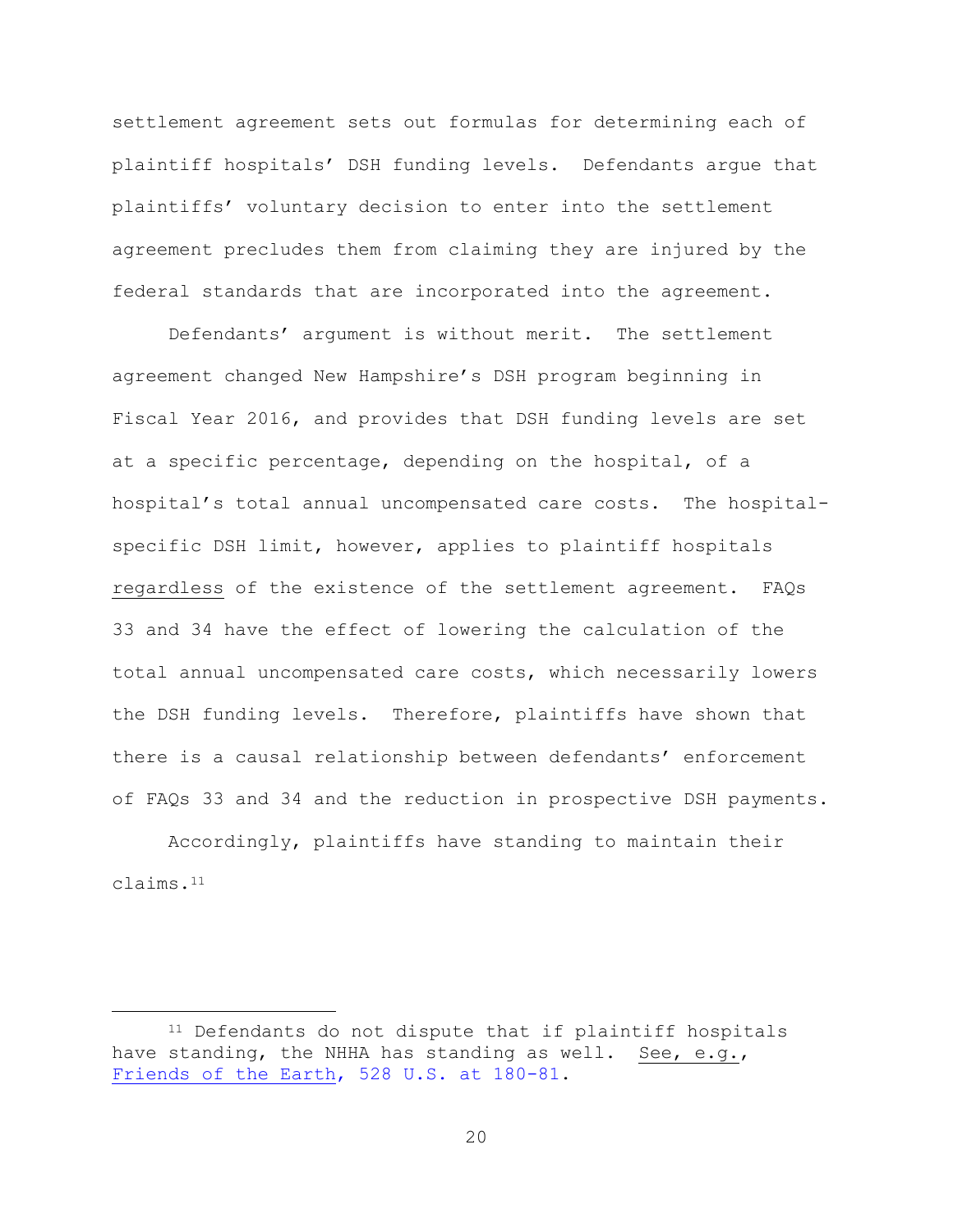### II. Claims

L,

The parties cross-move for summary judgment on Counts I-III of the complaint. Although each count represents a separate challenge to defendants' actions, all allege that defendants' enforcement of FAQs 33 and 34 violates the APA.

Under the APA, a court must "hold unlawful and set aside agency action, findings, and conclusions" that are "in excess of statutory jurisdiction, authority, or limitations, or short of statutory right," [5 U.S.C. § 706\(2\)\(C\)](https://www.westlaw.com/Document/NB66076C0A84311D885E288E02FD16EE7/View/FullText.html?transitionType=Default&contextData=(sc.Default)&VR=3.0&RS=da3.0), "arbitrary, capricious, an abuse of discretion, or otherwise not in accordance with law," id.  $$706(2)$  (A), or "without observance of procedure required by law," id.  $\frac{1}{2}$  706(2)(D).<sup>12</sup> Plaintiffs assert that defendants' implementation and enforcement of FAQs 33 and 34 violate all three sections of the APA.<sup>13</sup>

<sup>&</sup>lt;sup>12</sup> Count I alleges a violation of  $\frac{12}{10}$  (C). Counts II and III allege separate violations of both § 706(2)(A) and § 706(2)(D).

<sup>13</sup> A prerequisite to plaintiffs' APA claims is that FAQs 33 and 34 represent "final agency action" that may be challenged under [5 U.S.C. § 704.](https://www.westlaw.com/Document/NB55C9B50A84311D885E288E02FD16EE7/View/FullText.html?transitionType=Default&contextData=(sc.Default)&VR=3.0&RS=da3.0) Although plaintiffs allege that the FAQs represent "final agency action," neither plaintiffs nor defendants address that requirement in their motions for summary judgment. Therefore, the court assumes the parties agree that this requirement is met. See [Texas Children's Hos](https://www.westlaw.com/Document/I242e7e308fca11e4b603cc772dfc08c3/View/FullText.html?transitionType=Default&contextData=(sc.Default)&VR=3.0&RS=da3.0&fragmentIdentifier=co_pp_sp_7903_240)p., 76 F. [Supp. 3d at 240-41](https://www.westlaw.com/Document/I242e7e308fca11e4b603cc772dfc08c3/View/FullText.html?transitionType=Default&contextData=(sc.Default)&VR=3.0&RS=da3.0&fragmentIdentifier=co_pp_sp_7903_240) (holding that FAQ 33 "likely constitutes a final agency action that may be challenged pursuant to [5 U.S.C.](https://www.westlaw.com/Document/NB55C9B50A84311D885E288E02FD16EE7/View/FullText.html?transitionType=Default&contextData=(sc.Default)&VR=3.0&RS=da3.0)   $$704"$ ).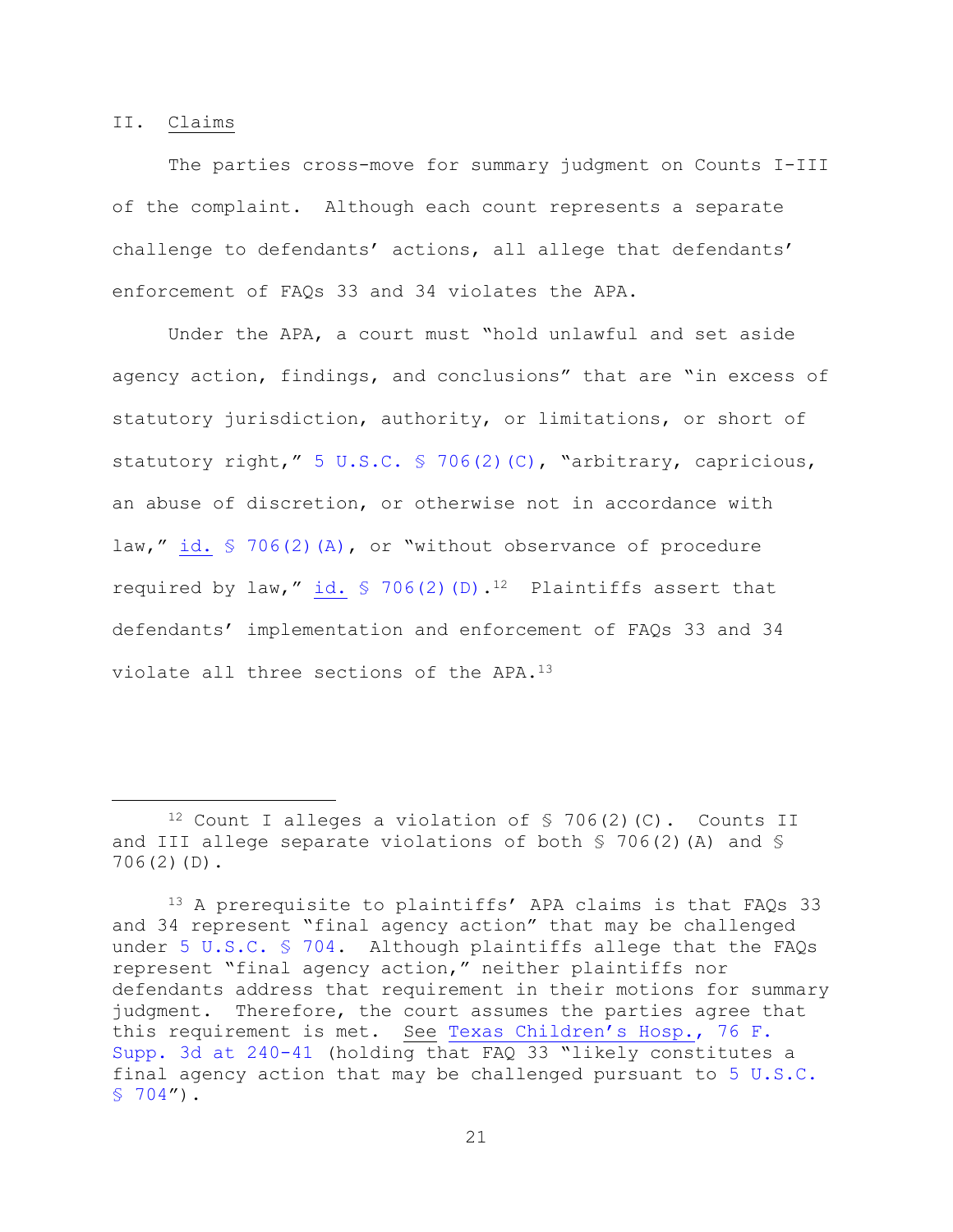#### A. Count I

Count I alleges that in promulgating and enforcing FAQs 33 and 34, defendants have acted in excess of their statutory authority under the Medicaid Act. Specifically, plaintiffs allege that FAQs 33 and 34 conflict with the unambiguous language of the Medicaid Act. See § 1396r-4(g)(1)(A). Defendants argue that FAQs 33 and 34 do not conflict with the Medicaid Act, and instead represent a reasonable interpretation of the statute entitled to deference under [Chevron, U.S.A., Inc.](https://www.westlaw.com/Document/I1d248e419c9711d993e6d35cc61aab4a/View/FullText.html?transitionType=Default&contextData=(sc.Default)&VR=3.0&RS=da3.0)  [v. Natural Res. Def. Council, Inc., 467 U.S. 837 \(1984\).](https://www.westlaw.com/Document/I1d248e419c9711d993e6d35cc61aab4a/View/FullText.html?transitionType=Default&contextData=(sc.Default)&VR=3.0&RS=da3.0)

Plaintiffs contend that FAQs 33 and 34 are not entitled to any deference but, if they are so entitled, the court should give them "at most, weight under [Skidmore v. Swift & Co., 323](https://www.westlaw.com/Document/I177939439c1f11d993e6d35cc61aab4a/View/FullText.html?transitionType=Default&contextData=(sc.Default)&VR=3.0&RS=da3.0)  [U.S. 134 \(1944\)](https://www.westlaw.com/Document/I177939439c1f11d993e6d35cc61aab4a/View/FullText.html?transitionType=Default&contextData=(sc.Default)&VR=3.0&RS=da3.0)." Doc. no. [33-1](https://ecf.nhd.uscourts.gov/doc1/11711709681) at 20. Plaintiffs argue that, regardless of whether FAQs 33 and 34 are entitled to any level of deference, defendants' interpretation of the Medicaid Act still violates the APA.

# 1. Chevron Deference

In Chevron, the Supreme Court established a test for determining whether to afford deference to an agency's interpretation of a law which the agency administers. See [Chevron, 467 U.S. at 842](https://www.westlaw.com/Document/I1d248e419c9711d993e6d35cc61aab4a/View/FullText.html?transitionType=Default&contextData=(sc.Default)&VR=3.0&RS=da3.0&fragmentIdentifier=co_pp_sp_780_842%e2%80%9343)–43. "First, [courts] look to the statute to ascertain whether 'Congress has directly spoken to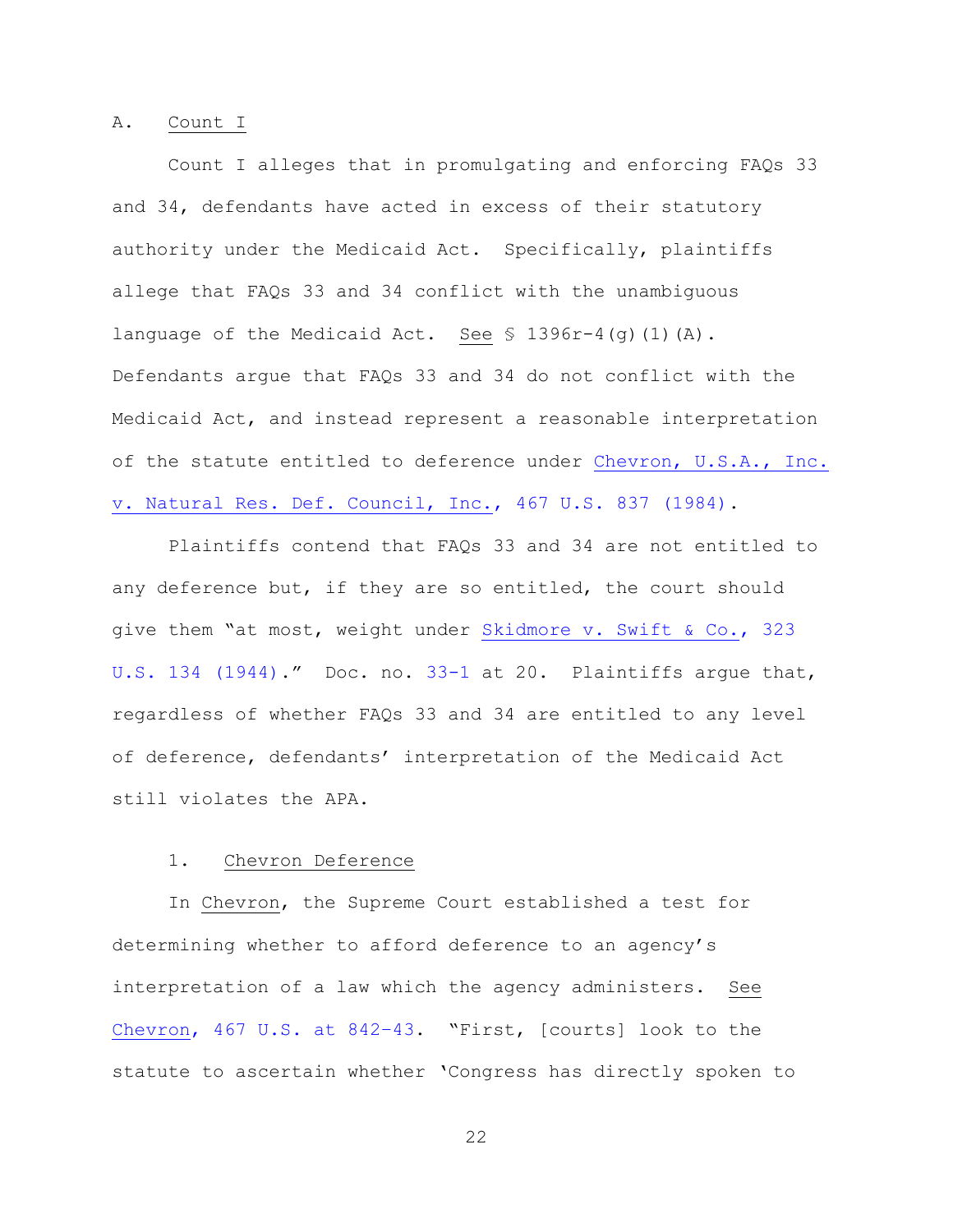the precise question at issue.'" [Santana v. Holder, 731 F.3d](https://www.westlaw.com/Document/Ia8f5239b27ad11e3b48bea39e86d4142/View/FullText.html?transitionType=Default&contextData=(sc.Default)&VR=3.0&RS=da3.0&fragmentIdentifier=co_pp_sp_506_55)  [50, 55 \(1st Cir. 2013\)](https://www.westlaw.com/Document/Ia8f5239b27ad11e3b48bea39e86d4142/View/FullText.html?transitionType=Default&contextData=(sc.Default)&VR=3.0&RS=da3.0&fragmentIdentifier=co_pp_sp_506_55) (quoting [Chevron, 467 U.S. at 842](https://www.westlaw.com/Document/I1d248e419c9711d993e6d35cc61aab4a/View/FullText.html?transitionType=Default&contextData=(sc.Default)&VR=3.0&RS=da3.0&fragmentIdentifier=co_pp_sp_780_842)). "If the statute is clear in its meaning, [courts] must 'give effect to the unambiguously expressed intent of Congress.'" Id. (quoting [Chevron, 467 U.S. at 842](https://www.westlaw.com/Document/I1d248e419c9711d993e6d35cc61aab4a/View/FullText.html?transitionType=Default&contextData=(sc.Default)&VR=3.0&RS=da3.0&fragmentIdentifier=co_pp_sp_780_842%e2%80%9343)–43). Only if Congress's intent is unclear does the court move to step two. Id. "At Chevron's second step, the inquiry focuses on 'whether the agency's answer is based on a permissible construction of the statute.'" Id. (quoting [Chevron, 467 U.S. at 843\)](https://www.westlaw.com/Document/I1d248e419c9711d993e6d35cc61aab4a/View/FullText.html?transitionType=Default&contextData=(sc.Default)&VR=3.0&RS=da3.0&fragmentIdentifier=co_pp_sp_780_843). The court "defer[s] to the agency's interpretation unless that interpretation is unreasonable." Lovgren v. Locke, 701 F.3d 5, [31 \(1st Cir. 2012\);](https://www.westlaw.com/Document/Ia9b9c1c33a8911e287a9c52cdddac4f7/View/FullText.html?transitionType=Default&contextData=(sc.Default)&VR=3.0&RS=da3.0&fragmentIdentifier=co_pp_sp_506_31) see also [Saysana v. Gillen, 590 F.3d 7, 13](https://www.westlaw.com/Document/Idc07e36aeefb11deae65b23e804c3c12/View/FullText.html?transitionType=Default&contextData=(sc.Default)&VR=3.0&RS=da3.0&fragmentIdentifier=co_pp_sp_506_13)  [\(1st Cir. 2009\).](https://www.westlaw.com/Document/Idc07e36aeefb11deae65b23e804c3c12/View/FullText.html?transitionType=Default&contextData=(sc.Default)&VR=3.0&RS=da3.0&fragmentIdentifier=co_pp_sp_506_13)

In recent years, however, the Supreme Court has limited the applicability of Chevron deference. In [United States v. Mead](https://www.westlaw.com/Document/Ice9f15b09c9611d993e6d35cc61aab4a/View/FullText.html?transitionType=Default&contextData=(sc.Default)&VR=3.0&RS=da3.0)  [Corp., 533 U.S. 218 \(2001\),](https://www.westlaw.com/Document/Ice9f15b09c9611d993e6d35cc61aab4a/View/FullText.html?transitionType=Default&contextData=(sc.Default)&VR=3.0&RS=da3.0) the Supreme Court introduced a threshold inquiry to determine whether the two-step Chevron analysis is applicable to the agency action in question.<sup>14</sup> The Supreme Court held "that administrative implementation of a particular statutory provision qualifies for Chevron deference

<sup>14</sup> This threshold inquiry into whether the Chevron framework applies at all is often referred to as "Chevron Step Zero." [Pharm. Research & Mfrs. of Am. v. United States Dep't of Health](https://www.westlaw.com/Document/I0b68c2a0e2c011e38530bc161e58ce0c/View/FullText.html?transitionType=Default&contextData=(sc.Default)&VR=3.0&RS=da3.0&fragmentIdentifier=co_pp_sp_7903_36)  [& Human Servs., 43 F. Supp. 3d 28, 36 \(D.D.C. 2014\).](https://www.westlaw.com/Document/I0b68c2a0e2c011e38530bc161e58ce0c/View/FullText.html?transitionType=Default&contextData=(sc.Default)&VR=3.0&RS=da3.0&fragmentIdentifier=co_pp_sp_7903_36)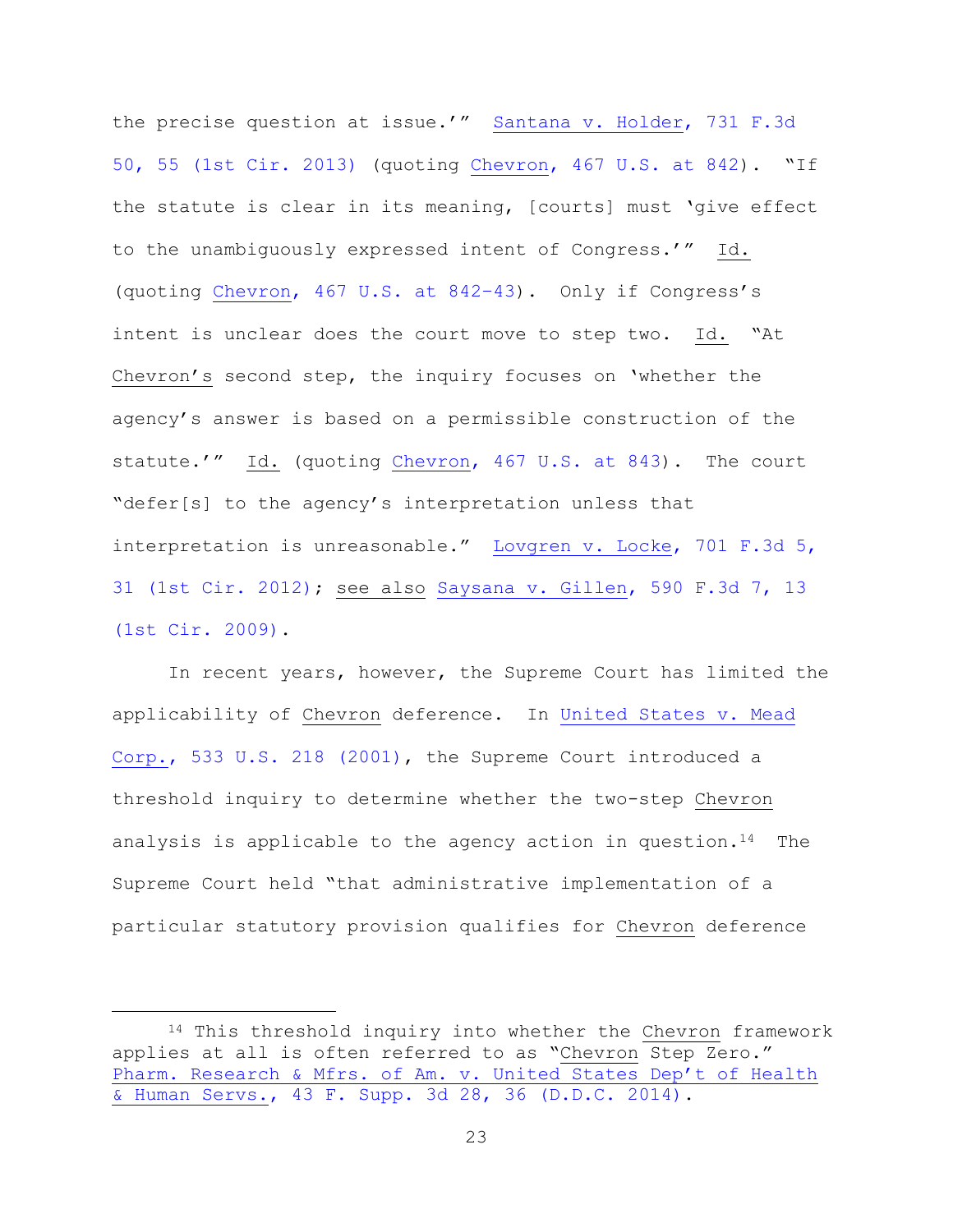when it appears that Congress delegated authority to the agency generally to make rules carrying the force of law, and that the agency interpretation claiming deference was promulgated in the exercise of that authority." [Mead, 533 U.S. at 226](https://www.westlaw.com/Document/Ice9f15b09c9611d993e6d35cc61aab4a/View/FullText.html?transitionType=Default&contextData=(sc.Default)&VR=3.0&RS=da3.0&fragmentIdentifier=co_pp_sp_780_226%e2%80%9327)–27. If the agency action fails that threshold step, it is not entitled to Chevron deference. Id.

Plaintiffs do not dispute that, in the Medicaid Act, Congress delegated authority to CMS to make rules carrying the force of law. The Medicaid Act defines the hospital-specific DSH limit in  $\{$  1396r-4(q)(1)(A). That section defines the Medicaid Shortfall, in relevant part, as follows:

the costs incurred during the year of furnishing hospital services (as determined by the Secretary and net of payments under this subchapter, other than under this section  $\ldots$  ) by the hospital  $\ldots$ .

Id. (emphasis added). The use of the phrase "as determined by the Secretary" shows that "Congress has provided 'an express delegation of authority to the agency to elucidate a specific provision of the statute . . . .'" Transitional Hosps. Corp. of [La., Inc. v. Shalala, 222 F.3d 1019, 1026 \(D.C. Cir. 2000\)](https://www.westlaw.com/Document/I9987f725798b11d9bf29e2067ad74e5b/View/FullText.html?transitionType=Default&contextData=(sc.Default)&VR=3.0&RS=da3.0&fragmentIdentifier=co_pp_sp_506_1026) (quoting [Chevron, 467 U.S. at 843-44\)](https://www.westlaw.com/Document/I1d248e419c9711d993e6d35cc61aab4a/View/FullText.html?transitionType=Default&contextData=(sc.Default)&VR=3.0&RS=da3.0&fragmentIdentifier=co_pp_sp_780_843). Therefore, whether FAQs 33 and 34 are entitled to Chevron deference depends on whether these FAQs were promulgated in the exercise of that authority.

Here, FAQs 33 and 34 fail this threshold inquiry, and the Chevron analysis is inapplicable to the facts of this case. The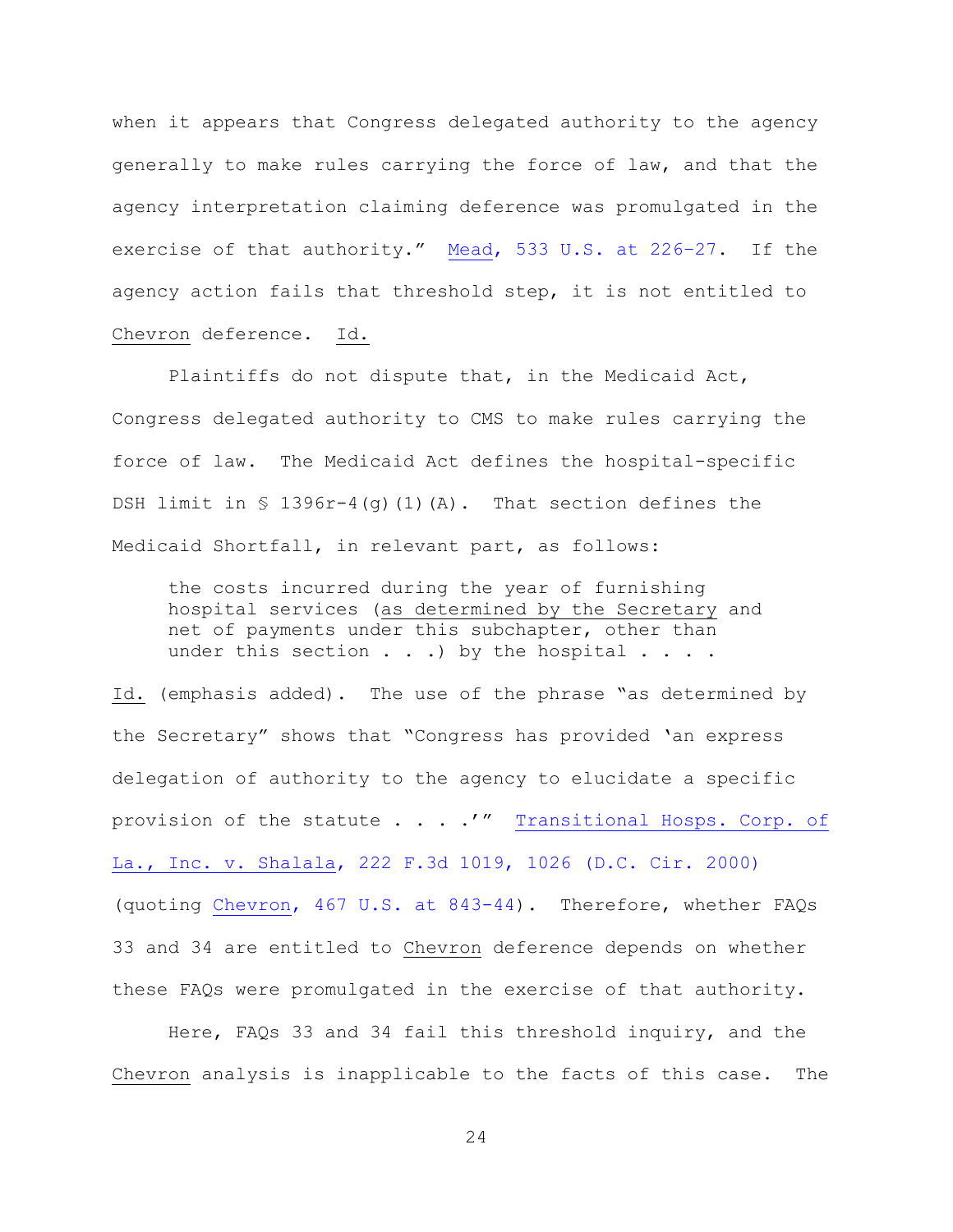phrase "as determined by the Secretary" grants an agency the authority to interpret a statute by regulation. [Texas](https://www.westlaw.com/Document/I242e7e308fca11e4b603cc772dfc08c3/View/FullText.html?transitionType=Default&contextData=(sc.Default)&VR=3.0&RS=da3.0&fragmentIdentifier=co_pp_sp_7903_236)  Children's Hosp.[, 76 F. Supp. 3d at 236](https://www.westlaw.com/Document/I242e7e308fca11e4b603cc772dfc08c3/View/FullText.html?transitionType=Default&contextData=(sc.Default)&VR=3.0&RS=da3.0&fragmentIdentifier=co_pp_sp_7903_236) ("At most, [§ 1396r- $4(q)(1)(A)$  might have delegated to the Secretary the ability to determine by regulation that additional payments should be considered."); [Transitional Hosps. Corp. of La., 222 F.3d at](https://www.westlaw.com/Document/I9987f725798b11d9bf29e2067ad74e5b/View/FullText.html?transitionType=Default&contextData=(sc.Default)&VR=3.0&RS=da3.0&fragmentIdentifier=co_pp_sp_506_1026)  [1026](https://www.westlaw.com/Document/I9987f725798b11d9bf29e2067ad74e5b/View/FullText.html?transitionType=Default&contextData=(sc.Default)&VR=3.0&RS=da3.0&fragmentIdentifier=co_pp_sp_506_1026) (noting that "as determined by the Secretary" means that Congress has granted an agency the authority to interpret a statute "by regulation"); see also [Anderson v. U.S. Sec'y of](https://www.westlaw.com/Document/I259a955a6a4f11dbb38df5bc58c34d92/View/FullText.html?transitionType=Default&contextData=(sc.Default)&VR=3.0&RS=da3.0&fragmentIdentifier=co_pp_sp_837_1747)  [Agric., 30 C.I.T. 1742, 1747 \(Fed. Cl. 2006\)](https://www.westlaw.com/Document/I259a955a6a4f11dbb38df5bc58c34d92/View/FullText.html?transitionType=Default&contextData=(sc.Default)&VR=3.0&RS=da3.0&fragmentIdentifier=co_pp_sp_837_1747) (same).

FAQs 33 and 34 are not regulations. Thus, although in § 1396r-4(g)(1)(A) Congress delegated authority to CMS to make rules carrying the force of law, i.e., regulations, FAQs 33 and 34 were not "promulgated in the exercise of that authority." Therefore, they are not entitled to Chevron deference. See [Nat'l Ass'n of the Deaf v. Harvard Univ.](https://www.westlaw.com/Document/I1885aab03fc111e6accba36daa2dab8f/View/FullText.html?transitionType=Default&contextData=(sc.Default)&VR=3.0&RS=da3.0&fragmentIdentifier=co_pp_sp_999_8), No. 3:15-cv-30023-MGM, [2016 WL 3561622, at \\*8 \(D. Mass. Feb. 9, 2016\)](https://www.westlaw.com/Document/I1885aab03fc111e6accba36daa2dab8f/View/FullText.html?transitionType=Default&contextData=(sc.Default)&VR=3.0&RS=da3.0&fragmentIdentifier=co_pp_sp_999_8) (noting that the Department of Education's responses to frequently asked questions represent "non-regulatory general pronouncements . . . . [that] are not eligible for Chevron deference" (citing [Massachusetts v. FDIC, 102 F.3d 615, 621 \(1st Cir. 1996\)\)](https://www.westlaw.com/Document/I8f6fa4fa940b11d9a707f4371c9c34f0/View/FullText.html?transitionType=Default&contextData=(sc.Default)&VR=3.0&RS=da3.0&fragmentIdentifier=co_pp_sp_506_621), report and recommendation adopted, [No. CV 15-30023-MGM, 2016 WL](https://www.westlaw.com/Document/I09b7db40a2c511e690aea7acddbc05a6/View/FullText.html?transitionType=Default&contextData=(sc.Default)&VR=3.0&RS=da3.0) 

[6540446 \(D. Mass. Nov. 3, 2016\);](https://www.westlaw.com/Document/I09b7db40a2c511e690aea7acddbc05a6/View/FullText.html?transitionType=Default&contextData=(sc.Default)&VR=3.0&RS=da3.0) [U.S., ex rel. Jamison v.](https://www.westlaw.com/Document/I1dcaadc95b7811e0a8a2938374af9660/View/FullText.html?transitionType=Default&contextData=(sc.Default)&VR=3.0&RS=da3.0&fragmentIdentifier=co_pp_sp_4637_677+n.10)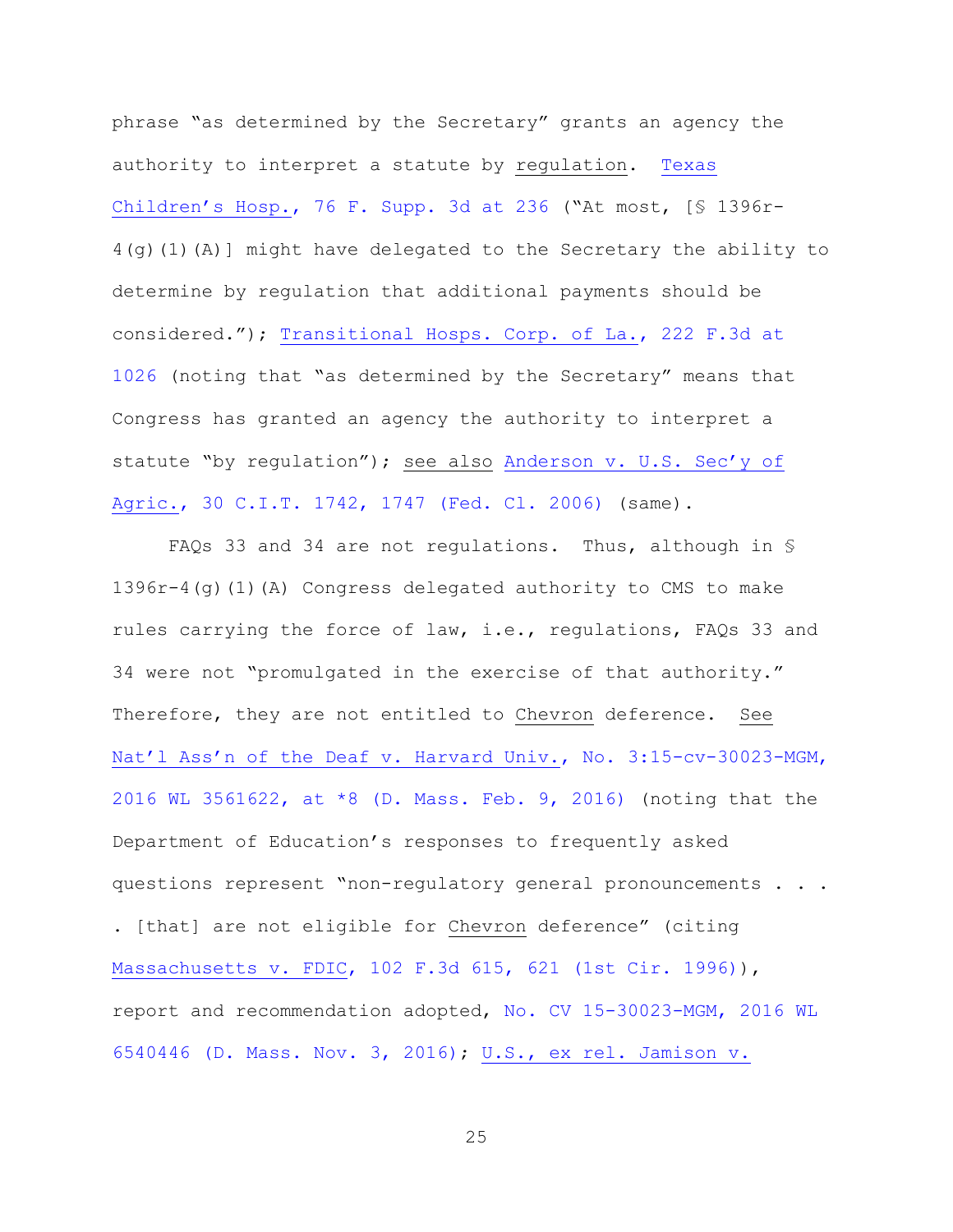[McKesson Corp., 784 F. Supp. 2d 664, 677 n.10 \(N.D. Miss. 2011\)](https://www.westlaw.com/Document/I1dcaadc95b7811e0a8a2938374af9660/View/FullText.html?transitionType=Default&contextData=(sc.Default)&VR=3.0&RS=da3.0&fragmentIdentifier=co_pp_sp_4637_677+n.10) (noting that answers to FAQs posted on an agency's website "lack the force of law [and] do not warrant judicial deference" (internal quotation marks and citation omitted)); see also [Merrimon v. Unum Life Ins. Co. of Am., 758 F.3d 46, 55 \(1st Cir.](https://www.westlaw.com/Document/I8f05ef70024411e4b4bafa136b480ad2/View/FullText.html?transitionType=Default&contextData=(sc.Default)&VR=3.0&RS=da3.0&fragmentIdentifier=co_pp_sp_506_55)  [2014\)](https://www.westlaw.com/Document/I8f05ef70024411e4b4bafa136b480ad2/View/FullText.html?transitionType=Default&contextData=(sc.Default)&VR=3.0&RS=da3.0&fragmentIdentifier=co_pp_sp_506_55) (noting that the Department of Labor's interpretation of certain ERISA provisions set forth in an amicus brief requested by the court was not entitled to Chevron deference because it was spoken "with something less than the force of law").

Defendants assert that the Secretary's interpretation of §  $1396r-4$  (g) (1) (A) as stated in FAOs 33 and 34 finds it source in the 2008 Rule, which is a regulation and, therefore, is entitled to Chevron deference. Defendants point to the following language in the Preamble to the 2008 Rule:

[T]he uncompensated care cost eligible under the hospital-specific DSH limit include the unreimbursed costs of providing inpatient and outpatient hospital services to Medicaid eligible individuals and the unreimbursed costs of providing inpatient and outpatient hospital services to individuals with no source of third party reimbursement for the inpatient and outpatient hospital services they receive.

[73 Fed. Reg. 77920.](https://www.westlaw.com/Document/I9CB1DD20CDC011DD9F11ED401CBBBEC8/View/FullText.html?transitionType=Default&contextData=(sc.Default)&VR=3.0&RS=da3.0) Defendants assert that because the policies in FAQs 33 and 34 can be found in the 2008 Rule, which carries the force of law, Chevron deference applies.

Defendants' argument is without merit. The text of the 2008 Rule and other sections in the Preamble make clear that the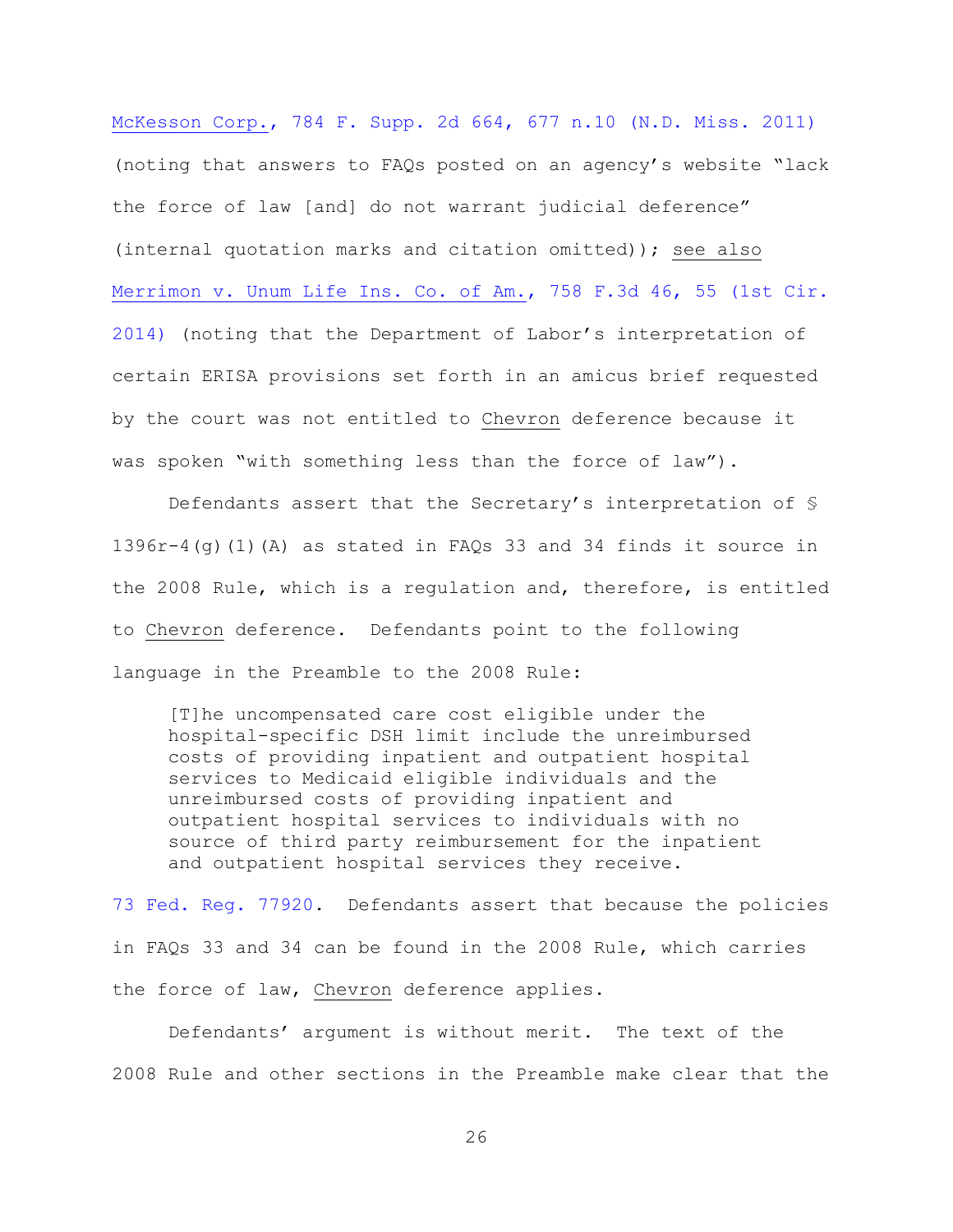"Rule cannot support defendants' policy and that FAQ 33 [and FAQ 34 are] the sole authority for it." [Texas Children's Hosp.](https://www.westlaw.com/Document/I242e7e308fca11e4b603cc772dfc08c3/View/FullText.html?transitionType=Default&contextData=(sc.Default)&VR=3.0&RS=da3.0&fragmentIdentifier=co_pp_sp_7903_238), 76 [F. Supp. 3d at 238.](https://www.westlaw.com/Document/I242e7e308fca11e4b603cc772dfc08c3/View/FullText.html?transitionType=Default&contextData=(sc.Default)&VR=3.0&RS=da3.0&fragmentIdentifier=co_pp_sp_7903_238)

The Preamble, read as a whole, is not consistent with the Secretary's interpretation. For example, the Preamble discusses the "reporting form" which provides the "necessary data elements to fulfill the audit and reporting requirements." [73 Fed. Reg.](https://www.westlaw.com/Document/I9CB1DD20CDC011DD9F11ED401CBBBEC8/View/FullText.html?transitionType=Default&contextData=(sc.Default)&VR=3.0&RS=da3.0) 

[77921.](https://www.westlaw.com/Document/I9CB1DD20CDC011DD9F11ED401CBBBEC8/View/FullText.html?transitionType=Default&contextData=(sc.Default)&VR=3.0&RS=da3.0) It states:

The data element referring to "Total Annual Uncompensated Care Costs" represents the total amount of unreimbursed care to be considered under the hospital-specific DSH limit. This figure is the result of summing "Total Cost of Care Medicaid IP/OP Services" and "Total Cost of IP/OP for uninsured" and then subtracting "Total Medicaid IP/OP Payments" and "IP/OP Uninsured Revenues," and "Total Applicable Section 1011 Payments."

Id. (emphasis added). As such, the hospital and auditor are directed to add up the costs of certain services provided and then subtract certain payments and revenue from the total of the costs. That calculation is consistent with the language of §  $1396r-4$  (q)(1)(A). In addition, the Preamble lists the three types of payments and revenues to be subtracted from the costs of care, and the list does not include payments from private health insurance or Medicare.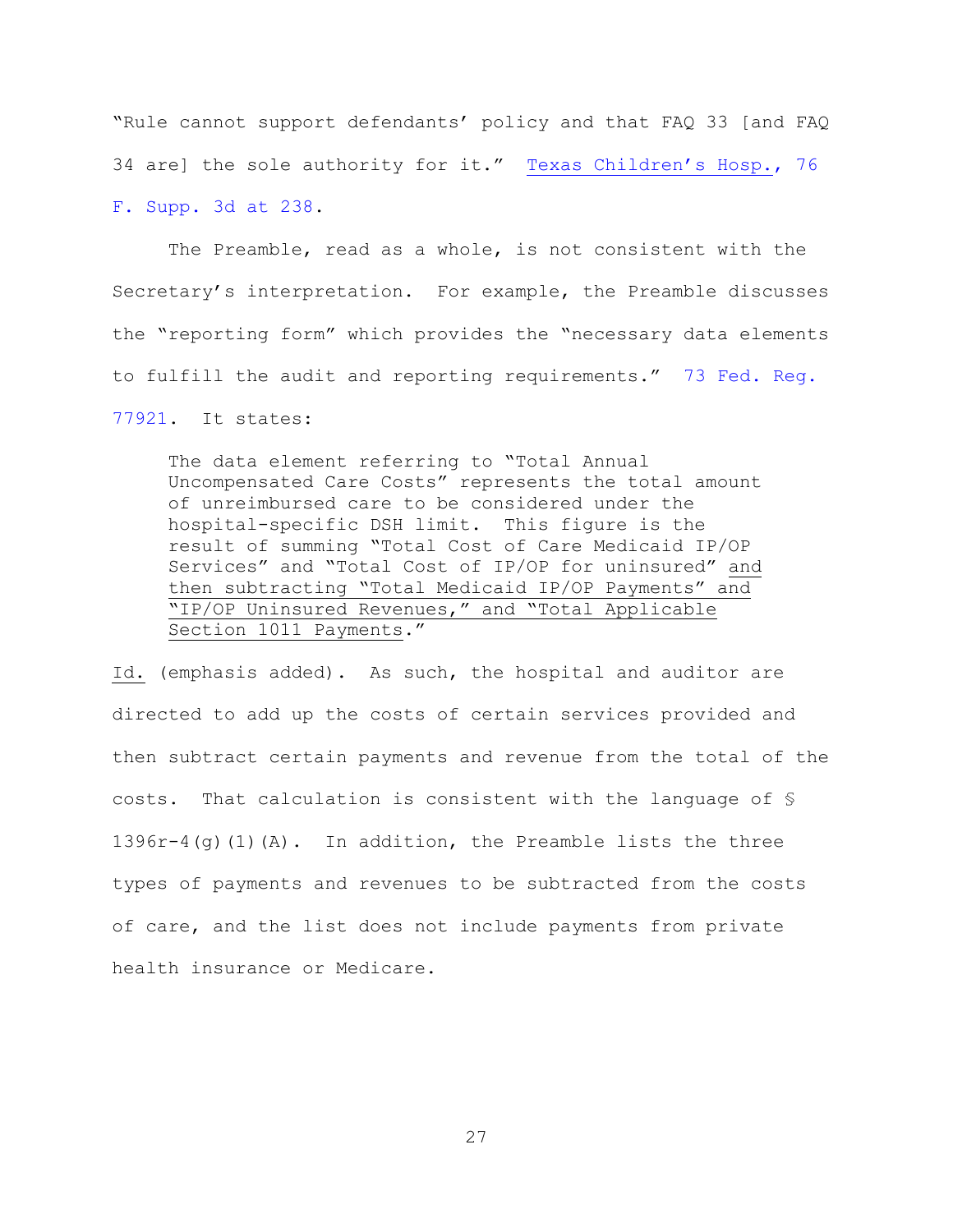The Preamble consistently refers to the specific costs and payments that are used to calculate the Medicaid Shortfall. For example, the Preamble states:

- "[The statute] plainly identifies the limited population [of those individuals covered], whose costs were to be included in the calculation, and specifies offsets of revenues associated with those costs." [73 Fed. Reg.](https://www.westlaw.com/Document/I9CB1DD20CDC011DD9F11ED401CBBBEC8/View/FullText.html?transitionType=Default&contextData=(sc.Default)&VR=3.0&RS=da3.0)  [77921.](https://www.westlaw.com/Document/I9CB1DD20CDC011DD9F11ED401CBBBEC8/View/FullText.html?transitionType=Default&contextData=(sc.Default)&VR=3.0&RS=da3.0)
- "Section 1923(j) of the Act instructs States to audit and report specific payments and specific costs." Id. at 77932.
- "In order to [calculate the hospital-specific DSH limit], all applicable revenues must be offset against all eligible costs. For purposes of determining the hospitalspecific DSH limit, revenues would include all Medicaid payments made to hospitals for providing inpatient and outpatient services to Medicaid individuals . . . and all payments made by or on behalf of patients with no source of third party coverage for the inpatient and outpatient

hospital services they received." Id. at 77946. Each of these sections of the Preamble limits the revenues and payments to be considered to those enumerated in § 1396r-4(g)(1)(A), which do not include payments from private health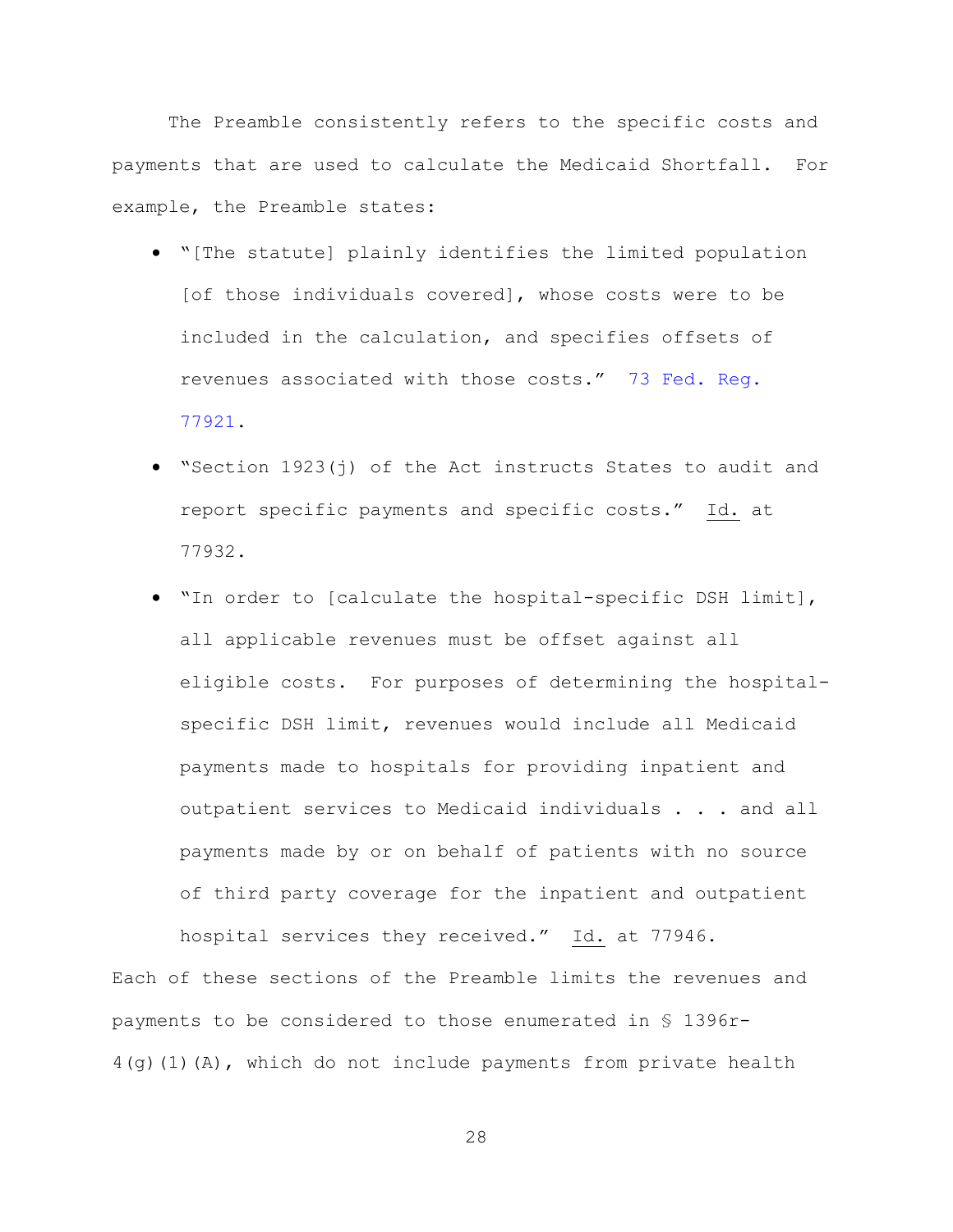insurance or Medicare. Therefore, the Preamble to the 2008 Rule does not support defendants' contention that the Secretary established the relevant policies in the 2008 Rule.

In addition, the text of the 2008 Rule plainly does not include Medicare or private insurance payments for Medicaideligible services in calculating the hospital-specific DSH limit. The 2008 Rule defines "total annual uncompensated care costs" as:

[T]he total cost of care for furnishing inpatient hospital and outpatient hospital services to Medicaid eligible individuals and to individuals with no source of third party coverage for the hospital services they

receive less the sum of regular Medicaid [fee-forservice] rate payments, Medicaid managed care organization payments, supplemental/enhanced Medicaid payments, uninsured revenues, and Section 1011 payments.

[42 C.F.R. § 447.299\(c\)\(16\).](https://www.westlaw.com/Document/NF302DB51508511E3AEF7D1036AD3B754/View/FullText.html?transitionType=Default&contextData=(sc.Default)&VR=3.0&RS=da3.0) These components are further defined elsewhere in the 2008 Rule, and they do not include payments from Medicare or private insurance for Medicaideligible patients. See id. §§ 447.299(c)(6)–(15).

In short, the evidence in the record shows that the authority for the relevant policies is FAQs 33 and 34. For the reasons discussed above, the FAQs do not carry the force of law and, therefore, do not qualify for Chevron deference.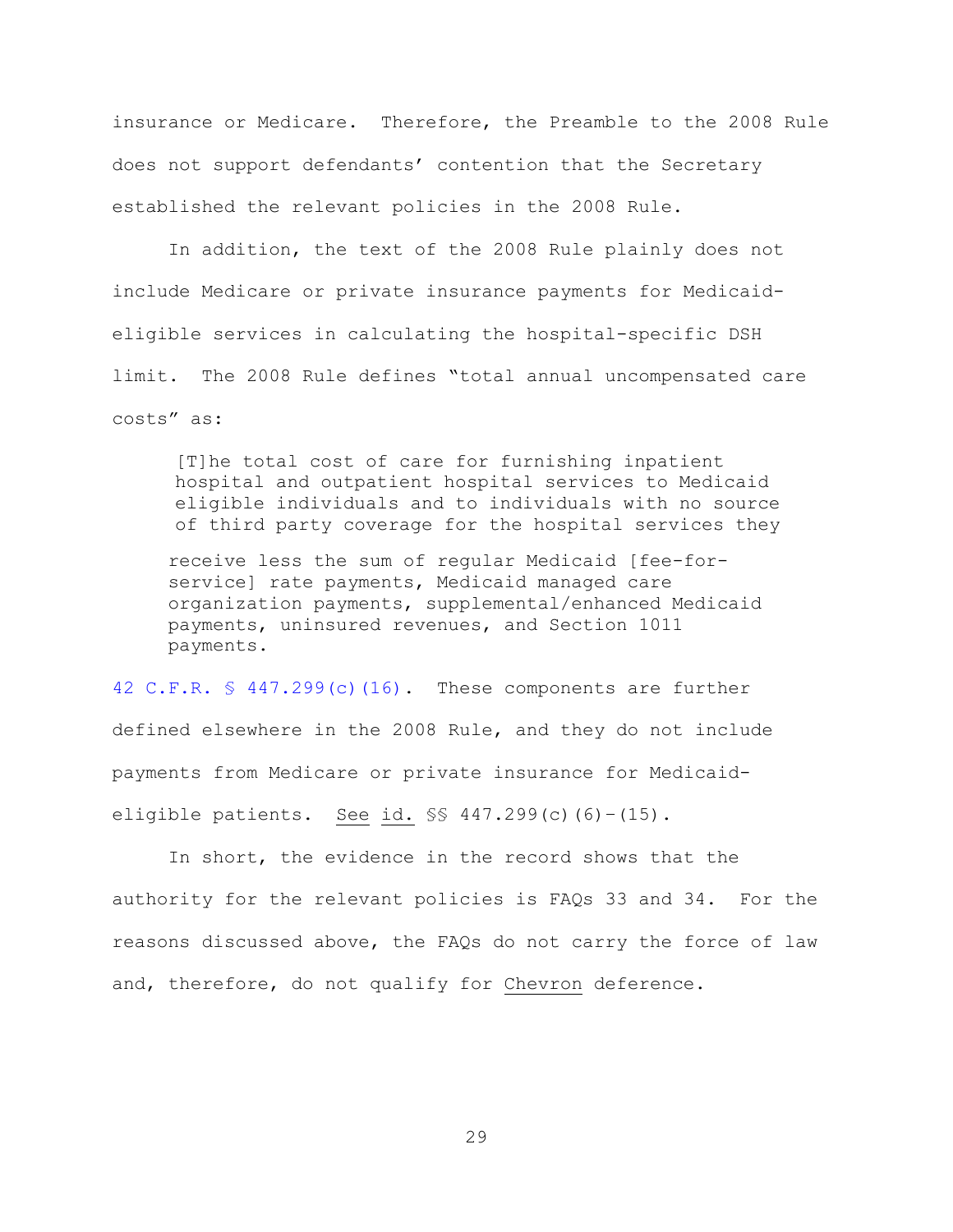### 2. Skidmore Deference

For agency actions that fail the Chevron threshold analysis, the agency's interpretation may still be entitled to deference, albeit less deference, as provided in [Skidmore, 323](https://www.westlaw.com/Document/I177939439c1f11d993e6d35cc61aab4a/View/FullText.html?transitionType=Default&contextData=(sc.Default)&VR=3.0&RS=da3.0&fragmentIdentifier=co_pp_sp_780_139)  [U.S. at 139-40.](https://www.westlaw.com/Document/I177939439c1f11d993e6d35cc61aab4a/View/FullText.html?transitionType=Default&contextData=(sc.Default)&VR=3.0&RS=da3.0&fragmentIdentifier=co_pp_sp_780_139) The application of Skidmore deference depends upon the circumstances of the case and requires courts to give "some deference to informal agency interpretations of ambiguous statutory dictates." [Cathedral Candle Co. v. U.S. Int'l Trade](https://www.westlaw.com/Document/Ib6bca07590f611d993e6d35cc61aab4a/View/FullText.html?transitionType=Default&contextData=(sc.Default)&VR=3.0&RS=da3.0&fragmentIdentifier=co_pp_sp_506_1365)  Comm'n[, 400 F.3d 1352, 1365 \(Fed. Cir. 2005\).](https://www.westlaw.com/Document/Ib6bca07590f611d993e6d35cc61aab4a/View/FullText.html?transitionType=Default&contextData=(sc.Default)&VR=3.0&RS=da3.0&fragmentIdentifier=co_pp_sp_506_1365)

Skidmore deference has "produced a spectrum of judicial responses, from great respect . . . to near indifference." Id. (internal citation omitted); [Christensen v. Harris Cty., 529](https://www.westlaw.com/Document/Ibde896819c2511d9bc61beebb95be672/View/FullText.html?transitionType=Default&contextData=(sc.Default)&VR=3.0&RS=da3.0&fragmentIdentifier=co_pp_sp_780_587)  [U.S. 576, 587 \(2000\)](https://www.westlaw.com/Document/Ibde896819c2511d9bc61beebb95be672/View/FullText.html?transitionType=Default&contextData=(sc.Default)&VR=3.0&RS=da3.0&fragmentIdentifier=co_pp_sp_780_587) ("'[i]nterpretations such as those in opinion letters'" are "'entitled to respect'" in proportion to their "'power to persuade'" (quoting [Skidmore, 323 U.S. at](https://www.westlaw.com/Document/I177939439c1f11d993e6d35cc61aab4a/View/FullText.html?transitionType=Default&contextData=(sc.Default)&VR=3.0&RS=da3.0&fragmentIdentifier=co_pp_sp_780_134)  [134\)](https://www.westlaw.com/Document/I177939439c1f11d993e6d35cc61aab4a/View/FullText.html?transitionType=Default&contextData=(sc.Default)&VR=3.0&RS=da3.0&fragmentIdentifier=co_pp_sp_780_134)); [Metro. Stevedore Co. v. Rambo, 521 U.S. 121, 136 \(1997\)](https://www.westlaw.com/Document/I6b25e97f9c2511d9bc61beebb95be672/View/FullText.html?transitionType=Default&contextData=(sc.Default)&VR=3.0&RS=da3.0&fragmentIdentifier=co_pp_sp_780_136) ("Director's reasonable interpretation . . . brings at least some added persuasive force"); Martin v. Occupational Safety & Health Review Comm'n[, 499 U.S. 144, 157 \(1991\)](https://www.westlaw.com/Document/I86305b439c9011d993e6d35cc61aab4a/View/FullText.html?transitionType=Default&contextData=(sc.Default)&VR=3.0&RS=da3.0&fragmentIdentifier=co_pp_sp_780_157) ("informal interpretations are still entitled to some weight on judicial review"). Overall, the level of deference depends "'upon the thoroughness evident in its consideration, the validity of its reasoning, its consistency with earlier and later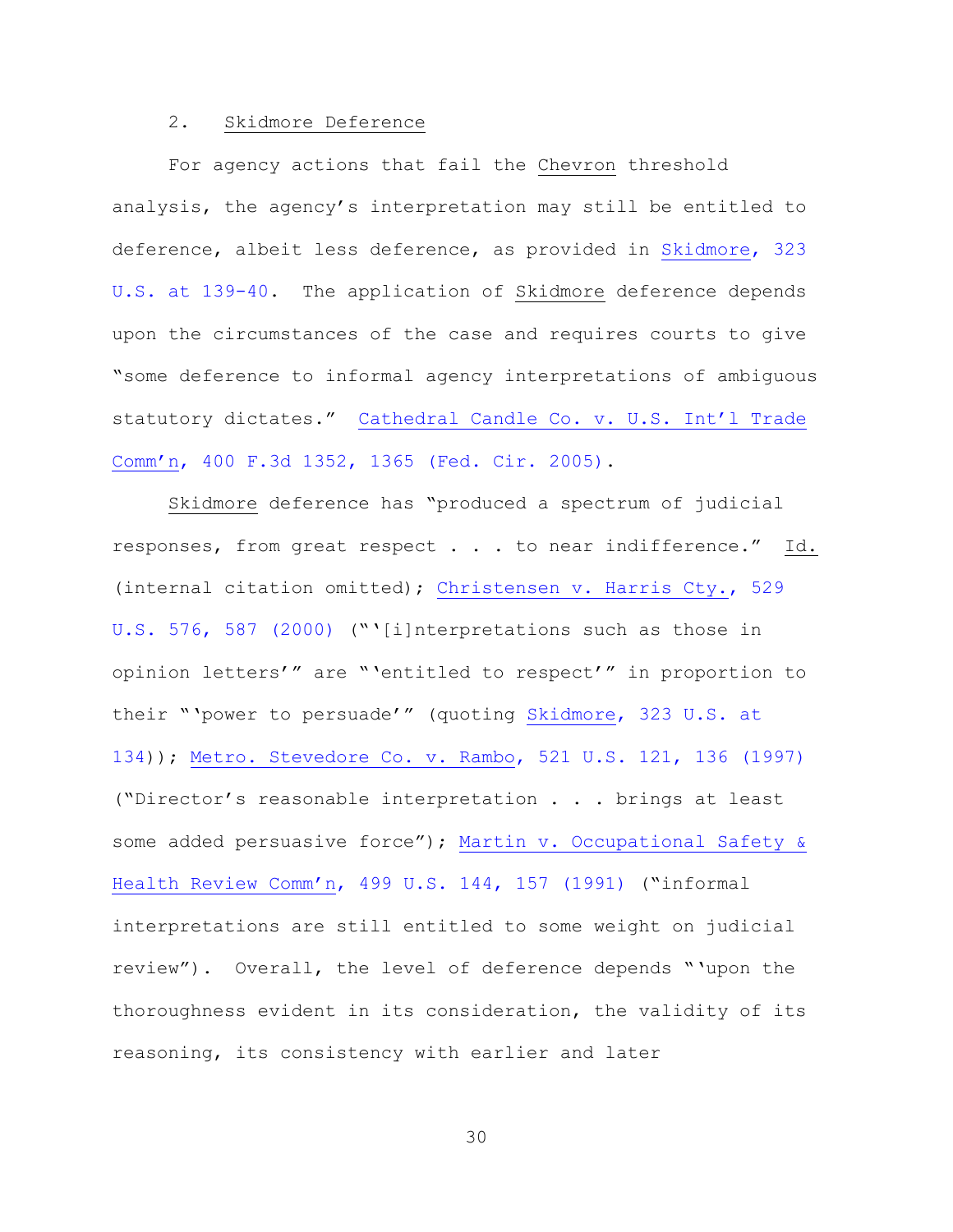pronouncements, and all those factors which give it power to persuade, if lacking power to control.'" [Mead, 533 U.S. at 228](https://www.westlaw.com/Document/Ice9f15b09c9611d993e6d35cc61aab4a/View/FullText.html?transitionType=Default&contextData=(sc.Default)&VR=3.0&RS=da3.0&fragmentIdentifier=co_pp_sp_780_228) (quoting [Skidmore, 323 U.S. at 140\)](https://www.westlaw.com/Document/I177939439c1f11d993e6d35cc61aab4a/View/FullText.html?transitionType=Default&contextData=(sc.Default)&VR=3.0&RS=da3.0&fragmentIdentifier=co_pp_sp_780_140). A court may also consider "the formality of the agency process that produced the decision." [Tangney v. Burwell, 186 F. Supp. 3d 45, 55 \(D. Mass.](https://www.westlaw.com/Document/I9c3db6f017f711e6be97c29f3a4ca000/View/FullText.html?transitionType=Default&contextData=(sc.Default)&VR=3.0&RS=da3.0&fragmentIdentifier=co_pp_sp_7903_55)  [2016\)](https://www.westlaw.com/Document/I9c3db6f017f711e6be97c29f3a4ca000/View/FullText.html?transitionType=Default&contextData=(sc.Default)&VR=3.0&RS=da3.0&fragmentIdentifier=co_pp_sp_7903_55) (citing [Doe v. Leavitt, 552 F.3d 75, 81](https://www.westlaw.com/Document/I2b6ebf67e26711ddb6a3a099756c05b7/View/FullText.html?transitionType=Default&contextData=(sc.Default)&VR=3.0&RS=da3.0&fragmentIdentifier=co_pp_sp_506_81) (1st Cir. 2009)).

Here, after consideration of the relevant factors, the court finds that FAQs 33 and 34 are not entitled to any deference under Skidmore because they lack the "power to persuade." As discussed above, FAQs 33 and 34 are inconsistent with the 2008 Rule and CMS had not consistently, if ever, applied those policies to the hospital-specific DSH limit prior to issuing the FAQs. See, e.g., [Statesman II Apartments, Inc.](https://www.westlaw.com/Document/Ie800045bf95211d99439b076ef9ec4de/View/FullText.html?transitionType=Default&contextData=(sc.Default)&VR=3.0&RS=da3.0&fragmentIdentifier=co_pp_sp_613_623)  [v. United States, 66 Fed. Cl. 608, 623 \(Fed. Cl. 2005\)](https://www.westlaw.com/Document/Ie800045bf95211d99439b076ef9ec4de/View/FullText.html?transitionType=Default&contextData=(sc.Default)&VR=3.0&RS=da3.0&fragmentIdentifier=co_pp_sp_613_623) (holding that HUD's interpretation of the Housing Act set forth in a notice was not entitled to Skidmore deference because "it is inconsistent with HUD's various earlier interpretations of" the statute).<sup>15</sup> In addition, there is no evidence in the record

<sup>15</sup> Defendants cite an August 16, 2002 letter from CMS to State Medicaid Directors to support their contention that the policies in FAQs 33 and 34 reflect the Secretary's consistent interpretation. Even if the letter supported the policies reflected in FAQs 33 and 34, it would be insufficient to overcome the evidence that the Secretary has not consistently applied those policies. That evidence includes the plain text of the 2008 Rule and a 1994 letter from CMS to State Medicaid Directors defining the Medicaid Shortfall, which makes no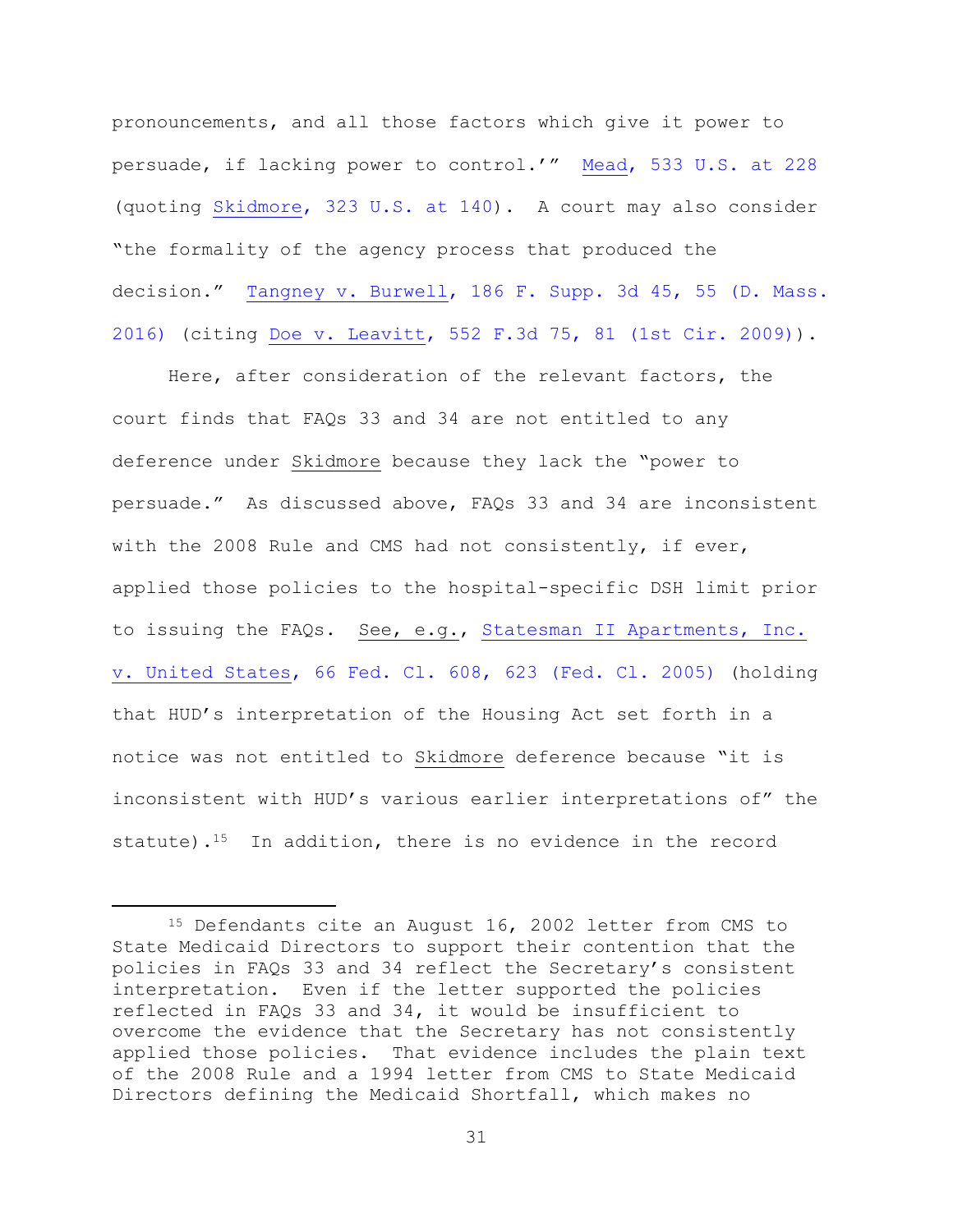about CMS's process by which the policies set forth in the FAQs were considered or formed. See [Tangney, 186 F. Supp. 3d at 56](https://www.westlaw.com/Document/I9c3db6f017f711e6be97c29f3a4ca000/View/FullText.html?transitionType=Default&contextData=(sc.Default)&VR=3.0&RS=da3.0&fragmentIdentifier=co_pp_sp_7903_56) (the validity of the interpretation depends "on whether the agency has consulted appropriate sources, employed sensible heuristic tools, and adequately substantiated its ultimate conclusion" (quoting [Leavitt, 552 F.3d at 82\)](https://www.westlaw.com/Document/I2b6ebf67e26711ddb6a3a099756c05b7/View/FullText.html?transitionType=Default&contextData=(sc.Default)&VR=3.0&RS=da3.0&fragmentIdentifier=co_pp_sp_506_82)); [Neang Chea Taing](https://www.westlaw.com/Document/Ib6844083455911dea82ab9f4ee295c21/View/FullText.html?transitionType=Default&contextData=(sc.Default)&VR=3.0&RS=da3.0&fragmentIdentifier=co_pp_sp_506_30)  [v. Napolitano, 567 F.3d 19, 30 \(1st Cir. 2009\)](https://www.westlaw.com/Document/Ib6844083455911dea82ab9f4ee295c21/View/FullText.html?transitionType=Default&contextData=(sc.Default)&VR=3.0&RS=da3.0&fragmentIdentifier=co_pp_sp_506_30) (holding that an agency interpretation lacks the power to persuade when it "does not engage in an adequate analysis of the statutory text"); [De](https://www.westlaw.com/Document/I3c0627e3dd0d11d9a489ee624f1f6e1a/View/FullText.html?transitionType=Default&contextData=(sc.Default)&VR=3.0&RS=da3.0&fragmentIdentifier=co_pp_sp_506_82)  [La Mota v. U.S. Dep't of Educ.](https://www.westlaw.com/Document/I3c0627e3dd0d11d9a489ee624f1f6e1a/View/FullText.html?transitionType=Default&contextData=(sc.Default)&VR=3.0&RS=da3.0&fragmentIdentifier=co_pp_sp_506_82), 412 F.3d 71, 82 (2d Cir. 2005) (noting that an agency interpretation is not entitled to Skidmore deference "when there is no indication in the record of the process through which the agency arrived at its interpretation . . . because we cannot say with confidence that the agency's interpretation came about as the result of a reasoned process." (internal quotation marks, citation and alterations omitted)).

mention of Medicare or private insurance payments as offsets. See Letter from Sally K. Richardson, Ctrs. for Medicare & Medicaid Servs., U.S. Dep't of Health and Human Servs., to State Medicaid Directors (Aug. 17, 1994), [https://downloads.cms.gov/cmsgov/archived](https://downloads.cms.gov/cmsgov/archived-downloads/SMDL/downloads/SMD081794.pdf)[downloads/SMDL/downloads/SMD081794.pdf](https://downloads.cms.gov/cmsgov/archived-downloads/SMDL/downloads/SMD081794.pdf) (last visited March 2, 2017). It also includes CMS's approval of the New Hampshire State Medicaid Plan, which does not include Medicare or private insurance as offsets, from 2004 to 2013.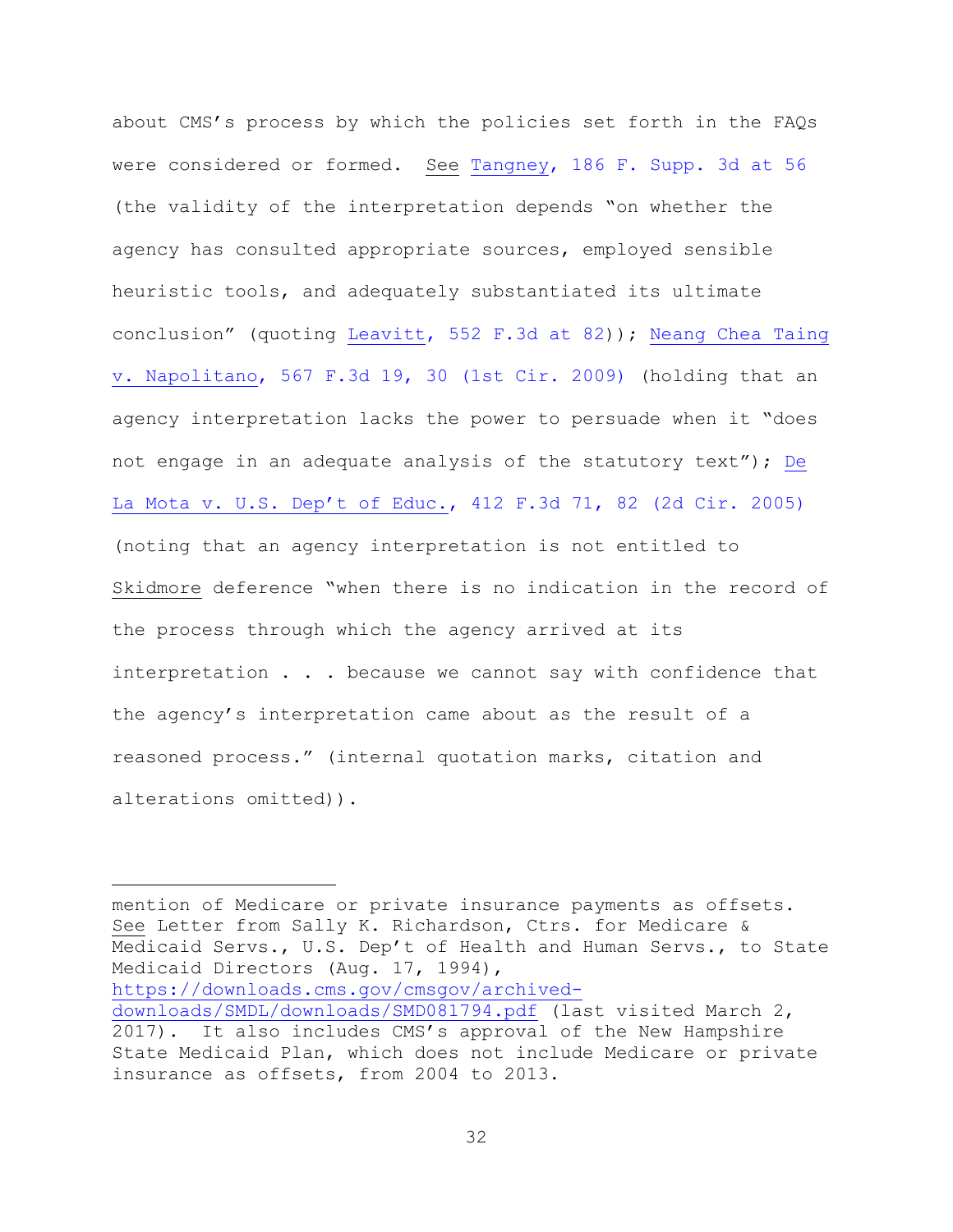In light of the relevant Skidmore factors, FAQs 33 and 34 lack the power to persuade. Therefore, they are not entitled to any deference under Skidmore.

# 3. Excess of Statutory Jurisdiction or Authority

Plaintiffs allege in Count I that FAQs 33 and 34 were promulgated "in excess of statutory jurisdiction, authority, or limitations, or short of statutory right." § 706(2)(C).

A claim that agency action is "in excess of statutory jurisdiction, authority, or limitations, or short of statutory right [under] [5 U.S.C. § 706\(2\)\(C\)](https://www.westlaw.com/Document/NB66076C0A84311D885E288E02FD16EE7/View/FullText.html?transitionType=Default&contextData=(sc.Default)&VR=3.0&RS=da3.0)  $\ldots$  . . necessarily entails a firsthand judicial comparison of the claimed excessive action with the pertinent statutory authority." [Louisiana Forestry](https://www.westlaw.com/Document/I37c84cd18e9211e38914df21cb42a557/View/FullText.html?transitionType=Default&contextData=(sc.Default)&VR=3.0&RS=da3.0&fragmentIdentifier=co_pp_sp_506_679)  [Ass'n Inc. v. Sec'y U.S. Dep't of Labor](https://www.westlaw.com/Document/I37c84cd18e9211e38914df21cb42a557/View/FullText.html?transitionType=Default&contextData=(sc.Default)&VR=3.0&RS=da3.0&fragmentIdentifier=co_pp_sp_506_679), 745 F.3d 653, 679 (3d [Cir. 2014\)](https://www.westlaw.com/Document/I37c84cd18e9211e38914df21cb42a557/View/FullText.html?transitionType=Default&contextData=(sc.Default)&VR=3.0&RS=da3.0&fragmentIdentifier=co_pp_sp_506_679) (internal quotation marks and citation omitted). A determination of whether an agency has acted within the limitations of its delegated authority "begins with a delineation of the scope of the [agency's] authority and discretion." [Citizens to Preserve Overton Park, Inc. v. Volpe,](https://www.westlaw.com/Document/I178a29339c1f11d993e6d35cc61aab4a/View/FullText.html?transitionType=Default&contextData=(sc.Default)&VR=3.0&RS=da3.0&fragmentIdentifier=co_pp_sp_780_415%e2%80%9316)  [401 U.S. 402, 415](https://www.westlaw.com/Document/I178a29339c1f11d993e6d35cc61aab4a/View/FullText.html?transitionType=Default&contextData=(sc.Default)&VR=3.0&RS=da3.0&fragmentIdentifier=co_pp_sp_780_415%e2%80%9316)–16 (1971), abrogated on other grounds by [Califano v. Sanders, 430 U.S. 99 \(1977\);](https://www.westlaw.com/Document/I65060b739c9711d9bc61beebb95be672/View/FullText.html?transitionType=Default&contextData=(sc.Default)&VR=3.0&RS=da3.0) see also [Schilling v.](https://www.westlaw.com/Document/I22229b9b9bf011d993e6d35cc61aab4a/View/FullText.html?transitionType=Default&contextData=(sc.Default)&VR=3.0&RS=da3.0&fragmentIdentifier=co_pp_sp_780_676%e2%80%9377)  [Rogers, 363 U.S. 666, 676](https://www.westlaw.com/Document/I22229b9b9bf011d993e6d35cc61aab4a/View/FullText.html?transitionType=Default&contextData=(sc.Default)&VR=3.0&RS=da3.0&fragmentIdentifier=co_pp_sp_780_676%e2%80%9377)–77 (1960). Then, the court determines whether it can "reasonably conclude that the agency's grant of authority contemplates the actions taken." Comite de Apoyo a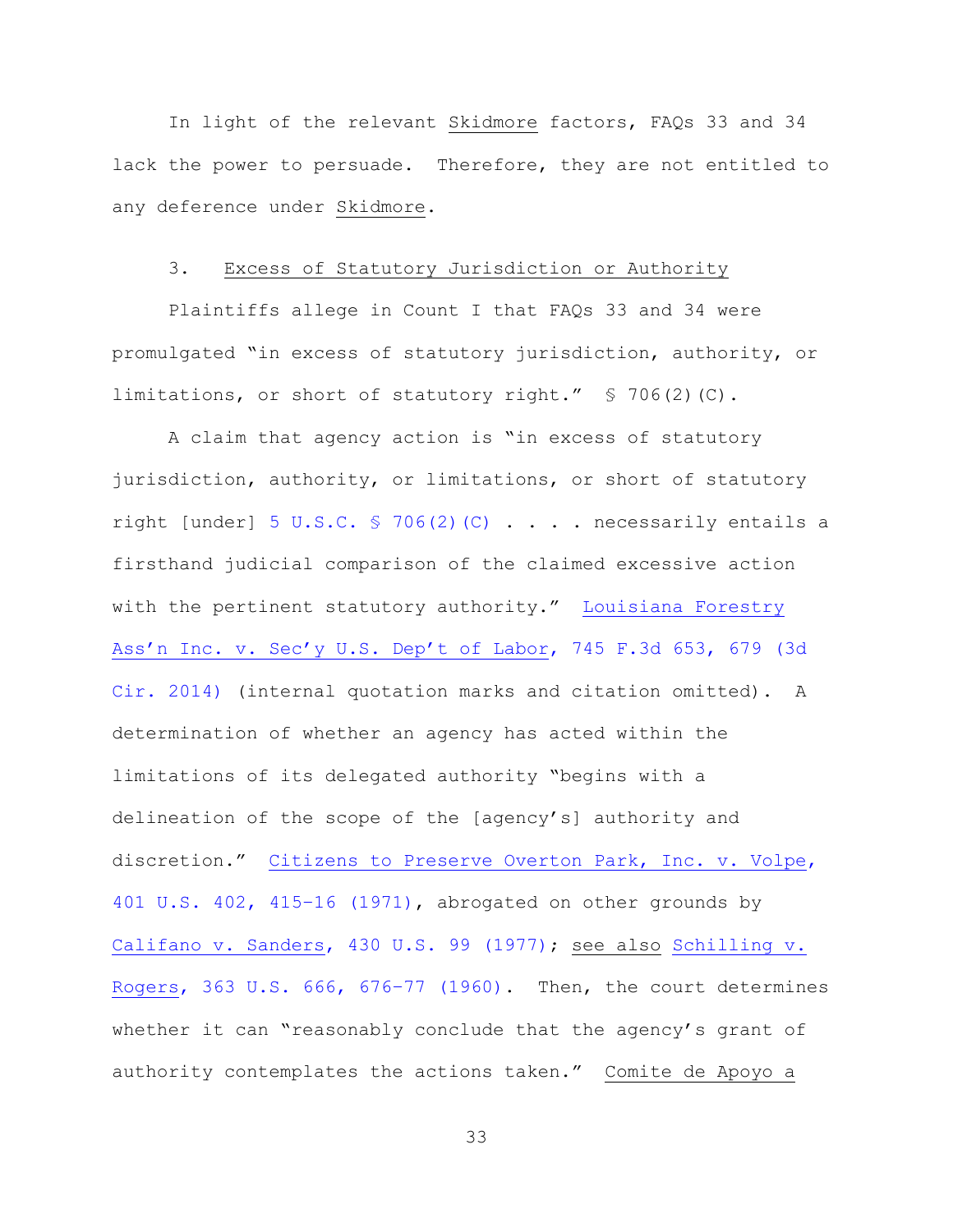los [Trabajadores Agricolas v. Solis, 933 F. Supp. 2d 700, 711](https://www.westlaw.com/Document/Ia588816392ec11e2a98ec867961a22de/View/FullText.html?transitionType=Default&contextData=(sc.Default)&VR=3.0&RS=da3.0&fragmentIdentifier=co_pp_sp_4637_711)  [\(E.D. Pa. 2013\)](https://www.westlaw.com/Document/Ia588816392ec11e2a98ec867961a22de/View/FullText.html?transitionType=Default&contextData=(sc.Default)&VR=3.0&RS=da3.0&fragmentIdentifier=co_pp_sp_4637_711) (citing [Citizens to Preserve Overton Park, 401](https://www.westlaw.com/Document/I178a29339c1f11d993e6d35cc61aab4a/View/FullText.html?transitionType=Default&contextData=(sc.Default)&VR=3.0&RS=da3.0&fragmentIdentifier=co_pp_sp_780_415%e2%80%9316)  [U.S. at 415](https://www.westlaw.com/Document/I178a29339c1f11d993e6d35cc61aab4a/View/FullText.html?transitionType=Default&contextData=(sc.Default)&VR=3.0&RS=da3.0&fragmentIdentifier=co_pp_sp_780_415%e2%80%9316)–16).

As discussed above, the Medicaid Act defines the Medicaid Shortfall in  $\$$  1396r-4(q)(1)(A). The Medicaid Shortfall is comprised of the "costs incurred" in furnishing hospital services to Medicaid-eligible patients "as determined by the Secretary and net of" Medicaid payments. Id. The Medicaid Shortfall makes no mention of Medicare payments or private insurance payments as offsets to costs.

The phrase "as determined by the Secretary" necessarily grants the Secretary discretion to define "costs incurred." Defendants contend that this grant of authority includes the discretion to include Medicare payments and private insurance payments as offsets to costs.

Assuming without deciding that  $\frac{1}{2}$  1396r-4(g)(1)(A) grants the Secretary such interpretive discretion, the statute does not authorize the Secretary's actions that are challenged in this case. "At most, the statute might have delegated to the Secretary the ability to determine by regulation that additional payments should be considered." [Texas Children's Hosp.](https://www.westlaw.com/Document/I242e7e308fca11e4b603cc772dfc08c3/View/FullText.html?transitionType=Default&contextData=(sc.Default)&VR=3.0&RS=da3.0&fragmentIdentifier=co_pp_sp_7903_236), 76 F. [Supp. 3d at 236.](https://www.westlaw.com/Document/I242e7e308fca11e4b603cc772dfc08c3/View/FullText.html?transitionType=Default&contextData=(sc.Default)&VR=3.0&RS=da3.0&fragmentIdentifier=co_pp_sp_7903_236) As discussed above, the Secretary did not exercise that discretion in the 2008 Rule. Instead, the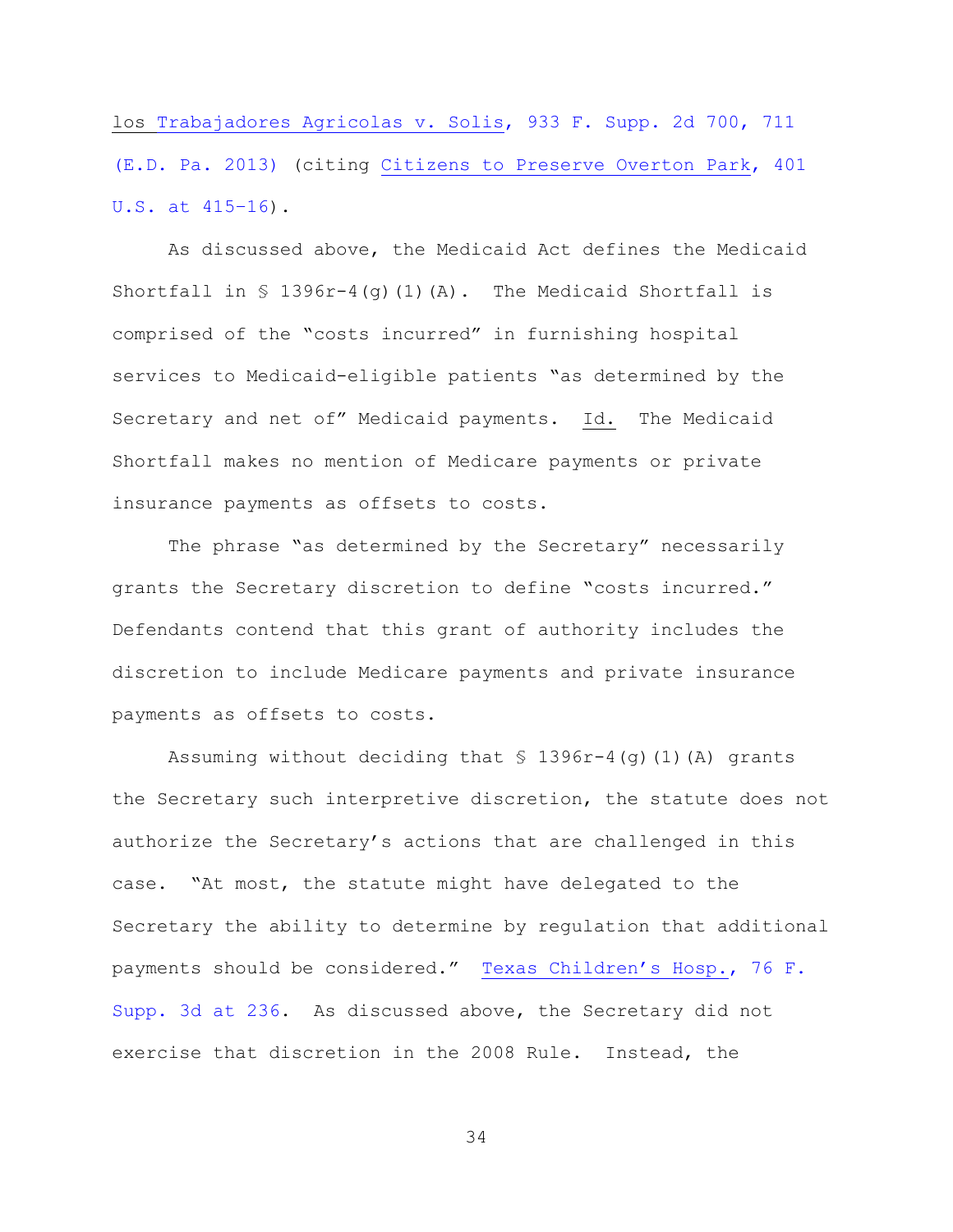Secretary expressed the new interpretation, that Medicare payments and private insurance payments were included in the statutory phrase "costs incurred," by issuing FAQs 33 and 34.

Defendants offer no support for the theory that the Secretary has the power to define the phrase "costs incurred" in FAQs. Thus, even if  $\frac{1}{5}$  1396r-4(q)(1)(A) authorizes the Secretary to interpret the statute to mean that Medicare payments and private insurance payments should be included as offsets to costs, the statute does not authorize the Secretary to do so through FAQs on CMS's website. Because FAQs 33 and 34 are not regulations, in promulgating those FAQs, defendants acted "in excess of statutory jurisdiction, authority . . . or short of statutory right."  $\leq 706(2)(C)$ . Therefore, plaintiffs are entitled to summary judgment on Count I.<sup>16</sup>

<sup>16</sup> In granting plaintiffs' motion for preliminary injunction, the court assumed without deciding that the Chevron framework applied and held that, based on the limited record before it at the time, FAQs 33 and 34 failed under that analysis. See doc. no. [31.](https://ecf.nhd.uscourts.gov/doc1/11711694608) With the benefit of the entire record and for the reasons discussed above, the court concludes that the Secretary's interpretation of the Medicaid Act as set forth in FAQs 33 and 34 is not entitled to deference under either Chevron or Skidmore. The court does not address the separate question, not raised here, as to whether § 1396r-4(g)(1)(A) could support a validly promulgated rule that codifies defendants' policy, or the extent to which that rule might be entitled to any deference. See [Texas Children's Hosp.](https://www.westlaw.com/Document/I242e7e308fca11e4b603cc772dfc08c3/View/FullText.html?transitionType=Default&contextData=(sc.Default)&VR=3.0&RS=da3.0&fragmentIdentifier=co_pp_sp_7903_241), [76 F. Supp. 3d at 241](https://www.westlaw.com/Document/I242e7e308fca11e4b603cc772dfc08c3/View/FullText.html?transitionType=Default&contextData=(sc.Default)&VR=3.0&RS=da3.0&fragmentIdentifier=co_pp_sp_7903_241) ("Considerations of judicial economy and restraint counsel against deciding whether 42 U.S.C. § 1396r– 4(g)(1)(A) could support a validly promulgated rule that codified the defendants' policy in the future.").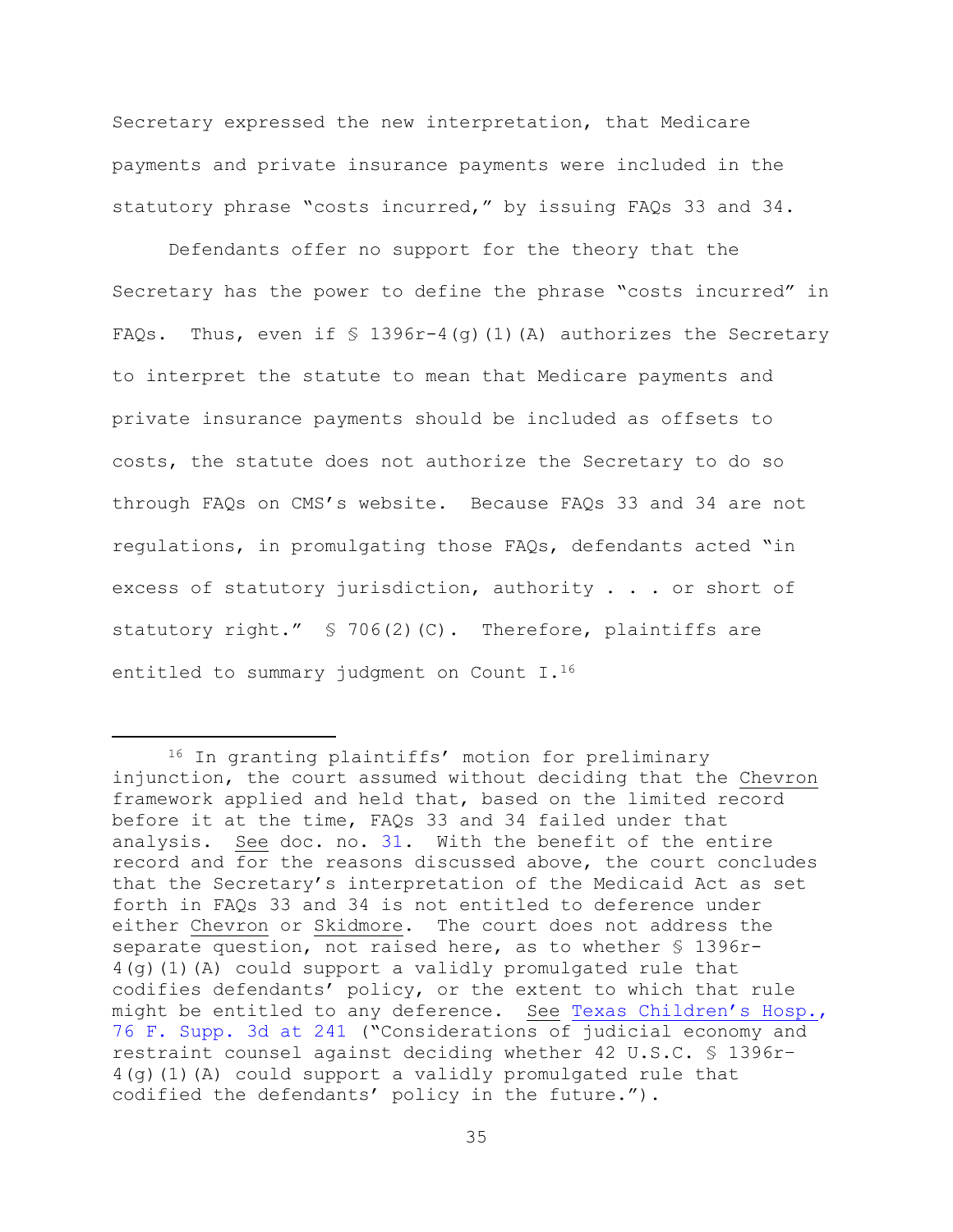#### B. Count II

Count II alleges that FAQs 33 and 34 violate the APA because they represent agency action that is "arbitrary, capricious, an abuse of discretion, or otherwise not in accordance with law,"  $\frac{1}{5}$  706(2)(A), and "without observance of procedure required by law." § 706(2)(D). Specifically, plaintiffs allege that FAQs 33 and 34 substantively alter the obligations imposed by a section of the 2008 Rule, [42 C.F.R. §](https://www.westlaw.com/Document/NF302DB51508511E3AEF7D1036AD3B754/View/FullText.html?transitionType=Default&contextData=(sc.Default)&VR=3.0&RS=da3.0)  [447.299\(c\)\(16\).](https://www.westlaw.com/Document/NF302DB51508511E3AEF7D1036AD3B754/View/FullText.html?transitionType=Default&contextData=(sc.Default)&VR=3.0&RS=da3.0) Plaintiffs contend that, as substantive rules, the FAQs had to be, but were not, promulgated using notice-andcomment rulemaking under the APA. Defendants contend that the policies in FAQs 33 and 34 are "compatible with the terms of" the 2008 Rule and, therefore, are not substantive rules that implicate plaintiffs' notice-and-comment rights. Doc. no. [35-1](https://ecf.nhd.uscourts.gov/doc1/11711722942) at 29.

Under the APA, substantive rules are subject to notice-andcomment rulemaking, and interpretative rules are not. [5 U.S.C.](https://www.westlaw.com/Document/NB33DDA00A84311D885E288E02FD16EE7/View/FullText.html?transitionType=Default&contextData=(sc.Default)&VR=3.0&RS=da3.0)  [§ 553](https://www.westlaw.com/Document/NB33DDA00A84311D885E288E02FD16EE7/View/FullText.html?transitionType=Default&contextData=(sc.Default)&VR=3.0&RS=da3.0). "A substantive rule has the force of law, while an interpretive rule is merely a clarification or explanation of an existing statute or rule and is issued by an agency to advise the public of the agency's construction of the statutes and rules which it administers." [La Casa Del Convaleciente v.](https://www.westlaw.com/Document/Ia90e545594cf11d9bdd1cfdd544ca3a4/View/FullText.html?transitionType=Default&contextData=(sc.Default)&VR=3.0&RS=da3.0&fragmentIdentifier=co_pp_sp_350_1178)  [Sullivan, 965 F.2d 1175, 1178 \(1st Cir. 1992\)](https://www.westlaw.com/Document/Ia90e545594cf11d9bdd1cfdd544ca3a4/View/FullText.html?transitionType=Default&contextData=(sc.Default)&VR=3.0&RS=da3.0&fragmentIdentifier=co_pp_sp_350_1178) (internal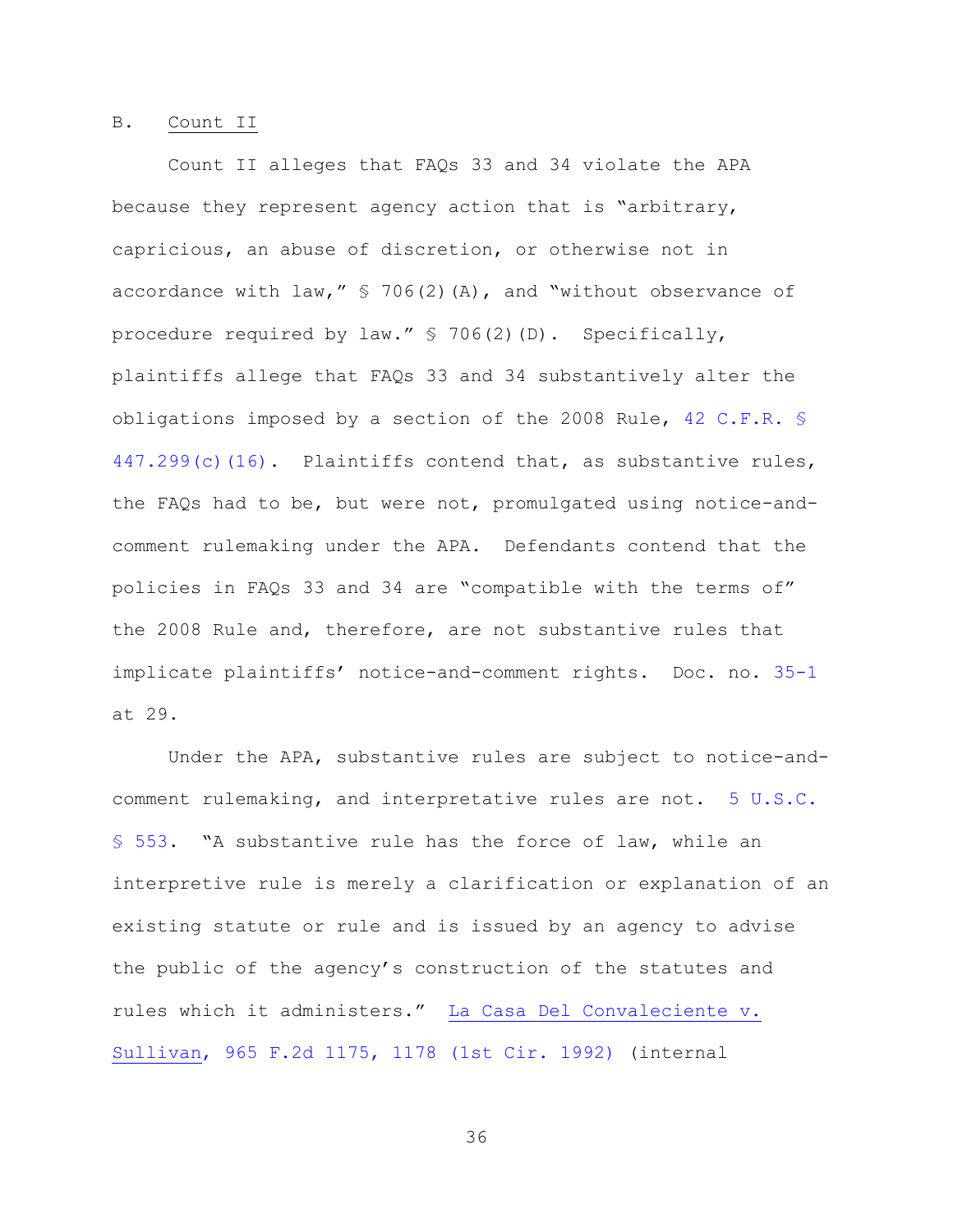quotation marks and citation omitted); see also [Warder v.](https://www.westlaw.com/Document/I4f2bad54944f11d9bc61beebb95be672/View/FullText.html?transitionType=Default&contextData=(sc.Default)&VR=3.0&RS=da3.0&fragmentIdentifier=co_pp_sp_506_80)  [Shalala, 149 F.3d 73, 80 \(1st Cir. 1998\)](https://www.westlaw.com/Document/I4f2bad54944f11d9bc61beebb95be672/View/FullText.html?transitionType=Default&contextData=(sc.Default)&VR=3.0&RS=da3.0&fragmentIdentifier=co_pp_sp_506_80) ("If a rule creates rights, assigns duties, or imposes obligations, the basic tenor of which is not already outlined in the law itself, then it is substantive." (internal quotation marks and citation omitted)). Thus, where an agency's "interpretation [of a regulation] has the practical effect of altering the regulation, a formal amendment—almost certainly prospective and after notice and comment—is the proper course." [United States v. Hoyts Cinemas](https://www.westlaw.com/Document/I3529b1108bb011d99dcc8cc3e68b51e9/View/FullText.html?transitionType=Default&contextData=(sc.Default)&VR=3.0&RS=da3.0&fragmentIdentifier=co_pp_sp_506_569)  [Corp., 380 F.3d 558, 569 \(1st Cir. 2004\).](https://www.westlaw.com/Document/I3529b1108bb011d99dcc8cc3e68b51e9/View/FullText.html?transitionType=Default&contextData=(sc.Default)&VR=3.0&RS=da3.0&fragmentIdentifier=co_pp_sp_506_569)

As discussed above, § 447.299(c)(16), which provides the proper calculation of the hospital-specific DSH limit for auditing purposes, provides as follows:

The total annual uncompensated care cost equals the total cost of care for furnishing inpatient hospital and outpatient hospital services to Medicaid eligible individuals and to individuals with no source of third party coverage for the hospital services they receive less the sum of regular Medicaid [fee-for-service] rate payments, Medicaid managed care organization payments, supplemental/enhanced Medicaid payments, uninsured revenues, and Section 1011 payments . . . .

§ 447.299(c)(16) (emphasis added). Other sections of the 2008 Rule further define each payment to be subtracted from the cost of care, and do not mention private insurance or Medicare.

Defendants argue that it is reasonable to interpret the "total cost of care" as that phrase is used in  $\S$  447.299(c)(16)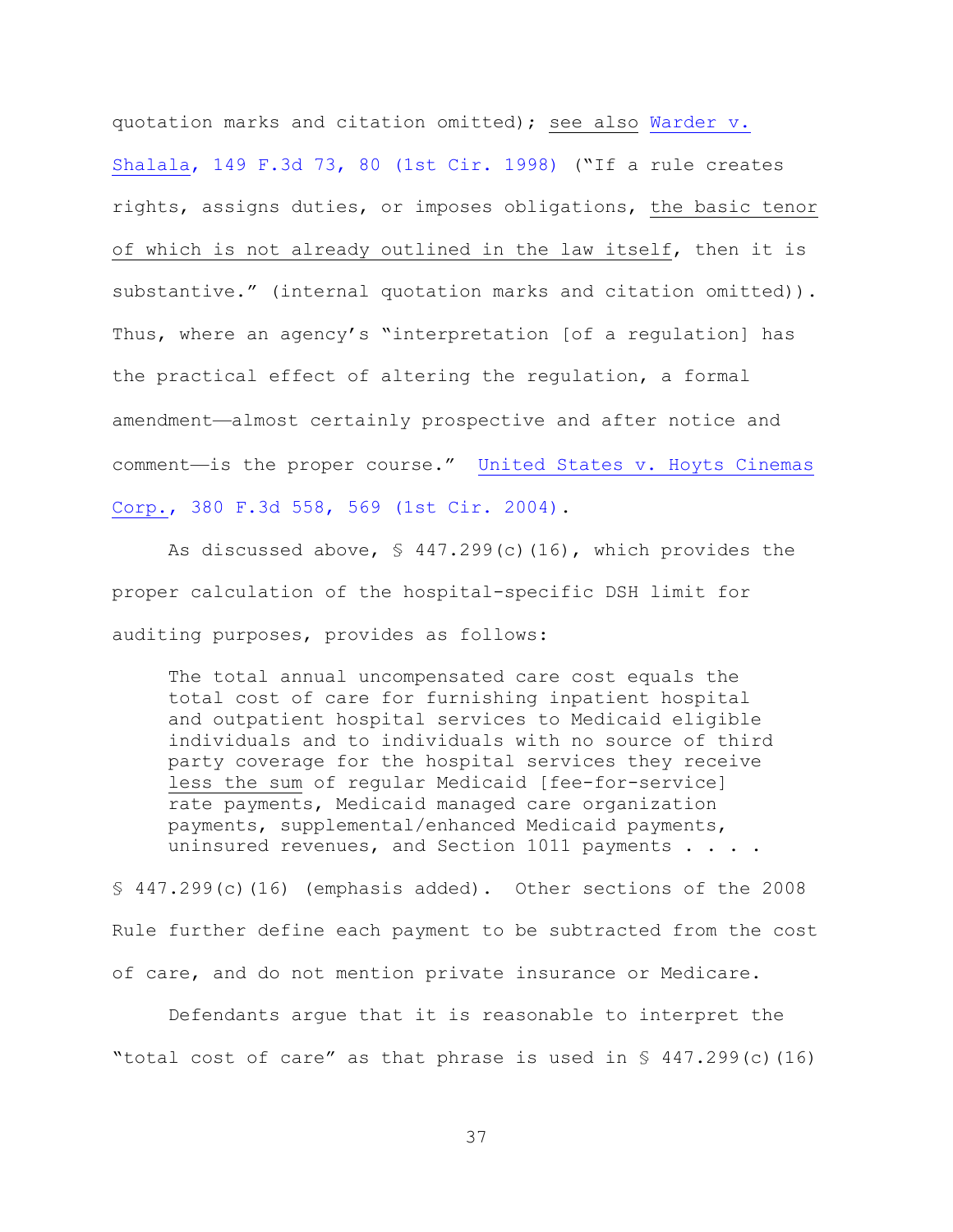to mean "unreimbursed" or "uncompensated" cost. The Preamble to the 2008 Rule, however, states several times that the 2008 Rule does not alter the calculation of the hospital-specific DSH limit as established in the Medicaid Act. See [73 Fed. Reg.](https://www.westlaw.com/Document/I9CB1DD20CDC011DD9F11ED401CBBBEC8/View/FullText.html?transitionType=Default&contextData=(sc.Default)&VR=3.0&RS=da3.0)  [77907](https://www.westlaw.com/Document/I9CB1DD20CDC011DD9F11ED401CBBBEC8/View/FullText.html?transitionType=Default&contextData=(sc.Default)&VR=3.0&RS=da3.0) ("Moreover, the [2008] rule does not substantively change the standards for DSH payments, or for the review of hospitalspecific limits on such payments."); id. at 77921 ("[T]his regulation does not change the underlying statutory requirements for DSH payments."); id. at 77906 ("This regulation does not alter any of the substantive standards regarding the calculation of hospital costs."). As discussed above, the Medicaid Act does not include payments from Medicare or private insurance in the Medicaid Shortfall. Therefore, defendants' argument with respect to the Secretary's interpretation of the 2008 Rule is unavailing.

In addition, at several points, the Preamble references a "General DSH Audit and Reporting Protocol," which CMS made available on its website to "assist States and auditors in using information from each source identified above to determine uncompensated care costs consistent with the statutory requirements." [73 Fed. Reg. 77921;](https://www.westlaw.com/Document/I9CB1DD20CDC011DD9F11ED401CBBBEC8/View/FullText.html?transitionType=Default&contextData=(sc.Default)&VR=3.0&RS=da3.0) see id. at 77930, 77931, 77936. The Preamble states that the Protocol provides "detailed identification of the data elements necessary to comply with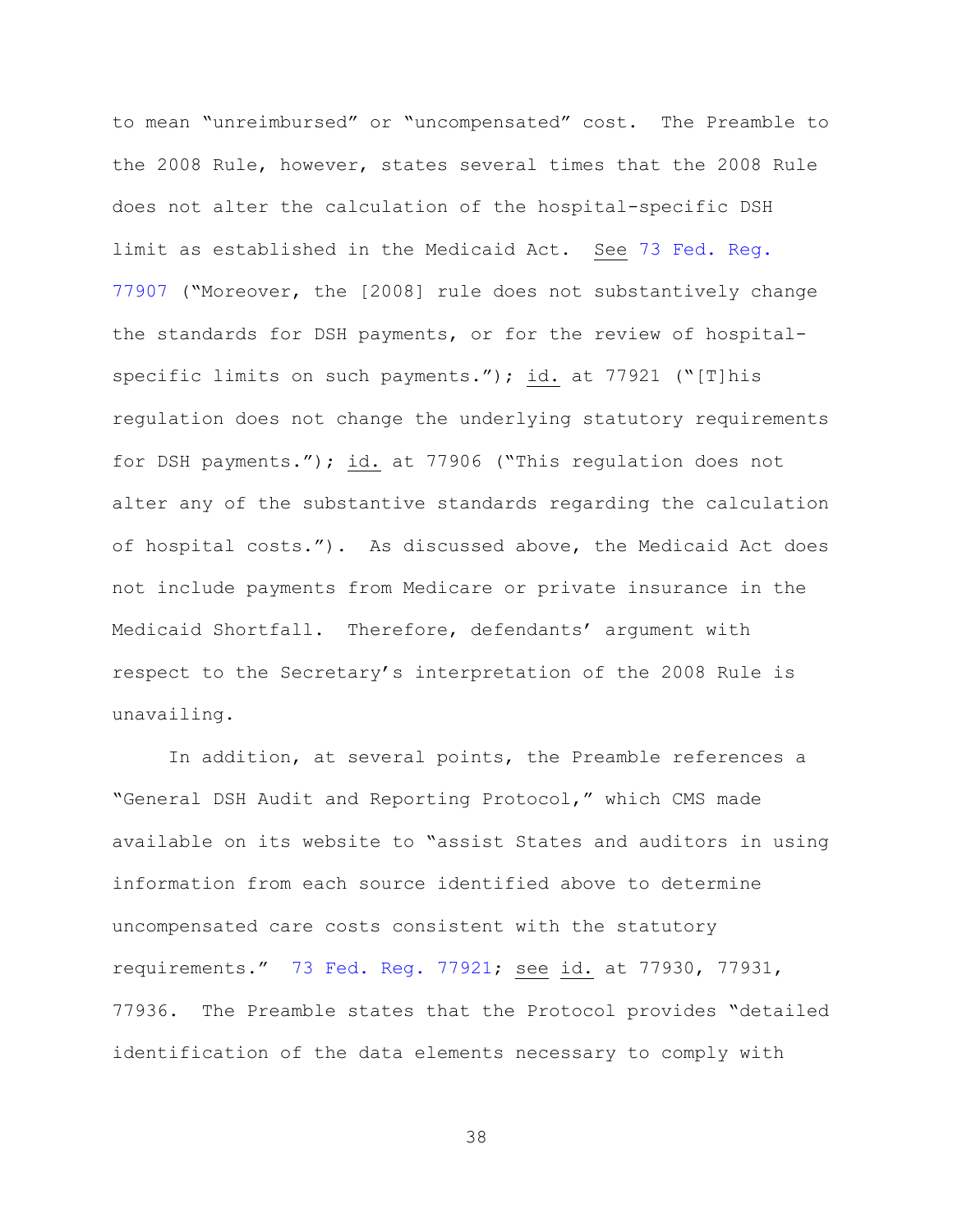Congressional instruction on such reporting and auditing." Id. at 77921. It further states that "[t]he definitions of the data elements track the statutory language, and do not change the calculation that should have always been performed." Id. Unlike FAQs 33 and 34, the Protocol does not include as "data elements" payments from either private insurance or Medicare.

FAQs 33 and 34 add payments that must be deducted in calculating the costs incurred in furnishing hospital services for purposes of the hospital-specific DSH limit. As such, FAQs 33 and 34 change the calculation provided in § 447.299(c)(16) of the 2008 Rule. Therefore, the FAQs are considered substantive rules, and should have been, but were not, promulgated through notice-and-comment rulemaking under the APA. Because of the lack of rulemaking procedure, FAQs 33 and 34 represent agency action that is "arbitrary, capricious, an abuse of discretion, or otherwise not in accordance with law,  $''$  \$ 706(2)(A), and "without observance of procedure required by law." § 706(2)(D). See [Coal. for Common Sense in](https://www.westlaw.com/Document/I19a9abc341a911db80c2e56cac103088/View/FullText.html?transitionType=Default&contextData=(sc.Default)&VR=3.0&RS=da3.0&fragmentIdentifier=co_pp_sp_506_1319) [Gov't Procurement v. Sec'y of](https://www.westlaw.com/Document/I19a9abc341a911db80c2e56cac103088/View/FullText.html?transitionType=Default&contextData=(sc.Default)&VR=3.0&RS=da3.0&fragmentIdentifier=co_pp_sp_506_1319)  [Veterans Affairs, 464 F.3d 1306, 1319 \(Fed. Cir. 2006\)](https://www.westlaw.com/Document/I19a9abc341a911db80c2e56cac103088/View/FullText.html?transitionType=Default&contextData=(sc.Default)&VR=3.0&RS=da3.0&fragmentIdentifier=co_pp_sp_506_1319) (setting aside agency's substantive rule under § 706(2)(D) because agency failed to follow notice-and-comment procedures); see also [Dialysis Patient Citizens v. Burwell, No. 4:17-CV-16, 2017 WL](https://www.westlaw.com/Document/I8e757a00e3dd11e69f02f3f03f61dd4d/View/FullText.html?transitionType=Default&contextData=(sc.Default)&VR=3.0&RS=da3.0&fragmentIdentifier=co_pp_sp_999_3)   $365271$ , at  $*3-6$  (E.D. Tex. Jan. 25, 2017) (granting plaintiffs'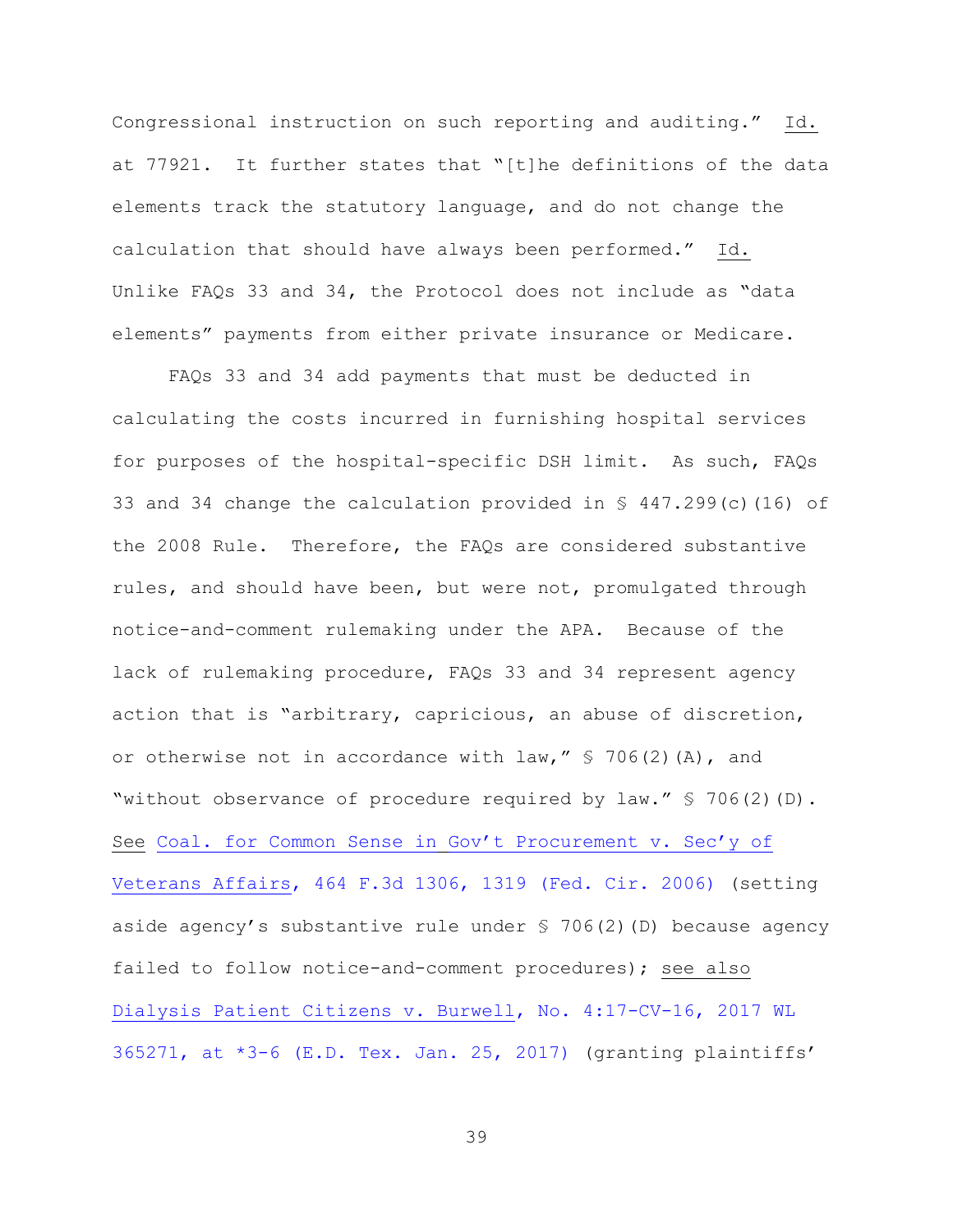motion for a preliminary injunction because plaintiffs were likely to show that agency's failure to follow notice-andcomment procedures violated  $$706(2)(A))$ .<sup>17</sup>

Accordingly, plaintiffs are entitled to summary judgment on Count II.

## C. Count III

a<br>B

As with Count II, Count III alleges FAQs 33 and 34 represent agency action that is "arbitrary, capricious, an abuse of discretion, or otherwise not in accordance with law," §  $706(2)$  (A), and "without observance of procedure required by law." § 706(2)(D). Specifically, plaintiffs allege that from July 1, 1995 to November 1, 2013, the New Hampshire State Medicaid Plan (the "State Plan") required only Medicaid payments to be deducted from costs when determining the Medicaid Shortfall component of the hospital-specific DSH limit.

<sup>&</sup>lt;sup>17</sup> In arguing that FAQs 33 and 34 are compatible with the 2008 Rule, defendants assert that the court should give "substantial deference to an agency's interpretation of its own regulations," relying on [Thomas Jefferson Univ. v. Shalala, 512](https://www.westlaw.com/Document/I1d1e25999c9711d993e6d35cc61aab4a/View/FullText.html?transitionType=Default&contextData=(sc.Default)&VR=3.0&RS=da3.0&fragmentIdentifier=co_pp_sp_780_512)  [U.S. 504, 512 \(1994\).](https://www.westlaw.com/Document/I1d1e25999c9711d993e6d35cc61aab4a/View/FullText.html?transitionType=Default&contextData=(sc.Default)&VR=3.0&RS=da3.0&fragmentIdentifier=co_pp_sp_780_512) Although defendants continually refer to FAQs 33 and 34 as interpretative rules, for the reasons discussed above, they are substantive rules. See [Stuttering](https://www.westlaw.com/Document/I5dade7873f9411dca1e6fa81e64372bf/View/FullText.html?transitionType=Default&contextData=(sc.Default)&VR=3.0&RS=da3.0&fragmentIdentifier=co_pp_sp_4637_211)  [Found. of Am. v. Springer, 498 F. Supp. 2d 203, 211 \(D.D.C.](https://www.westlaw.com/Document/I5dade7873f9411dca1e6fa81e64372bf/View/FullText.html?transitionType=Default&contextData=(sc.Default)&VR=3.0&RS=da3.0&fragmentIdentifier=co_pp_sp_4637_211)  [2007\)](https://www.westlaw.com/Document/I5dade7873f9411dca1e6fa81e64372bf/View/FullText.html?transitionType=Default&contextData=(sc.Default)&VR=3.0&RS=da3.0&fragmentIdentifier=co_pp_sp_4637_211) (holding that a court should "not defer to the agency's view that its regulations are a mere clarification of an existing rule pursuant to the APA; instead, the court conducts its own inquiry into whether the new rules work substantive changes in prior regulations" (internal quotation marks and citations omitted)).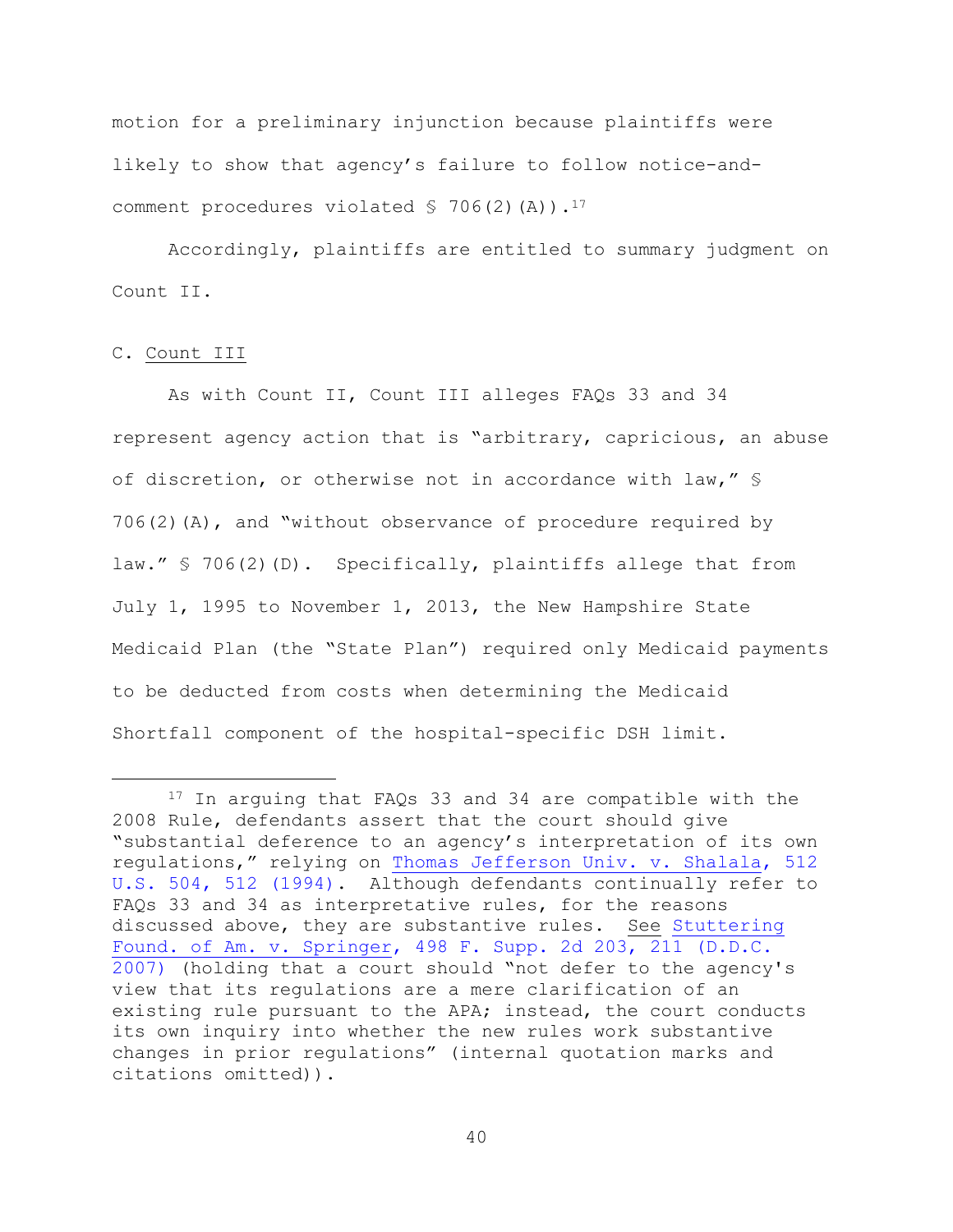Plaintiffs allege that FAQs 33 and 34 are contrary to the plain language of the State Plan and, therefore, substantively amend it. Plaintiffs argue that under [42 U.S.C. § 1396a\(a\)\(13\)\(A\)](https://www.westlaw.com/Document/NB9BE7C50D74611E6A4A2A2EBD71A22AE/View/FullText.html?transitionType=Default&contextData=(sc.Default)&VR=3.0&RS=da3.0) and [42 C.F.R. § 447.205,](https://www.westlaw.com/Document/N25439D91B39711E58126B48C78A797D1/View/FullText.html?transitionType=Default&contextData=(sc.Default)&VR=3.0&RS=da3.0) they had to be, but were not, provided with federal notice-and-comment rights prior to any amendments to their State Plan.

As discussed above, in order to qualify for Medicaid funding, a state must adopt a Medicaid "plan," [42 U.S.C. §](https://www.westlaw.com/Document/NB9BE7C50D74611E6A4A2A2EBD71A22AE/View/FullText.html?transitionType=Default&contextData=(sc.Default)&VR=3.0&RS=da3.0)  [1396a\(a\),](https://www.westlaw.com/Document/NB9BE7C50D74611E6A4A2A2EBD71A22AE/View/FullText.html?transitionType=Default&contextData=(sc.Default)&VR=3.0&RS=da3.0) which must be approved by CMS. See [Ferguson, 362 F.3d](https://www.westlaw.com/Document/I7d856b8289fc11d98b51ba734bfc3c79/View/FullText.html?transitionType=Default&contextData=(sc.Default)&VR=3.0&RS=da3.0&fragmentIdentifier=co_pp_sp_506_51)  [at 51](https://www.westlaw.com/Document/I7d856b8289fc11d98b51ba734bfc3c79/View/FullText.html?transitionType=Default&contextData=(sc.Default)&VR=3.0&RS=da3.0&fragmentIdentifier=co_pp_sp_506_51). "Before granting approval, [CMS] reviews the State's plan and amendments to determine whether they comply with the statutory and regulatory requirements governing the Medicaid program." [Douglas v. Indep. Living Ctr. of S. Cal., Inc., 565](https://www.westlaw.com/Document/I4c5613855d4d11e1b71fa7764cbfcb47/View/FullText.html?transitionType=Default&contextData=(sc.Default)&VR=3.0&RS=da3.0&fragmentIdentifier=co_pp_sp_780_610)  [U.S. 606, 610 \(2012\);](https://www.westlaw.com/Document/I4c5613855d4d11e1b71fa7764cbfcb47/View/FullText.html?transitionType=Default&contextData=(sc.Default)&VR=3.0&RS=da3.0&fragmentIdentifier=co_pp_sp_780_610) see [42 U.S.C. § 1396a\(b\).](https://www.westlaw.com/Document/NB9BE7C50D74611E6A4A2A2EBD71A22AE/View/FullText.html?transitionType=Default&contextData=(sc.Default)&VR=3.0&RS=da3.0)

[42 C.F.R. § 430.12](https://www.westlaw.com/Document/NCD402C50E21E11E6AFFBC5509E27790D/View/FullText.html?transitionType=Default&contextData=(sc.Default)&VR=3.0&RS=da3.0) governs the "submittal of State plan and plan amendments." The regulation provides that a state plan "must provide that it will be amended whenever necessary to reflect—(i) Changes in Federal law, regulations, policy interpretations, or court decisions."  $\frac{1}{2}$  430.12(c)(1)(i). Before a state plan can be amended, the state must provide plaintiffs and Medicaid patients an opportunity for notice and comment. See § 1396a(a)(13)(A) (noting that a State plan must provide "for a public process for determination of rates of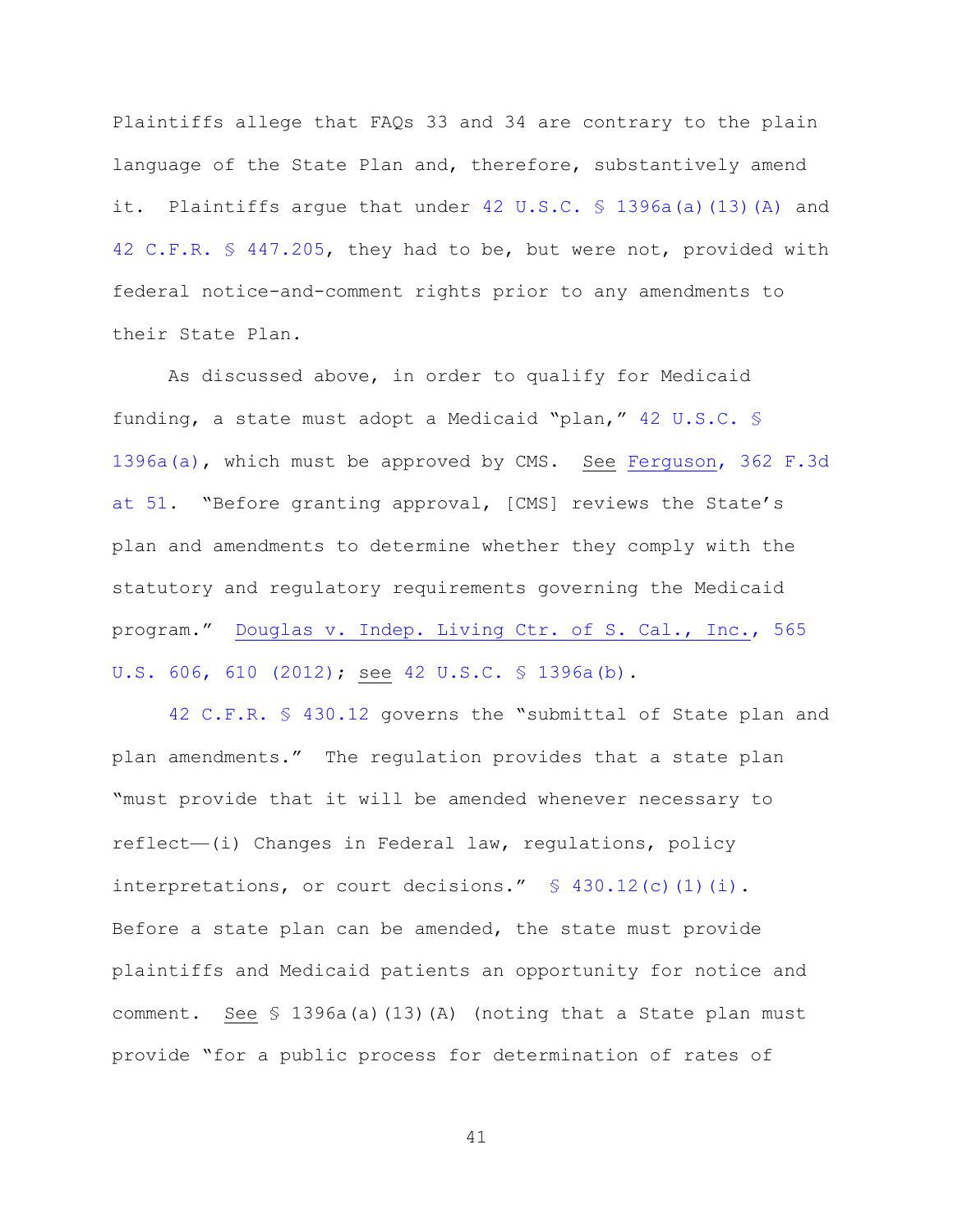payment under the plan for hospital services"); [Dartmouth-](https://www.westlaw.com/Document/Idcf1cb3164fe11e196ddf76f9be2cc49/View/FullText.html?transitionType=Default&contextData=(sc.Default)&VR=3.0&RS=da3.0&fragmentIdentifier=co_pp_sp_4637_323)[Hitchcock Clinic v. Toumpas, 856 F. Supp. 2d 315, 323 \(D.N.H.](https://www.westlaw.com/Document/Idcf1cb3164fe11e196ddf76f9be2cc49/View/FullText.html?transitionType=Default&contextData=(sc.Default)&VR=3.0&RS=da3.0&fragmentIdentifier=co_pp_sp_4637_323)  [2012\)](https://www.westlaw.com/Document/Idcf1cb3164fe11e196ddf76f9be2cc49/View/FullText.html?transitionType=Default&contextData=(sc.Default)&VR=3.0&RS=da3.0&fragmentIdentifier=co_pp_sp_4637_323) ("Broadly speaking, subsection (13)(A) requires something on the order of notice and comment rule-making for states in their setting of rates for reimbursement of hospital services . . . provided under the Medicaid Act." (internal quotation marks and citations omitted)); see also § 447.205 (requiring "public notice of changes in Statewide methods and standards for setting payment rates").

Plaintiffs assert that defendants' enforcement of FAQs 33 and 34 represents a de facto amendment to the State Plan, which requires defendants to follow the amendment provisions of § 430.12(c) and, therefore, the notice-and-comment requirements of  $\frac{1396a}{a}$  (13)(A) and  $\frac{124a}{a}$  447.205. Plaintiffs assert that defendants' failure to comply with those requirements violates the APA.

As discussed above, defendants were required to provide notice-and-comment rights prior to implementing FAQs 33 and 34 because the FAQs substantively amended the 2008 Rule. Plaintiffs, however, fail to explain persuasively how the public notice requirements of  $\frac{1396a}{a}$  (13)(A) and  $\frac{1296a}{b}$  are implicated by defendants' actions.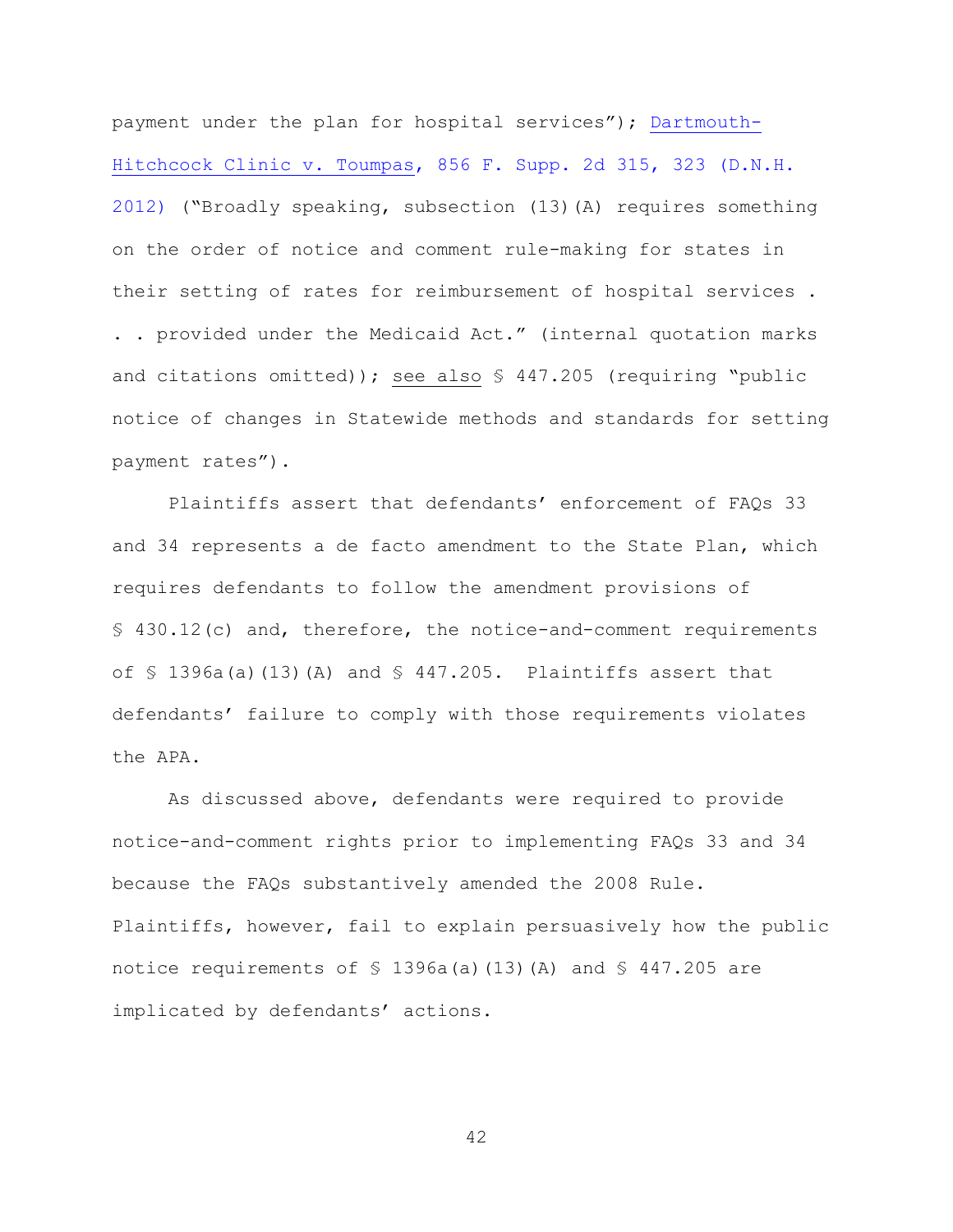Sections 1396a(13)(A) and 447.205 impose public notice obligations on the state prior to submitting any amendment to a state plan to CMS. Section 1396a(13)(A) establishes the requirement that "a state must provide notice of proposed rates together with the methodologies and justifications used to establish those rates, and give concerned state residents . . . a reasonable opportunity to review and comment on them." [Christ](https://www.westlaw.com/Document/Iee547297213211e380938e6f51729d80/View/FullText.html?transitionType=Default&contextData=(sc.Default)&VR=3.0&RS=da3.0&fragmentIdentifier=co_pp_sp_506_315)  [the King Manor, Inc. v. Sec'y U.S. Dep't of Health & Human](https://www.westlaw.com/Document/Iee547297213211e380938e6f51729d80/View/FullText.html?transitionType=Default&contextData=(sc.Default)&VR=3.0&RS=da3.0&fragmentIdentifier=co_pp_sp_506_315)  [Servs., 730 F.3d 291, 315 \(3d Cir. 2013\)](https://www.westlaw.com/Document/Iee547297213211e380938e6f51729d80/View/FullText.html?transitionType=Default&contextData=(sc.Default)&VR=3.0&RS=da3.0&fragmentIdentifier=co_pp_sp_506_315) (internal quotation marks and citations omitted) (emphasis added); [HCMF Corp. v.](https://www.westlaw.com/Document/I16185c53799a11d98c82a53fc8ac8757/View/FullText.html?transitionType=Default&contextData=(sc.Default)&VR=3.0&RS=da3.0&fragmentIdentifier=co_pp_sp_506_276)  [Allen, 238 F.3d 273, 276 \(4th Cir. 2001\)](https://www.westlaw.com/Document/I16185c53799a11d98c82a53fc8ac8757/View/FullText.html?transitionType=Default&contextData=(sc.Default)&VR=3.0&RS=da3.0&fragmentIdentifier=co_pp_sp_506_276) (noting that § 1396a(a)(13)(A) "requires that states determine their reimbursement rates via a public process that allows providers notice and an opportunity to comment on the proposed rates" (internal quotation marks and citation omitted)); [Am. Soc. of](https://www.westlaw.com/Document/I6a05c50553fb11d9a99c85a9e6023ffa/View/FullText.html?transitionType=Default&contextData=(sc.Default)&VR=3.0&RS=da3.0&fragmentIdentifier=co_pp_sp_4637_28)  [Consultant Pharmacists v. Concannon, 214 F. Supp. 2d 23, 28 \(D.](https://www.westlaw.com/Document/I6a05c50553fb11d9a99c85a9e6023ffa/View/FullText.html?transitionType=Default&contextData=(sc.Default)&VR=3.0&RS=da3.0&fragmentIdentifier=co_pp_sp_4637_28)  [Me. 2002\)](https://www.westlaw.com/Document/I6a05c50553fb11d9a99c85a9e6023ffa/View/FullText.html?transitionType=Default&contextData=(sc.Default)&VR=3.0&RS=da3.0&fragmentIdentifier=co_pp_sp_4637_28) (noting that  $\frac{1}{2}$  1396a(a)(13)(A) addresses the "duty of the state to provide . . . individuals with a reasonable opportunity for review and comment" (internal quotation marks and citation omitted)). Section 447.205 provides "further guidance on the substantive requirements of that notice," which "must be satisfied in order for a state plan amendment to receive approval." [Christ the King Manor, 730 F.3d at 315;](https://www.westlaw.com/Document/Iee547297213211e380938e6f51729d80/View/FullText.html?transitionType=Default&contextData=(sc.Default)&VR=3.0&RS=da3.0&fragmentIdentifier=co_pp_sp_506_315) see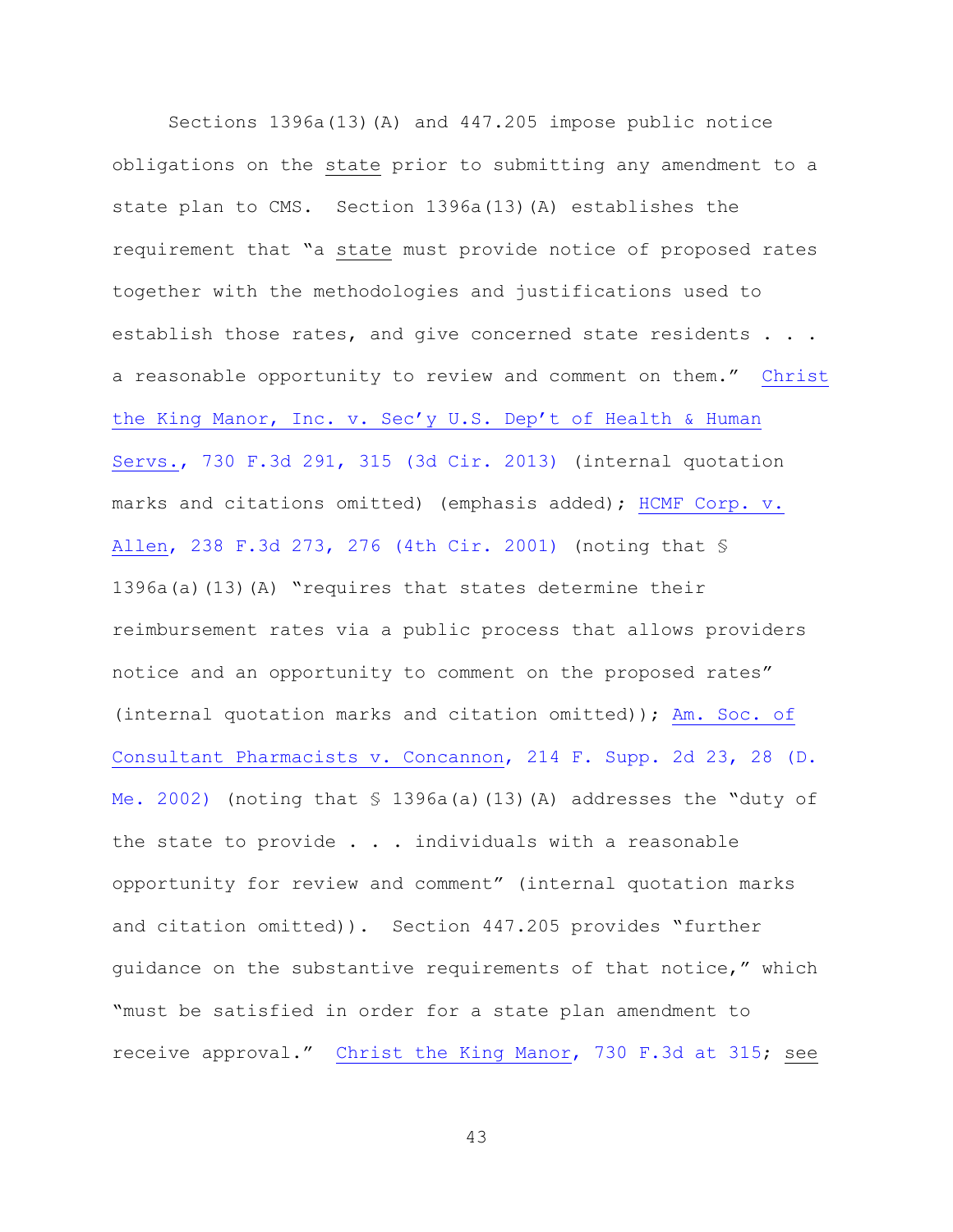also 46 Fed. Reg. 58677-78 (Dec. 3, 1981) (noting that § 447.205 is directed toward the states); [Indep. Acceptance Co. v.](https://www.westlaw.com/Document/Idea169a0795d11d9bf29e2067ad74e5b/View/FullText.html?transitionType=Default&contextData=(sc.Default)&VR=3.0&RS=da3.0&fragmentIdentifier=co_pp_sp_506_1251)  [California, 204 F.3d 1247, 1251 \(9th Cir. 2000\)](https://www.westlaw.com/Document/Idea169a0795d11d9bf29e2067ad74e5b/View/FullText.html?transitionType=Default&contextData=(sc.Default)&VR=3.0&RS=da3.0&fragmentIdentifier=co_pp_sp_506_1251) (noting that § 447.205 "require[s] the State to furnish public notice of any significant proposed change in its methods and standards for setting payment rates for services").

A state's failure to provide notice-and-comment rights prior to amending a state plan may support a claim under §§ 706(2)(A) or (D) against CMS if CMS approved a state plan amendment but the state failed to comply with its relevant public notice obligations. See [Christ the King Manor, 730 F.3d](https://www.westlaw.com/Document/Iee547297213211e380938e6f51729d80/View/FullText.html?transitionType=Default&contextData=(sc.Default)&VR=3.0&RS=da3.0&fragmentIdentifier=co_pp_sp_506_315)  [at 315](https://www.westlaw.com/Document/Iee547297213211e380938e6f51729d80/View/FullText.html?transitionType=Default&contextData=(sc.Default)&VR=3.0&RS=da3.0&fragmentIdentifier=co_pp_sp_506_315) (noting that a claim against the Secretary under § 706(2)(A) based on failure to comply with  $\$$  1396a(13)(A) necessarily focuses on whether the Secretary acted arbitrarily and capriciously when she accepted the state's "assurance that it had provided adequate notice of the proposed changes" to the state plan); [Indep. Acceptance Co., 204 F.3d at 1252](https://www.westlaw.com/Document/Idea169a0795d11d9bf29e2067ad74e5b/View/FullText.html?transitionType=Default&contextData=(sc.Default)&VR=3.0&RS=da3.0&fragmentIdentifier=co_pp_sp_506_1252) ("Thus the inquiry for our review is whether the Secretary acted arbitrarily or capriciously when she accepted the State's assurance of notice [under § 447.205] as satisfactory to her, in light of the record presented by the State regarding notice for SPA 90-20."). That is not the case here.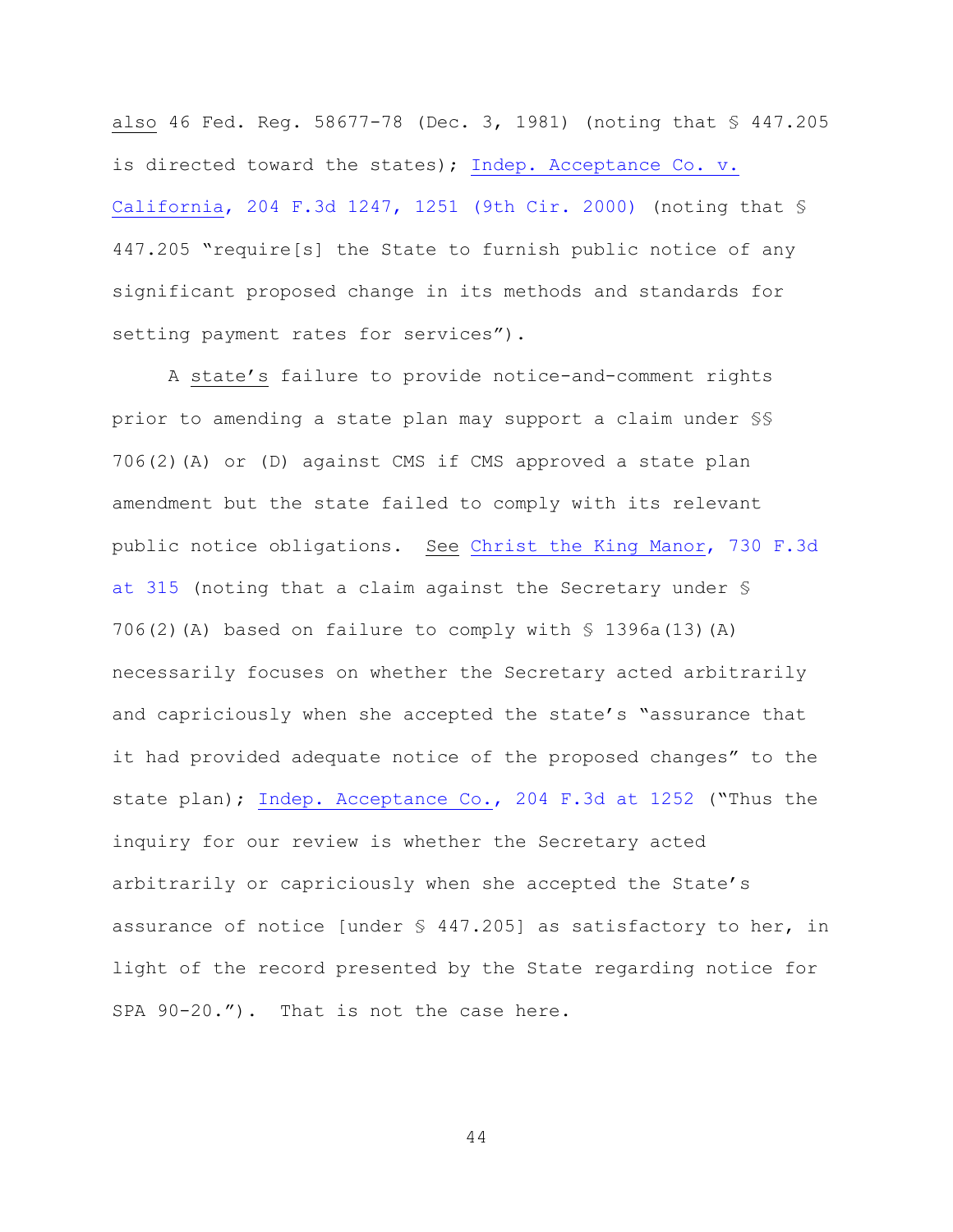Plaintiffs offer no developed argument to show that the Secretary or CMS can be held liable absent those circumstances outlined above based on their failure to comply with the public notice requirements of  $\frac{1396a(a)}{13}$  (A) and  $\frac{1247.205}{a}$ . Therefore, defendants are entitled to summary judgment on Count III.

# D. Relief Sought

Defendants argue that they are entitled to summary judgment because plaintiffs' requests for specific relief are improper. They note that in addition to asking defendants to set aside FAQs 33 and 34, the complaint requests that the court

"permanently enjoin" enforcement of those policies and "to notify New Hampshire's Medicaid program that . . . the enforcement of those policies are enjoined and that Defendants will take no action to recoup any federal funds provided to New Hampshire or to penalize New Hampshire in any way for its noncompliance with those policies."

Doc. no. [35-1](https://ecf.nhd.uscourts.gov/doc1/11711722942) at 30 (quoting doc. no. [1](https://ecf.nhd.uscourts.gov/doc1/11701644823) at 33) (alterations omitted). Defendants argue that this "kind of relief would effectively put the Court in the position of supervising future agency action, which is not authorized by the APA." Id.

Plaintiffs' successful claims challenged defendants' actions in promulgating and enforcing FAQs 33 and 34, in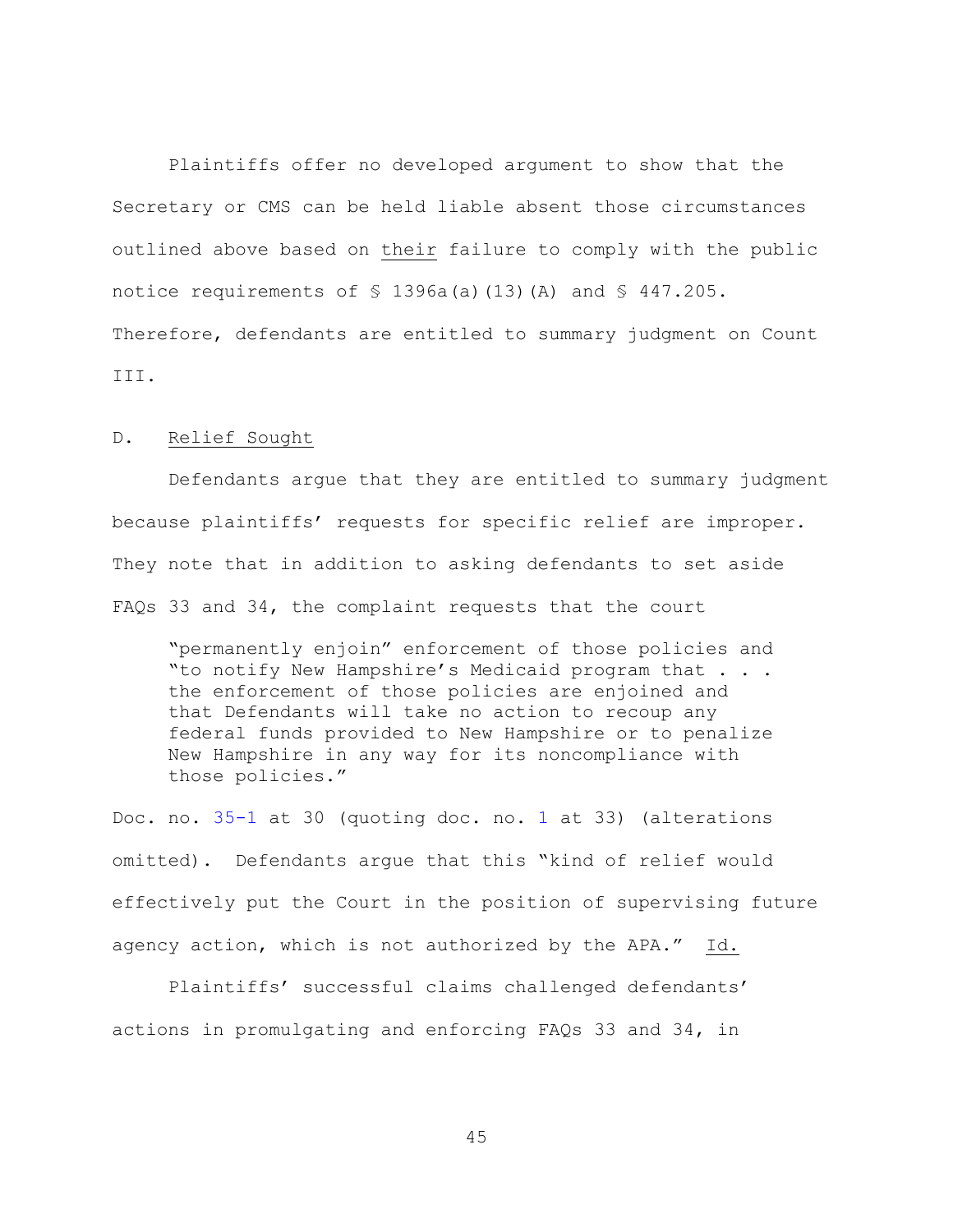violation of the APA, 5 U.S.C.  $\frac{1}{5}$  706(2)(C) and [706\(2\)\(A\) & \(D\).](https://www.westlaw.com/Document/NB66076C0A84311D885E288E02FD16EE7/View/FullText.html?transitionType=Default&contextData=(sc.Default)&VR=3.0&RS=da3.0) In similar circumstances, District Judge Emmet Sullivan concluded that appropriate relief for actions in violation of the APA would be "that the agency's previous practice . . . is reinstated and remains in effect unless and until it is replaced by a lawfully promulgated regulation." [Texas Children's Hosp.](https://www.westlaw.com/Document/I242e7e308fca11e4b603cc772dfc08c3/View/FullText.html?transitionType=Default&contextData=(sc.Default)&VR=3.0&RS=da3.0&fragmentIdentifier=co_pp_sp_7903_247), [76 F. Supp. 3d at 247](https://www.westlaw.com/Document/I242e7e308fca11e4b603cc772dfc08c3/View/FullText.html?transitionType=Default&contextData=(sc.Default)&VR=3.0&RS=da3.0&fragmentIdentifier=co_pp_sp_7903_247) (quoting [Croplife Am. v. EPA, 329 F.3d](https://www.westlaw.com/Document/I53c0009a89dd11d9b6ea9f5a173c4523/View/FullText.html?transitionType=Default&contextData=(sc.Default)&VR=3.0&RS=da3.0&fragmentIdentifier=co_pp_sp_506_884%e2%80%9385)  876, 884–[85 \(D.C. Cir. 2003\)](https://www.westlaw.com/Document/I53c0009a89dd11d9b6ea9f5a173c4523/View/FullText.html?transitionType=Default&contextData=(sc.Default)&VR=3.0&RS=da3.0&fragmentIdentifier=co_pp_sp_506_884%e2%80%9385) (internal quotation marks omitted). As provided below, that is the relief granted to plaintiffs in this case, and it is appropriate under the APA.

# III. Motion to Intervene

On February 6, 2017, more than a year after plaintiffs filed their complaint and more than eight months after plaintiffs filed their summary judgment motion, Jeffrey Meyers, the Commissioner of NHDHHS, moved to intervene (doc. no. [46\)](https://ecf.nhd.uscourts.gov/doc1/11701848526). Plaintiffs object.

Meyers offers no persuasive justification for his failure to move to intervene sooner. Therefore, Meyers' motion is denied. [Daggett v. Comm'n on Governmental Ethics & Election](https://www.westlaw.com/Document/I09c63880948f11d9a707f4371c9c34f0/View/FullText.html?transitionType=Default&contextData=(sc.Default)&VR=3.0&RS=da3.0&fragmentIdentifier=co_pp_sp_506_113)  [Practices, 172 F.3d 104, 113 \(1st Cir. 1999\)](https://www.westlaw.com/Document/I09c63880948f11d9a707f4371c9c34f0/View/FullText.html?transitionType=Default&contextData=(sc.Default)&VR=3.0&RS=da3.0&fragmentIdentifier=co_pp_sp_506_113) (A "district court can consider almost any factor rationally relevant but enjoys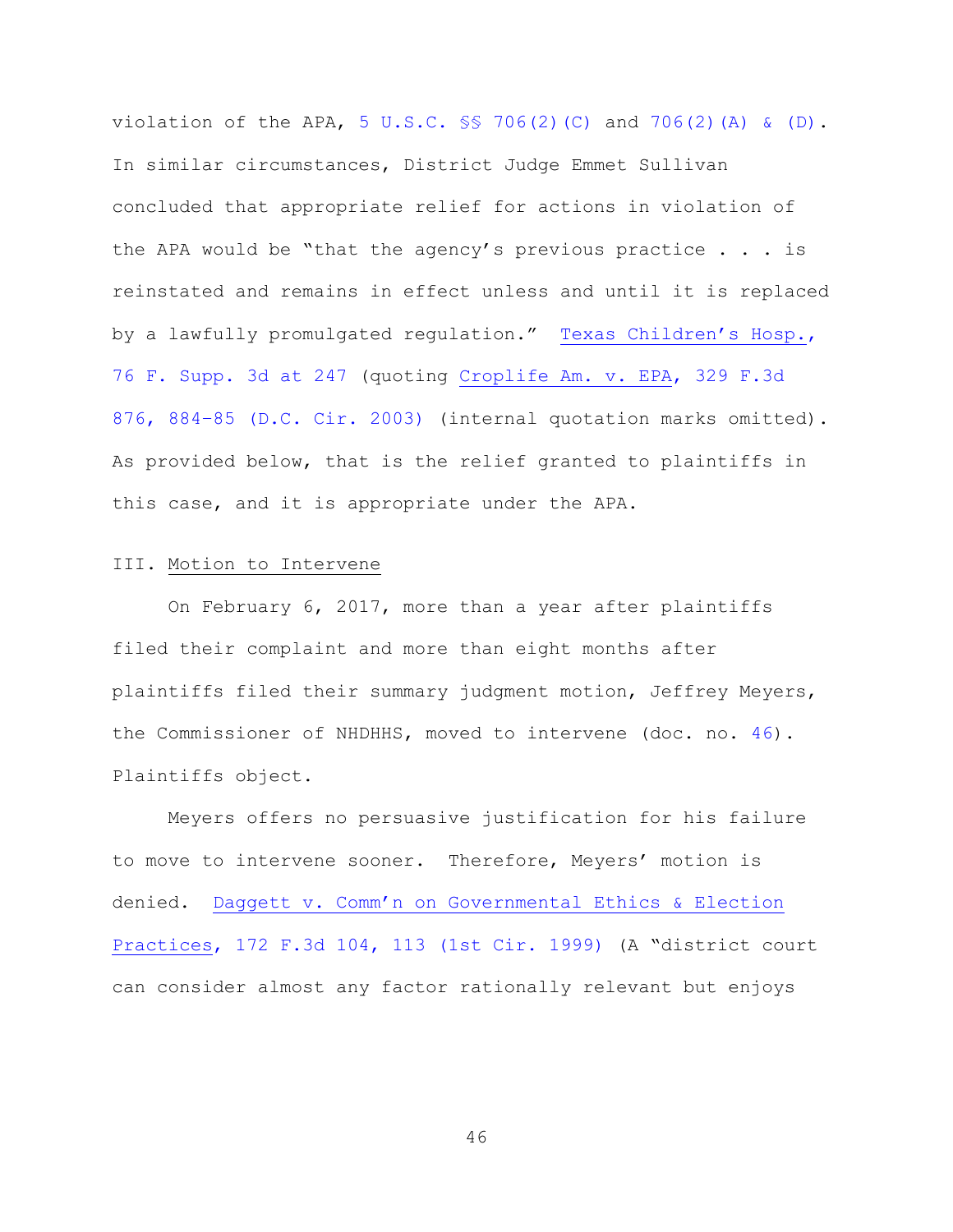very broad discretion in granting or denying [a] motion" to intervene under Rule  $24(b)$ .).<sup>18</sup>

#### **Conclusion**

For the foregoing reasons, plaintiffs' motion for summary judgment (doc. no. [33\)](https://ecf.nhd.uscourts.gov/doc1/11701709680) is granted as to Counts I and II and denied as to Count III as provided in this order. Defendants' motion for summary judgment (doc. no. [35\)](https://ecf.nhd.uscourts.gov/doc1/11701722941) is granted as to Count III but denied as to Counts I and II. Count IV is voluntarily dismissed.

Defendants are permanently enjoined from enforcing FAQs 33 and 34. Defendants shall follow the policies and procedures in effect before defendants issued FAQs 33 and 34, until and unless those policies and procedures are replaced by an enforceable and properly promulgated regulation.

Jeffrey Meyers' motion to intervene (doc. no. [46\)](https://ecf.nhd.uscourts.gov/doc1/11701848526) and plaintiffs' motion to strike Meyers' motion to intervene (doc. no. [50\)](https://ecf.nhd.uscourts.gov/doc1/11711854642) are denied. The clerk of court is directed to enter judgment accordingly.

Plaintiffs' complaint asks this court to "[a]ward Plaintiffs their reasonable attorney's fees and costs pursuant

<sup>18</sup> Plaintiffs move to strike Meyers' motion to intervene. See doc. no. [50.](https://ecf.nhd.uscourts.gov/doc1/11711854642) Although that motion is not yet ripe, the court sees no reason to strike Meyers' motion from the record. Therefore, plaintiffs' motion to strike (doc. no. [50\)](https://ecf.nhd.uscourts.gov/doc1/11711854642) is denied.